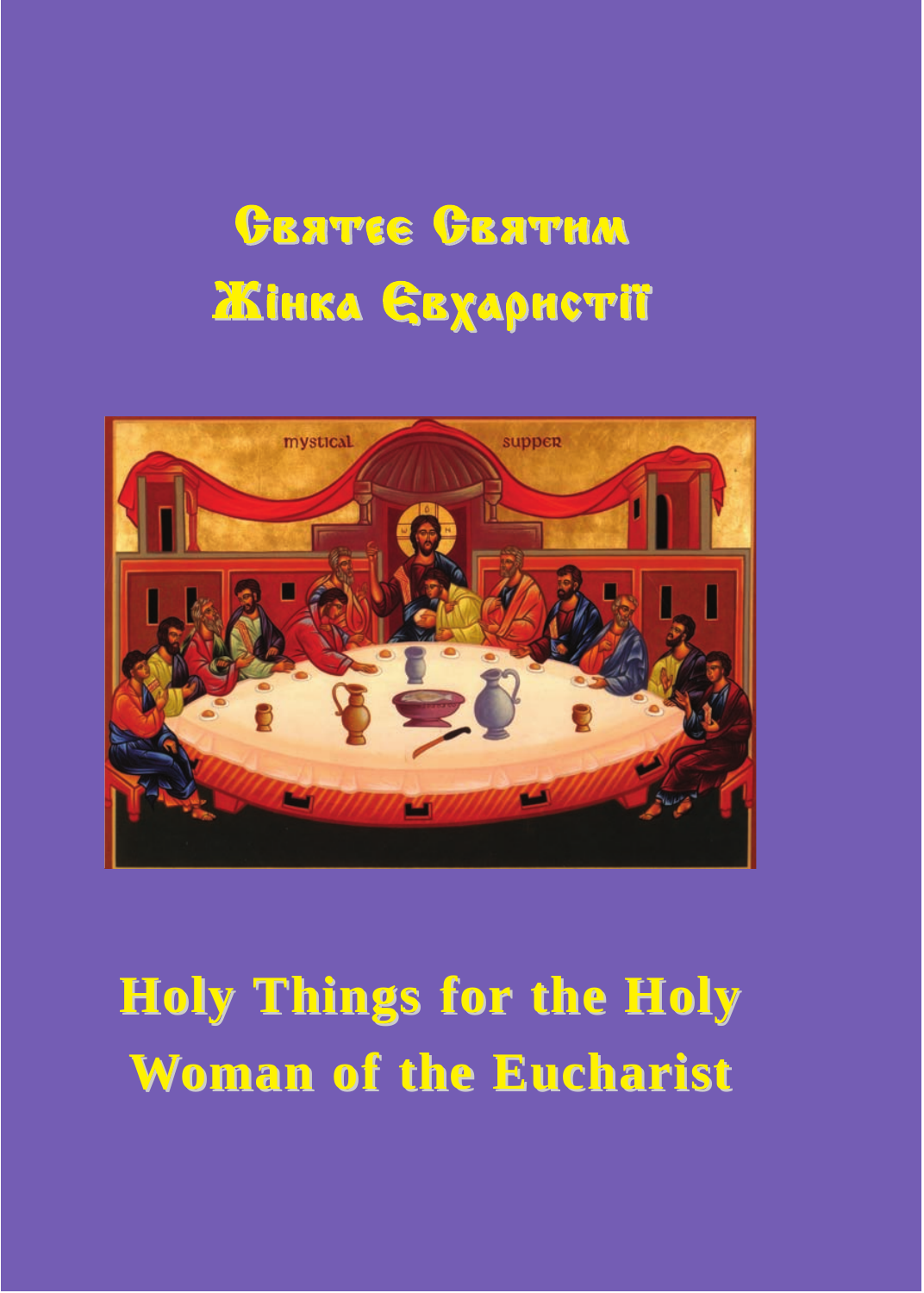Стемфордська Єпархія Святоуспенська Проща Сестер Служебниць Пренепорочної Діви Марії Євхаристійний Марійський Конґрес Слоутсбург, Нью-Йорк 13 - 15 серпня, 2004



**Eparchy of Stamford Dormition Pilgrimage of Sisters Servants of Mary Immaculate Eucharistic Marian Congress aristic Marian Congress Sloatsburg, New York August 13 - 15, 2004**

 $\overline{2}$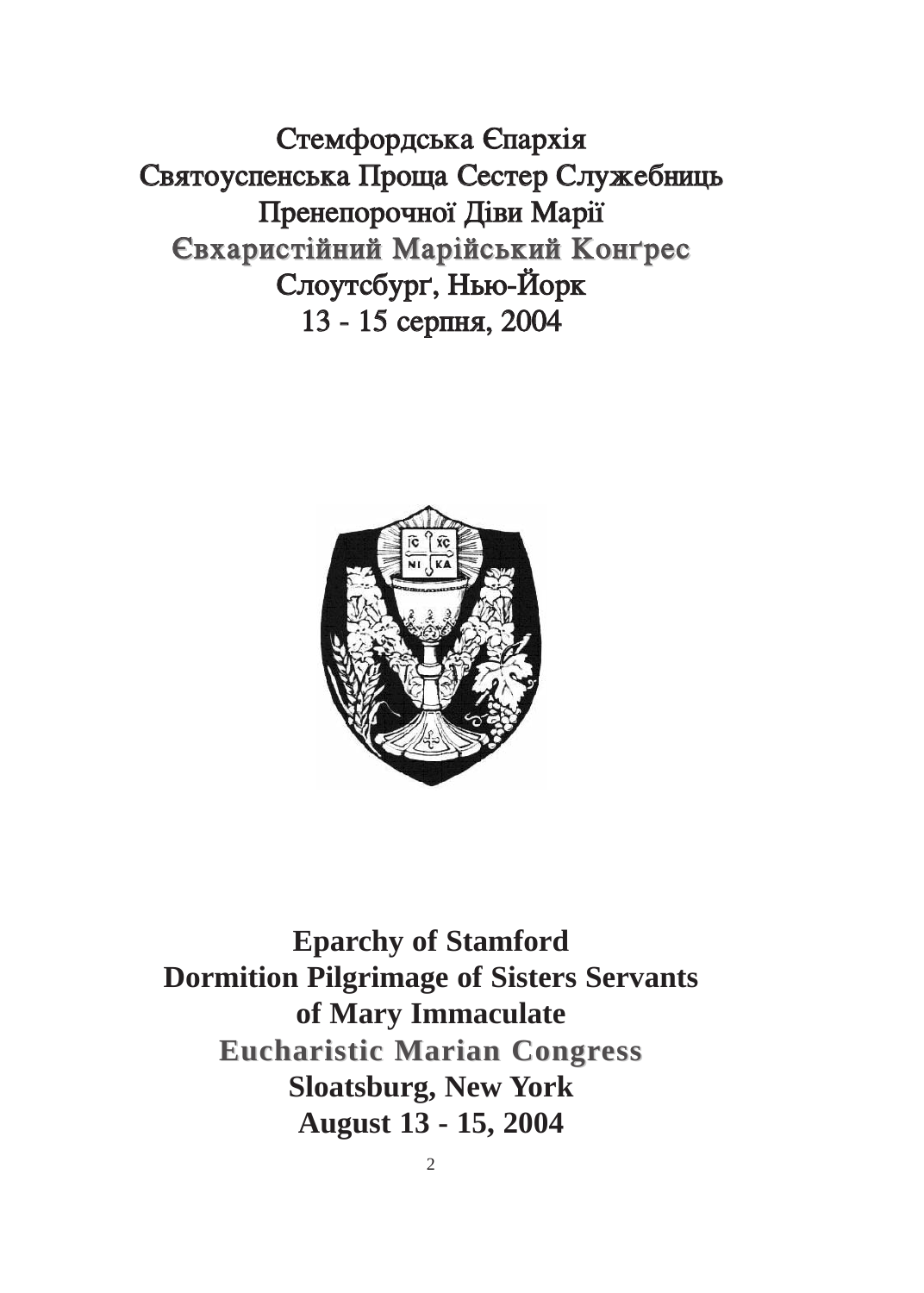## Dormition of the Mother of God

## **Table of Contents**

| Vespers with Nocturnal Vigil                  | p.1   |
|-----------------------------------------------|-------|
| <b>Matins</b>                                 | p. 17 |
| Lamentations at the Bier of the Mother of God | p. 30 |
| Moleben to the Mother of God                  | p. 35 |
| Acathist for Dormition of the Mother of God   | p. 39 |
| <b>Blessing of Water</b>                      | p. 48 |
| <b>Blessing of Flowers and Other Plants</b>   | p. 49 |
| Blessing of the Sick                          | p.50  |
| Blessing of the Religious Articles            | p. 51 |
| Blessing of the Pilgrims                      | p. 52 |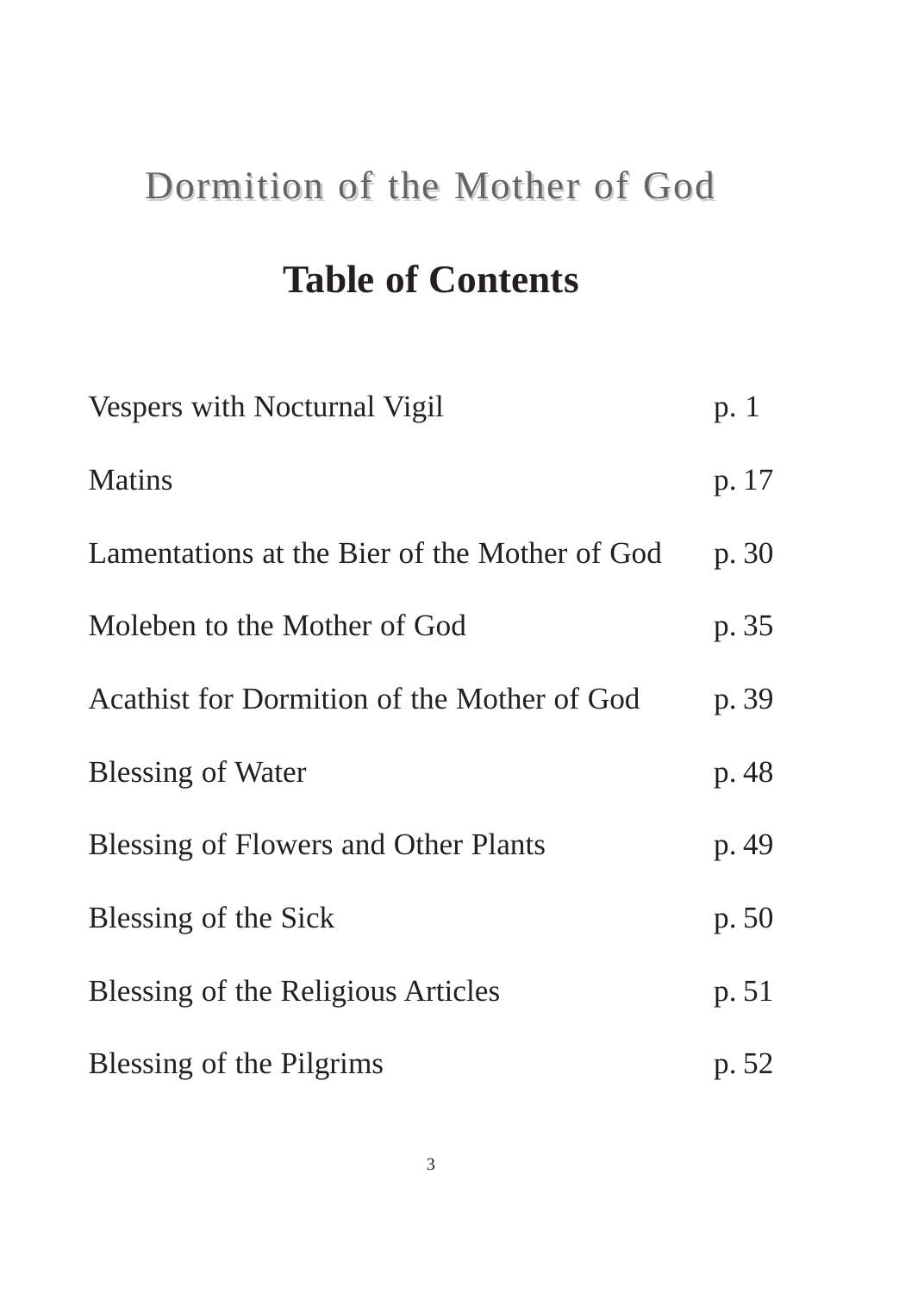## **DORMITION OF THE MOTHER OF GOD**

#### **VESPERS**

*Vespers with Nocturnal Vigil (Litiya): The priest, vested in the epitrachelion and phelonion (monks vest in the mantle), opens the holy doors. The deacon performs the incensing as usual, while the priest, during that time, stands before the altar. After the incensing, the deacon says in a low voice:* **Master, give the blessing!** *Then he leaves the sanctuary and stands before the holy doors, and exclaims:* **Master, proceed! [***However, where it is customary, the holy doors are opened, the deacon exits through the northern door, stands before the holy doors, and exclaims:* **Master, proceed!** *Then he returns to the sanctuary, takes a candle and goes before the priest, who performs the incensing as prescribed. After the incensing, the deacon, returning to his place before the holy doors, says in a low voice:* **Master, give the blessing!]**

*Then the priest at the altar intones:*

Glory be to the holy, consubstantial, life-giving and undivided Trinity, always, now and for ever and ever.

*Choir:* Amen.

Come, let us adore the King, our God.

Come, let us adore\* Christ, the King and our God.

Come, let us adore and bow down\* to the only Lord Jesus Christ, the King and our God.

*The priest closes the holy doors, takes off the phelonion, and, vested only in the epitrachelion, departs through the northern door and stands before the holy doors, where he reads the Prayers of Light. The deacon remains in the sanctuary.*

### *Psalm 103*

Bless the Lord, O my soul!\* You are very great, O Lord, my God, Clothed in pomp and brilliance;\* arrayed with light as with a cloak. Stretching out the sky as a tent-cloth,\* covering Your lofty halls with water, You make the clouds Your conveyance;\* You surge on the wings of the wind. You make spirits Your messengers,\* and flaming fires Your attendants. You settle the earth on its firm foundation;\* it shall stand unmoved from age to age. The abyss covers it like a garment;\* waters stand over the mountains. At Your rebuke they will take flight;\* at the peal of Your thunder they will fear. They hurdle the hills and run down the dales,\* to the place You have chosen for them. You have set up a boundary not to be passed;\* they shall never return to cover the earth.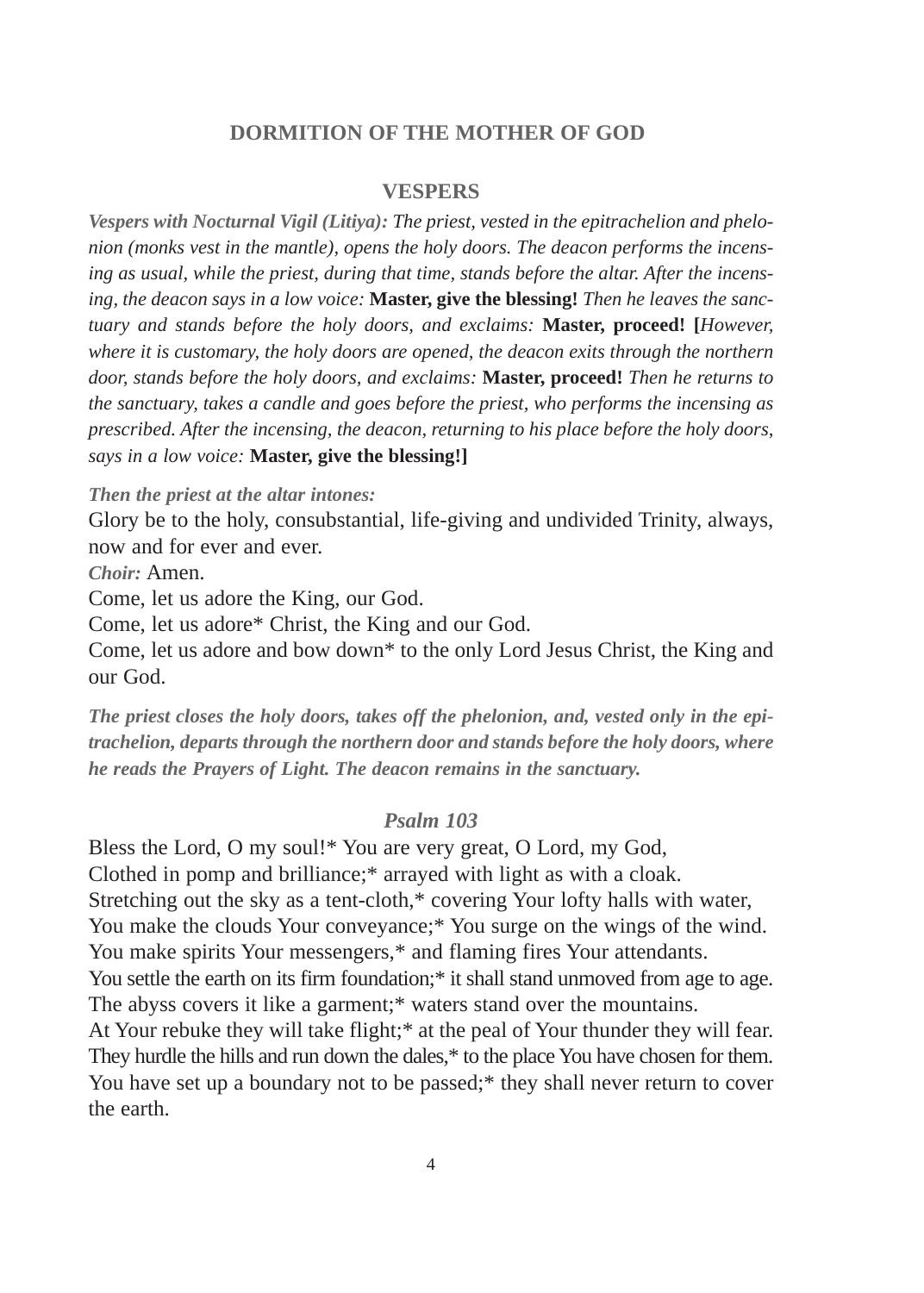Down in the gullies You make springs to rise;\* water shall go down between the mountains.

They shall give drink to the beasts of the field;\* wild asses will seek them to quench their thirst.

The birds of the sky will abide by them;\* from among the rocks they will raise their song.

From Your lofty halls You refresh the mountains;\* the earth shall be fed with the fruit of Your works.

You make green pastures for the cattle,\* and food-plants for the service of all, So that bread may be brought forth from the earth,\* and wine that gladdens the heart of all;

So that oil may put a gleam upon his face;\* and that bread may strengthen the heart of all.

The trees of the plain will be satisfied,\* the cedars of Lebanon that He planted. The sparrows will build their nests in them;\* and the herons will call them their home.

To the deer belong high mountains,\* to rodents, the shelter of the rocks.

You have made the moon to mark the seasons;\* the sun knows the time of its setting.

You establish darkness, and it is night,\* wherein all the forest creatures prowl around.

Young lions roar for their prey,\* and call out to God for their meat.

As the sun rises, they will come together,\* and lay themselves down in their dens.

Man will go out to his labor,\* and work until eventide.

How great are Your works, O Lord!\* In wisdom You have wrought them all. The earth is filled with Your creatures.\* Even the wide and open sea itself,

Within it there are countless creeping things,\* living beings small and large. Upon it there are ships a-sailing,\* and that great beast You made to have fun therein.

All of them look up to You,\* to give them their food in due time.

You provide and they gather up;\* You open Your hand and they are full.

You hide Your face and they cringe;\* You suspend their breath, and they die and return to their dust.

You send forth Your breath and they live;\* You renew the face of the earth. May the Lord's glory endure forever;\* may the Lord rejoice in His works:

He looks upon the earth and makes it quake;\* He touches the mountains and they smoke.

I will sing to the Lord as long as I live;\* I will praise my God as long as I last.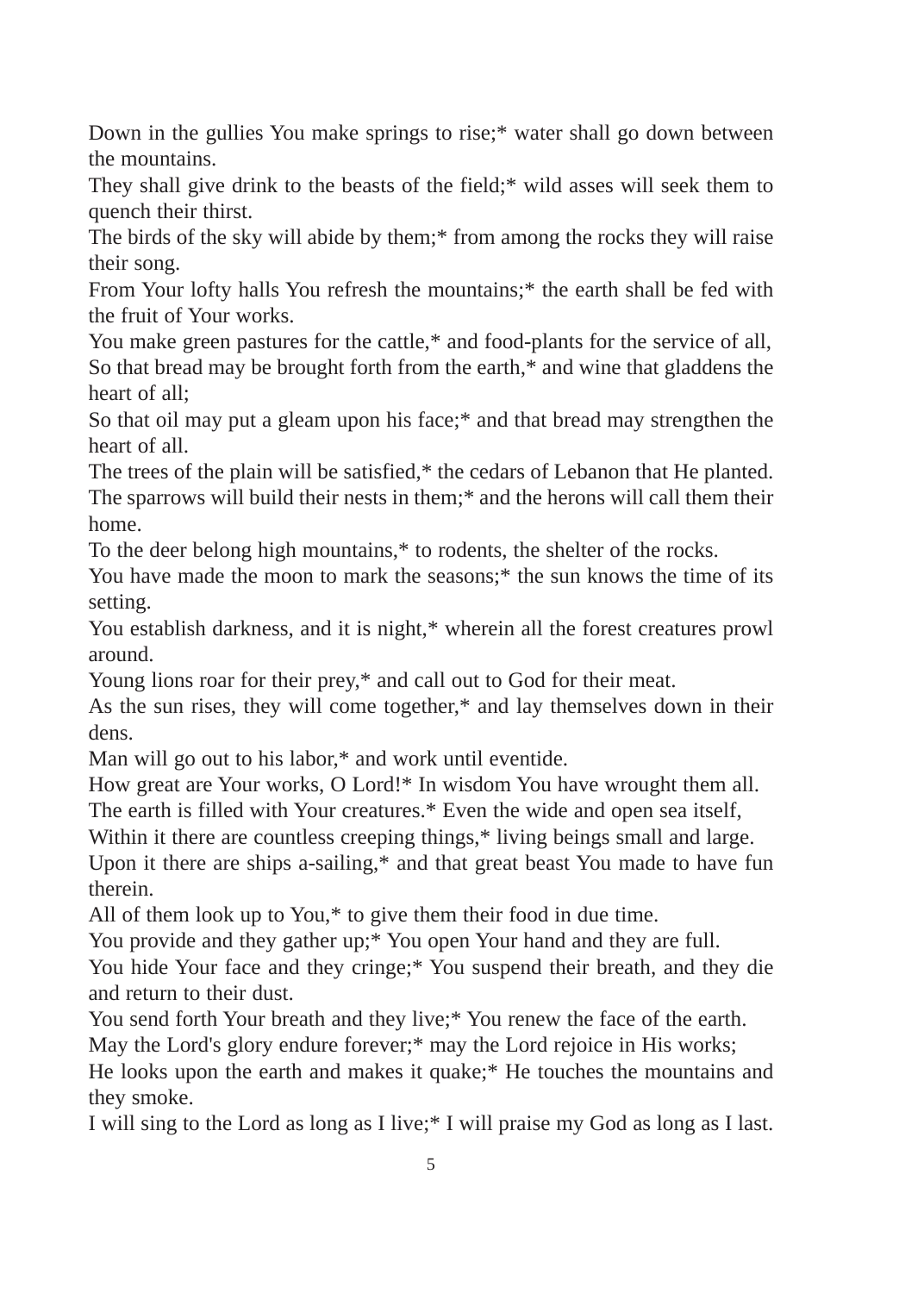Would that my thoughts be pleasing to Him:\* and I will rejoice in the Lord.

May sinners vanish from the earth, and may the wicked be no more.\* Bless the Lord, O my soul!

Glory be to the Father and to the Son and to the Holy Spirit, now and for ever and ever. Amen.

Alleluia! Alleluia! Alleluia! Glory be to You, O God *(3x).*

*As Psalm 103 is being recited, the priest quietly reads the Prayers of Light in front of the holy doors. Only one of the prayers may be read throughout the entire week according to the tone of the week.*

## **The Prayers of Light**

**1.** O Lord, compassionate and loving, long-suffering and most merciful, hear our prayer and listen to the voice of our supplication. Make a favorable covenant with us, guide us along Your ways that we may live in Your truth, gladden our hearts that we may fear Your holy name; for You are great and You perform wondrous deeds. You are the only God and none other is like You, O Lord. You are great in mercy and able, in Your power, to assist, support, and save all those who place their hope in Your holy name; and to You, Father, Son, and Holy Spirit, is due all glory, honor, and adoration, now and for ever and ever. Amen.

**2.** O Lord, in Your indignation do not rebuke us; in Your wrath do not chastise us; but deal with us according to Your loving-kindness. O Physician and Healer of our souls, guide us to the harbor of Your will; enlighten the eyes of our mind that we may know Your truth. Grant that the remainder of this day and all the days of our life may be peaceful and without sin, through the prayers of the holy Mother of God and through the prayers of all the saints; for Yours is the might, and Yours is the kingdom and the power and the glory, Father, Son, and Holy Spirit, now and for ever and ever. Amen.

**3.** O Lord our God, be mindful of us sinners, Your unworthy servants, as we call upon Your holy name, and put us not to shame for having placed our hope in Your mercy. Graciously grant us, O Lord, all the means of salvation; make us worthy to love and fear You with all our heart and to accomplish Your will in all things. For You are a gracious Lord and You love mankind; and we give glory to You, Father, Son, and Holy Spirit, now and for ever and ever. Amen.

**4.** O Lord, You are praised by the holy powers in hymns which are never silent, and in doxologies which never cease. Fill our mouths with Your praise that we may exalt Your holy name. Through the prayers of the holy Mother of God and the intercession of all Your saints, give us a part and an inheritance with those who fear You in truth and who keep Your commandments. For to You, Father,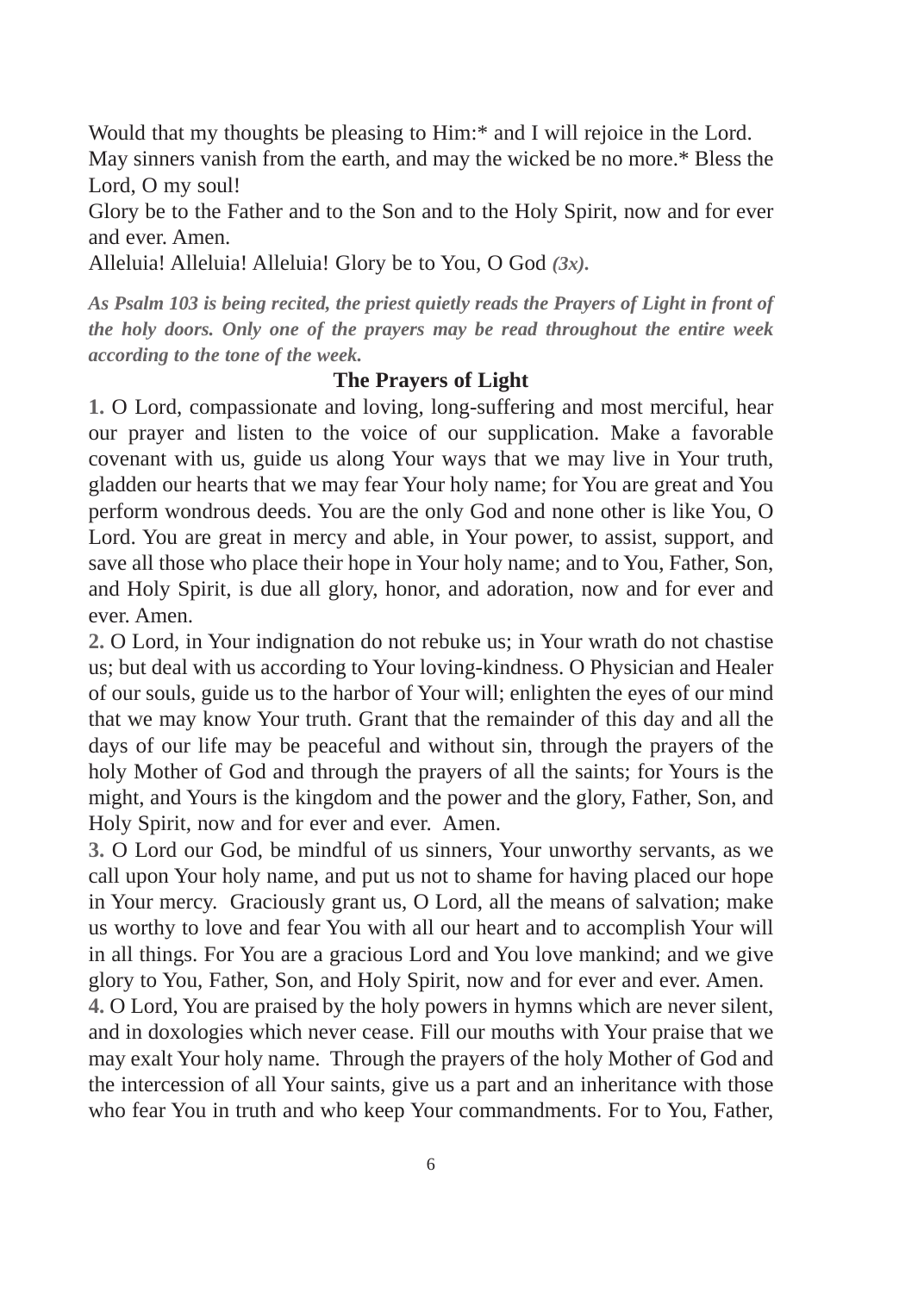Son, and Holy Spirit, is due all glory, honor, and adoration, now and for ever and ever. Amen.

**5.** Blessed are You, O Lord, almighty God. You know the mind of each person; You know what each needs even before they ask or are aware of it. Now, O King Who loves mankind and Who is gracious in everything, in Your great mercy allow us to call upon Your holy name with an unashamed conscience. And lead us not into temptation, but deliver us from the Evil One; and in Your providence grant all that is beneficial to us. For to You, Father, Son, and Holy Spirit, is due all glory, honor, and adoration, now and for ever and ever. Amen. **6.** O Lord, O Lord, You hold all things together in Your spotless hands; You are long-suffering toward us all; You grieve at our wickedness. Remember Your compassion and mercy, and visit us in Your goodness. Grant that for the rest of this day we may escape from the manifold deceits of the Evil One; and keep our life free from every assault of the enemy, through the grace of Your all-holy Spirit. Grant this through the mercies and love for mankind of Your only-begotten Son with Whom You are blessed, together with Your all-holy, gracious, and life-giving Spirit, now and for ever and ever. Amen.

**7.** O great and wonderful God, You govern all things with Your indescribable goodness and rich providence. You have provided us with the goodness of this world and have assured us, through Your kindness, of attaining the promised kingdom. O Lord, through all the blessings already received this day, You have kept us away from evil; grant that we spend its remaining hours without blame before Your holy glory, and that we may sing Your praise, O You, the only gracious One Who loves mankind. For You are our God, and we give glory to You, Father, Son, and Holy Spirit, now and for ever and ever. Amen.

**8.** O great and most high God, You alone are immortal and You dwell in a light which is unapproachable. You created all things in Your wisdom, dividing light from darkness, establishing the sun to govern the day and the moon and stars to rule the night. You have deemed us, poor sinners, worthy to reach this hour, to come into Your presence with our thanks, and to offer You our evening praise. O Lord Who loves mankind, let our prayers ascend to You as incense, and accept them as a sweet fragrance. Grant that this evening and the coming night may be spent in peace; clothe us with the armor of light; save us from the fears of the night and from things that lurk in darkness. Grant that the sleep You have given to refresh us from our fatigue may be free from every evil. Yes, O Lord and Giver of all good things, grant that, having found favor in Your sight, we may lie down to rest, remembering Your name throughout the night; and enlightened by the practice of Your commandments, may we rise in gladness of soul to praise Your goodness, offering prayers and supplications for our sins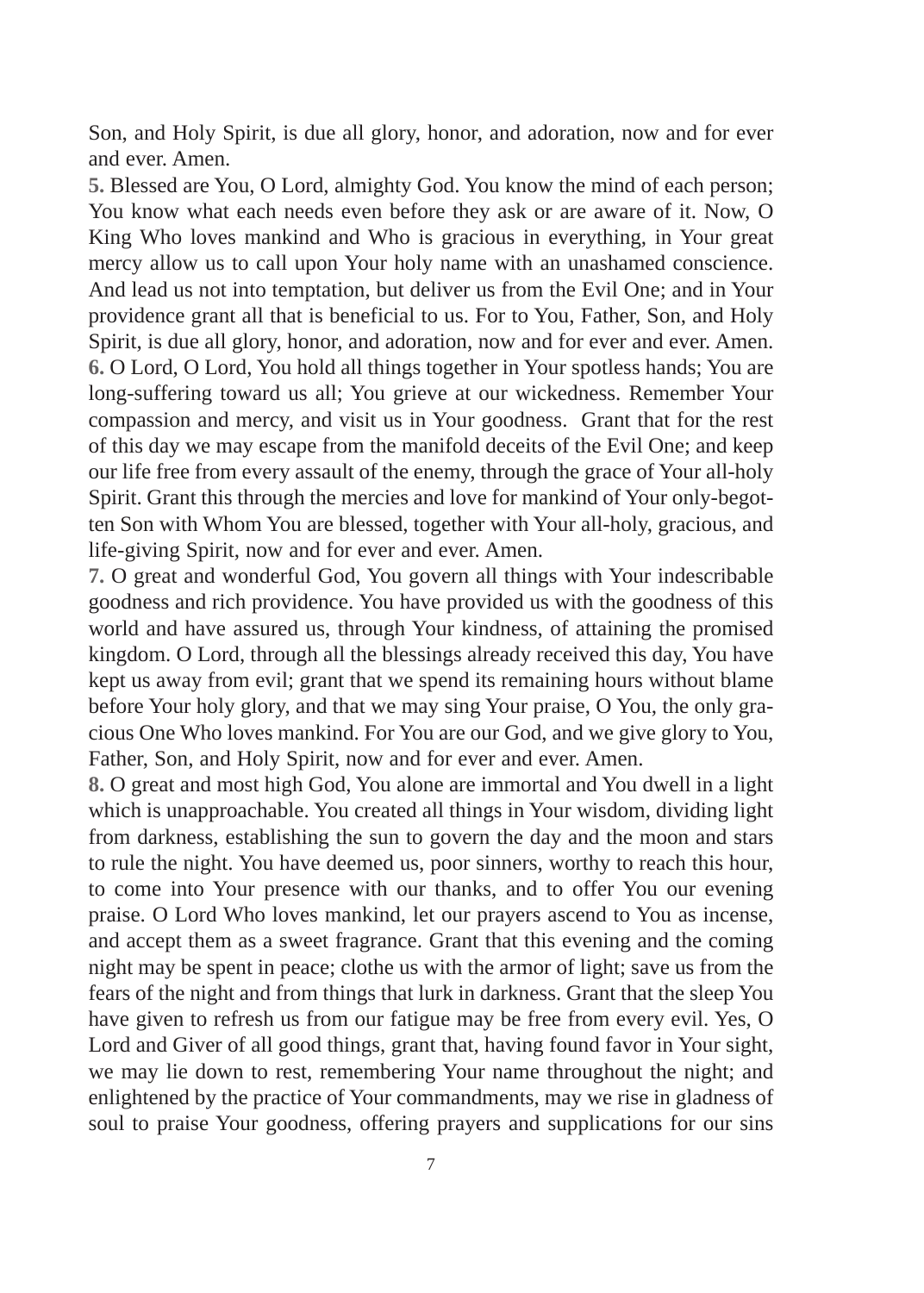and those of Your people. Look down upon us with mercy, through the intercession of the Mother of God; for You are gracious Lord Who loves mankind, and we glorify You, Father, Son, and Holy Spirit, now and for ever and ever. Amen.

*After the recitation of the Psalm 103, the priest returns to the sanctuary and stands before the altar; the deacon departs through the northern door, stands before the holy doors, and intones the litany.* 

## **Litany of Peace**

In peace let us pray to the Lord.

*Choir:* Lord, have mercy *(and after each petition).*

For the peace from on high and for the salvation of our souls, let us pray to the Lord.

For peace throughout the whole world, for the well-being of God's holy churches and for the unity of all, let us pray to the Lord.

For this holy church and for all who enter it with faith, reverence, and fear of God, let us pray to the Lord.

For our most holy universal Pontiff, *N.,* Pope of Rome, for our most blessed Patriarch, *N.,* our most reverend Metropolitan, *N.,* our God-loving Bishop, *N.,* the reverend priesthood, the diaconate in Christ, and all the clergy and the people, let us pray to the Lord.

For our nation under God, for our government, and for all the military, let us pray to the Lord.

For this city (*or* For this village, *or* For this holy monastery), for every city and country and for the faithful who live in them, let us pray to the Lord.

For favorable weather, for an abundance of the fruits of the earth, and for peaceful times, let us pray to the Lord.

For seafarers and travelers, for the sick and the suffering, for those held captive, and for their salvation, let us pray to the Lord.

That we may be delivered from all tribulation, wrath, and misfortune, let us pray to the Lord.

Help us, save us, have mercy and protect us, O God, by Your grace.

Remembering our most holy and immaculate, most blessed and glorious Lady, the Mother of God and ever-virgin Mary, together with all the saints, let us commend ourselves and one another and our whole life to Christ our God. *Choir:* To You, O Lord.

*Priest:* For all glory, honor, and worship befit You, Father, Son and Holy Spirit, now and for ever and ever.

*Choir:* Amen.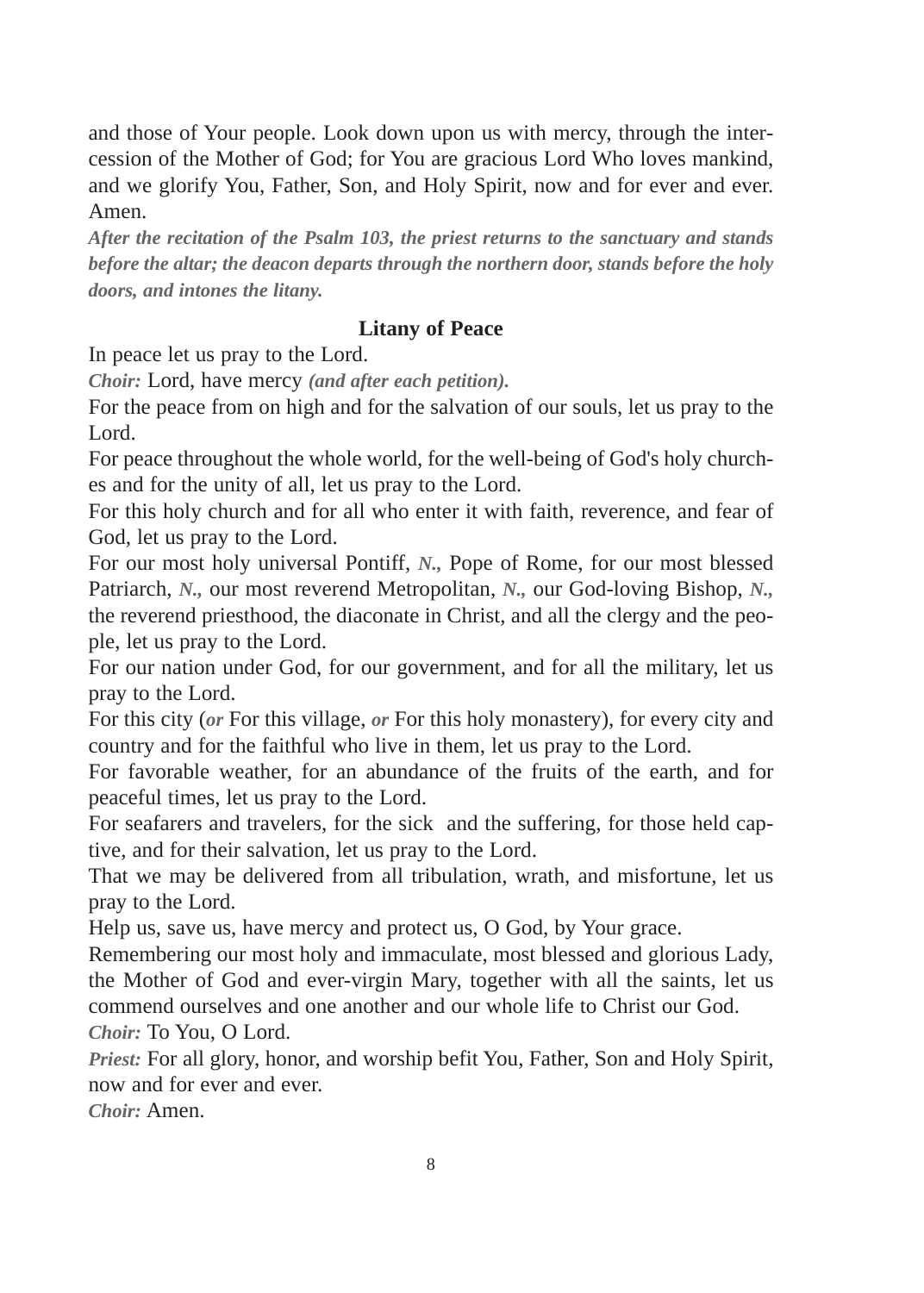*After the litany, the priest returns to the sanctuary and stands before the altar with the deacon at his right.*

## **Blessed Is the Man**

Blessed is the man - Alleluia\* - who has not walked in the counsel of the wicked. Alleluia! Alleluia! Alleluia!

For the Lord knows the way of the just,\* but the way of the wicked shall be lost. Alleluia! Alleluia! Alleluia!

Serve the Lord with fear,\* exalt in Him with trembling. Alleluia! Alleluia! Alleluia!

Blessed are those\* who trust in Him! Alleluia! Alleluia! Alleluia!

Arise, O Lord,\* save me, my God. Alleluia! Alleluia! Alleluia!

Salvation is of the Lord!\* Upon Your people Your blessing. Alleluia! Alleluia! Alleluia!

Glory be to the Father, and to the Son, and to the Holy Spirit. Alleluia! Alleluia! Alleluia!

Now and for ever and ever. Amen. Alleluia! Alleluia! Alleluia!

Alleluia! Alleluia! Alleluia! Glory be to You, O God! *(3x).*

*After the hymn:* Blessed is the man...*, the deacon says the small litany before the holy doors, and after the doxology he returns to the sanctuary.*

### **Small Litany**

Again and again in peace let us pray to the Lord.

Help us, save us, have mercy and protect us, O God, by Your grace.

Remembering our most holy and immaculate, most blessed and glorious Lady, the Mother of God and ever-virgin Mary together with all the saints, let us commend ourselves and one another and our whole life, to Christ our God.

*Priest:* For Yours is the might, and Yours are the kingdom and the power and the glory, Father, Son and Holy Spirit, now and for ever and ever.

## *Psalm 140*

*The deacon performs the incensing as prescribed by the typikon. The choir sings the first two verses of Psalm 140 according to the tone of the first stichera.*

O Lord, I have cried to You,\* hear me; hear me, O Lord!\* O Lord, I have cried to You, hear me;\* receive the voice of my prayer\* when I call upon You.\* Hear me, O Lord!

Let my prayer rise like incense before You;\* and the lifting up of my hands as an evening sacrifice.\* Hear me, O Lord!

Set a guard, O Lord, before my mouth\* and a portal around my lips.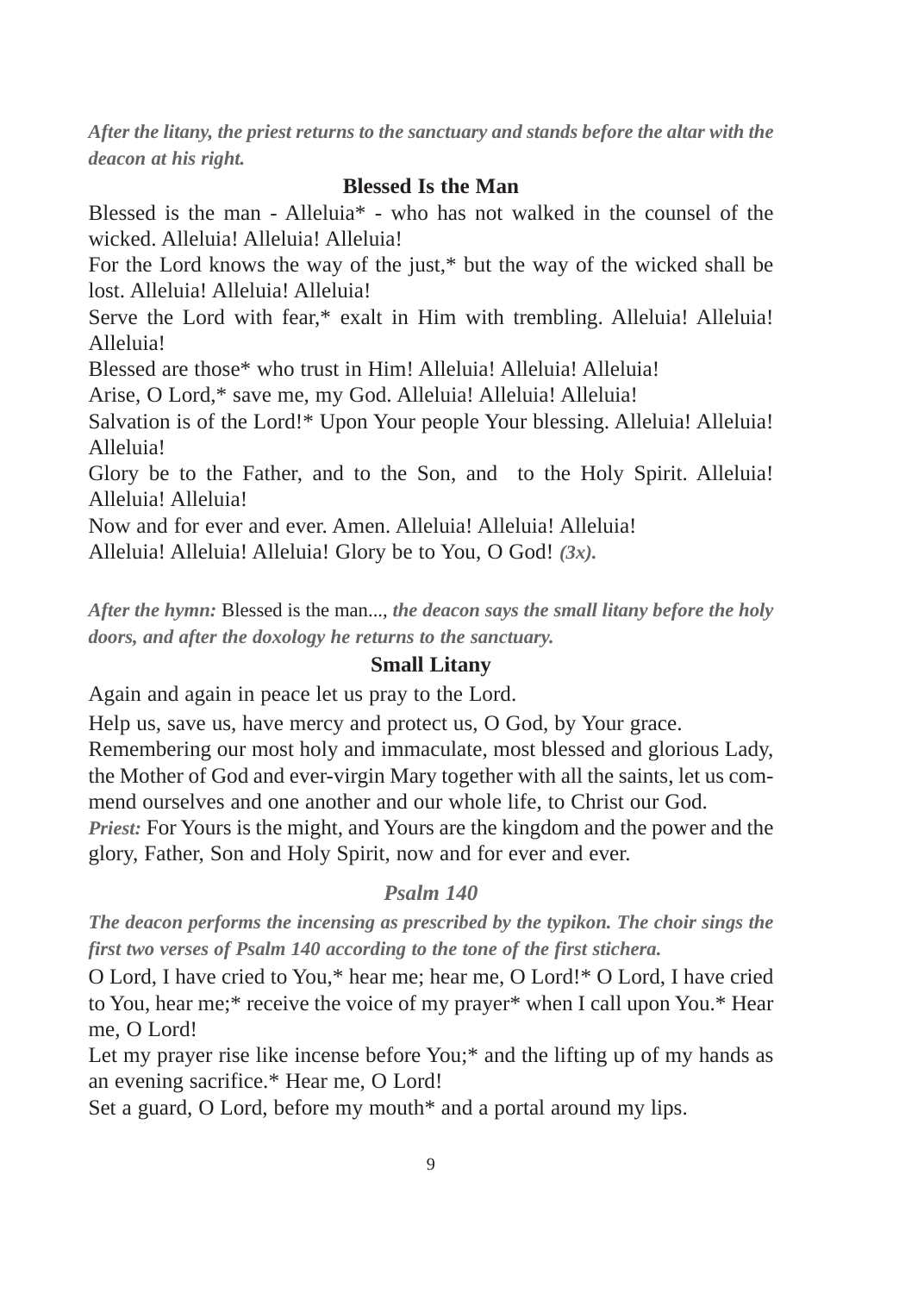Incline my heart away from evil dealings,\* from finding excuses for sinful deeds.

In company with those who work iniquity,\* let me not partake of what they choose.

May the just chasten me with justice and reprove me;\* may the oil of the wicked never touch my head.

Yet even then shall I pray for their welfare.\* Their rulers were swallowed near the rock.

My words will be heard,\* for they were sweet.

As a lump of clay broken on the ground,\* so their bones were strewn near the grave.

To You, Lord, O Lord, my eyes are lifted up.\* In You have I hoped; let not my soul be lost.

Keep me from the snare that was set for me,\* and from the stumbling-blocks of the wicked.

The wicked shall fall into their own nets,\* while I remain alone until I can escape.

## *Psalm 141*

With my voice I cried to the Lord;\* with all my voice I implored the Lord.

Before Him I pour out my supplications;\* before Him I declare my distress.

When my breath was escaping me,\* then you knew my paths;

On the road upon which I was walking,\* they set up snares for me.

I looked to my right and observed\* there was no one friendly to me;

Even flight was denied me;\* there was no one to take care of my life.

I cried out to You, O Lord, and said:\* You are my hope, my share in the land of the living.

Listen to my supplication,\* for I am laid very low.

Deliver me from my oppressors;\* for they have overwhelmed me.

Lead my soul forth from prison\* that I may give thanks to Your name.

The just shall gather around me\* when You have been good to me.

## *Psalm 129*

Out of the depths I cry to You, O Lord;\* O Lord, hear my voice!

Let Your ears be attentive<sup>\*</sup> to the voice of my prayer.

If You mark iniquities, O Lord, who can stand?\* But with You forgiveness is that You may be revered.

I have waited for You as You have commanded;\* my soul patiently relies on Your promise, for it has trusted in the Lord.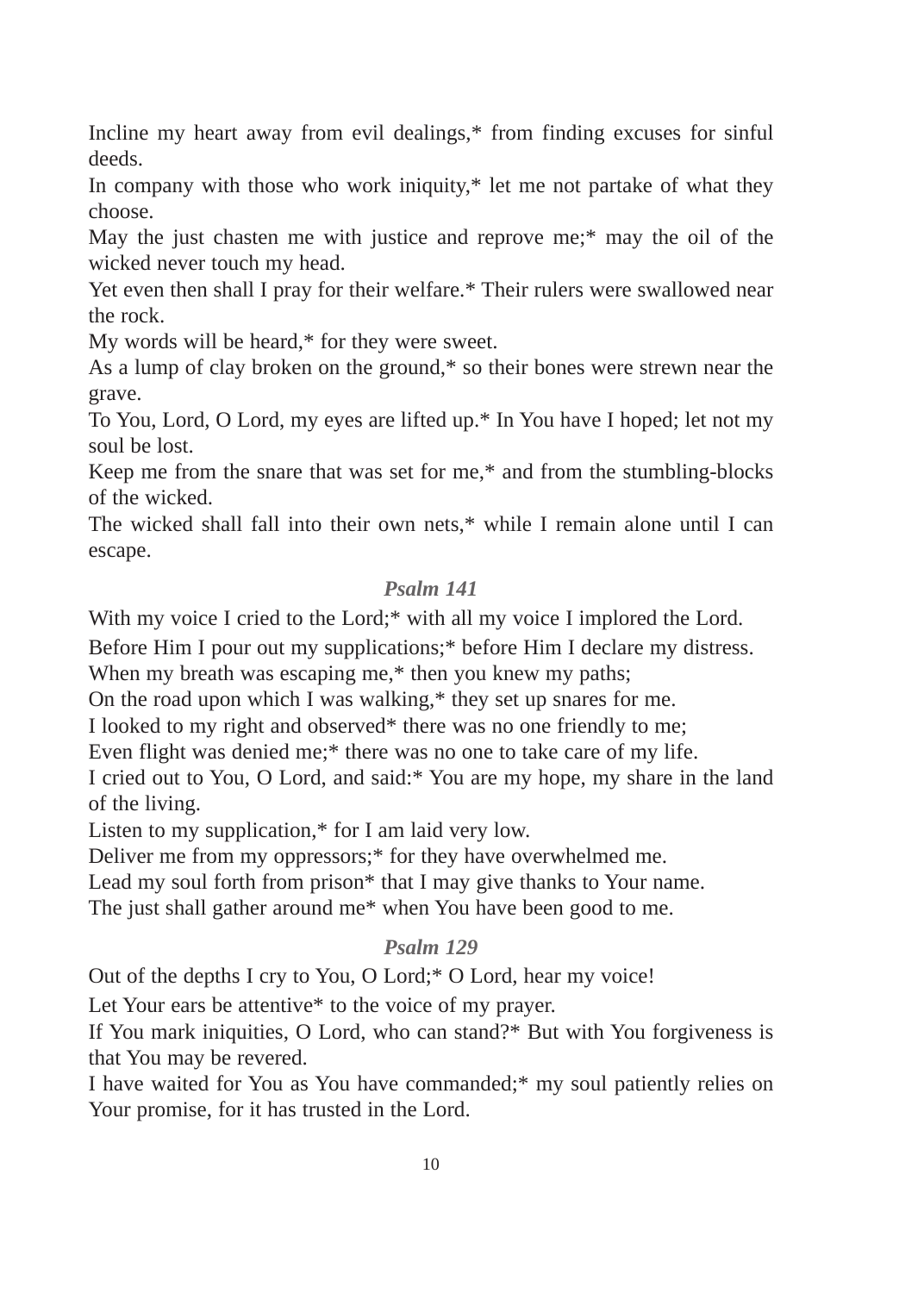From the morning watch until night\* let Israel trust in the Lord.

*(Tone 1, Samopodoben):* O what a wonder!\* The Source of life is placed in a tomb;\* the grave becomes a ladder to heaven.\* Rejoice, Gethsemane, holy chamber of the Mother of God!\* As for us, O faithful, let us cry out with Gabriel, the prince of angels:\* Rejoice, O Woman Full of Grace, the Lord is with you,\* the Lord, Who because of you,\* bestows great mercy upon the world.

For with the Lord there is mercy and with Him there is plentiful redemption;\* and He shall redeem Israel from all its iniquities.

O Lady, marvelous are your mysteries.\* You have become the throne of the Most High,\* and today you are taken from earth to heaven.\* Your glory shines forth with the radiance of divine grace and surpasses every other splendor.\* Rise up to the heavens, all you virgins, together with the Mother of our King, and cry out:\* Rejoice, O Woman Full of Grace, the Lord is with you,\* the Lord, Who because of you,\* bestows great mercy upon the world.

## *Psalm 116*

Praise the Lord, all the nations;\* proclaim His glory, all you people.

*(Tone 2):* The most pure spouse,\* the Mother of the One in Whom the Father is well-pleased,\* she whom God had chosen to become the dwelling place of His natures\* that had been united without confusion,\* today delivers her most pure soul to her divine Creator.\* The angels welcome her in a divine manner,\* and the Mother of Life is now transferred to life.\* She is the lamp of the inaccessible brightness,\* the hope of our souls,\* and the salvation of believers.

Strong is the love of the Lord for us;\* eternally will His truth endure.

*(Tone 5):* Come, all you lovers of the feast,\* let us form choirs and fill the Church\* with our hymns in honor of the failing asleep of the ark of God.\* Today heaven indeed opens its bosom to receive the Mother of the One Whom the universe cannot contain.\* The earth gives back the Source of life and receives the blessing of the Lord.\* The choir of angels and apostles look with awe as they see the One\* who gave birth to the Prince of life now herself pass from life to life.\* Let us all bow together before her and say:\* O Lady, do not forget the children of your house\* who celebrate your holy dormition in faith.

**Glory be: Now and for ever:** *(Tone 1):* The holy apostles were taken up from every corner of the world\* and carried upon clouds by the command of God.\*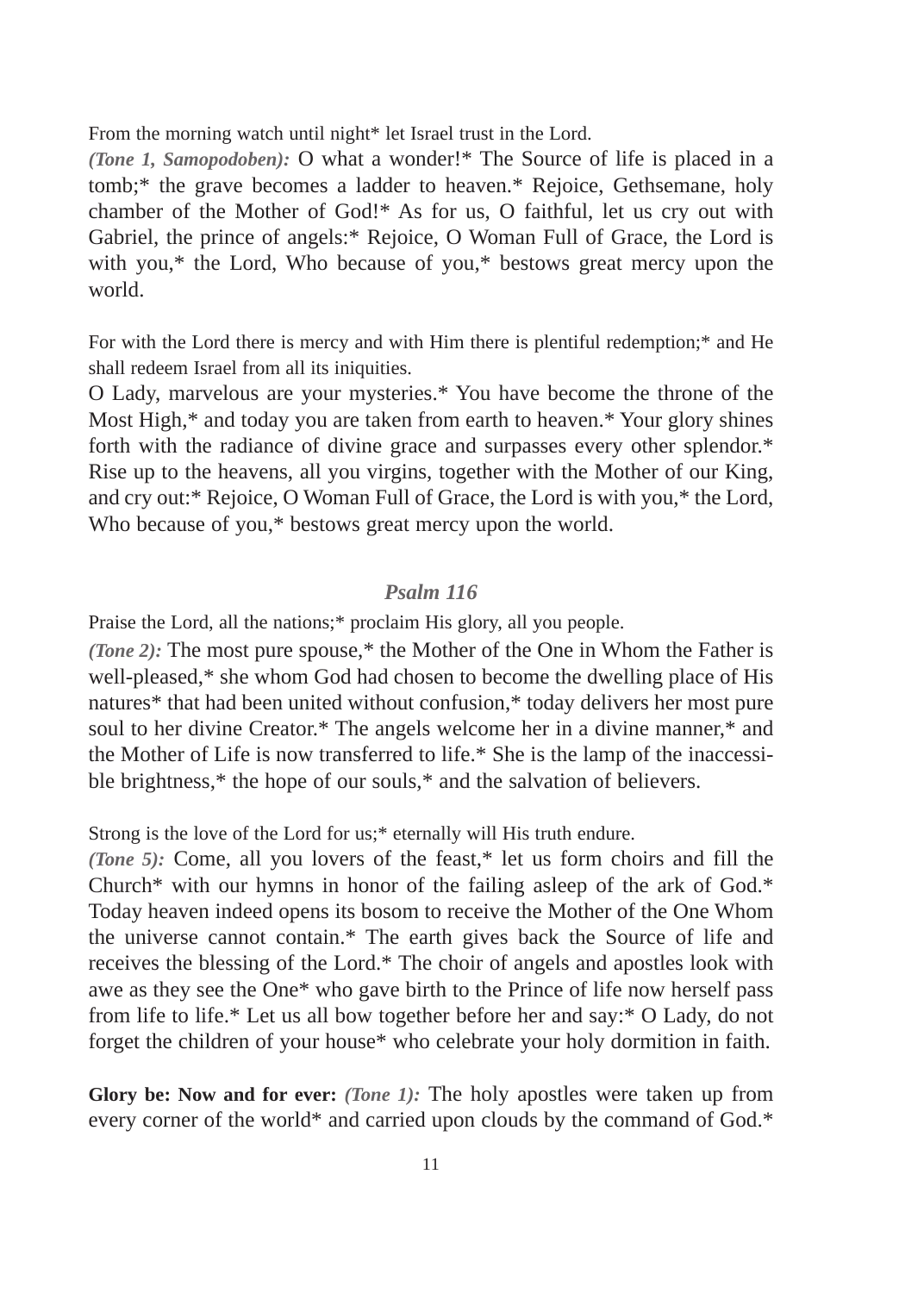They gathered around your pure body, O Source of life,\* and kissed it with reverence.\* As for the most sublime powers of heaven,\* they came with their own leader to escort and to pay their last respects\* to the most honorable body that had contained Life itself.\* Filled with awe, they marched together with the apostles in silent majesty,\* professing to the princes of heaven in a hushed voice:\* Lift up your gates and receive, with becoming majesty, the Mother of the Light that never fades,\* because, through her, salvation was made possible for our human race.\* She is the One upon whom no one may gaze,\* and to whom no one is able to render sufficient glory;<sup>\*</sup> for the special honor that made her sublime is beyond understanding.\* Therefore, O most pure Mother of God,\* forever alive with your Son, the Source of life, do not cease to intercede with Him<sup>\*</sup> that He may guard and save your people from every trouble;<sup>\*</sup> for you are our intercessor.\* To you we sing a hymn of glory with loud and joyful voices,\* now and forever.

## **The Entrance**

*At the* Glory be..., *the holy doors are opened. The priest, vested in the phelonion, and the deacon, holding the censer, proceed around the altar and exit through the northern door and stand before the holy doors.* 

*Deacon (quietly):* Let us pray to the Lord.

*Priest (quietly):* O gracious King, You love mankind and bless all things. With contrite heart and humble spirit we pray to You, O Christ our true God: Bless our comings and our goings. For Your coming and ascension and dwelling among us are blessed, always, now and for ever and ever. Amen.

*Deacon:* Master, bless the holy entrance.

*Priest (blessing towards the East):* Blessed be the entrance of Your saints, always, now and for ever and ever.

*The deacon stands within the holy doors, makes a sign of the cross with the censer and intones:*

Wisdom! Stand aright.

*Choir:* O joyful Light! Light and holy Glory of the Father immortal, the heavenly, holy, the blessed One, O Jesus Christ! Now that we have reached the setting of the sun, and see the evening light, we sing to God, Father, Son and Holy Spirit.

It is fitting at all times to raise a song of praise in measured melody to You, O Son of God, the Giver of life. Behold, the universe sings Your glory.

*The deacon goes to the holy doors and intones:* Let us be attentive!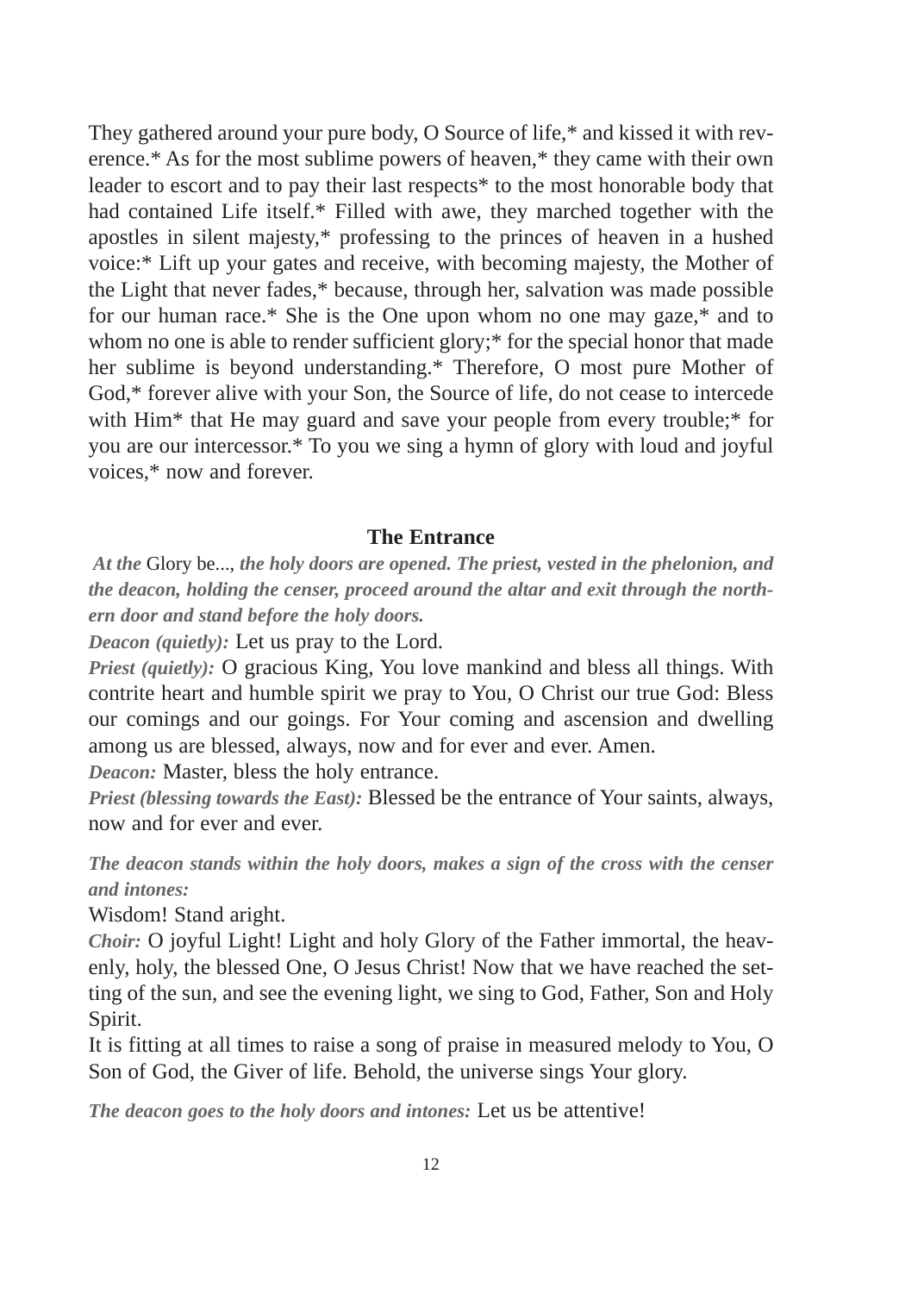*Priest:* Peace be with all. *Deacon:* Wisdom! Let us be attentive!

*The choir sings the prokimenon.*

*Ps. 92 (Tone 6)*

The Lord reigns,\* He is clothed in majesty.

*Verse:* Robed is the Lord and girt about with strength.

*Verse:* For He has made the world firm, which shall not be moved.

*Verse:* Holiness befits Your house, O Lord, for length of days.

*The priest goes behind the altar near the end of the prokimenon. Before the title of the reading, the deacon, standing at the holy doors and, facing the people, exclaims:* **Wisdom!,** *then after intoning the title:* **Let us be attentive!**

*Lector:* A reading from the First Book of Kings.

At the order of Solomon, the elders of Israel and all the leaders of the tribes, the princes in the ancestral houses of the Israelites, came to King Solomon in Jerusalem to bring up the ark of the Lord's covenant from the City of David [which is Zion]. All the men of Israel assembled before King Solomon during the festival in the month of Ethanim (the seventh month). When all the elders of Israel had arrived, the priests took up the ark; they carried the ark of the LORD and the meeting tent with all the sacred vessels that were in the tent. (The priests and Levites carried them.) King Solomon and the entire community of Israel present for the occasion sacrificed before the ark sheep and oxen too many to number or count. The priests brought the ark of the covenant of the LORD to its place beneath the wings of the cherubim in the sanctuary, the holy of the holies of the temple. The cherubim had their wings spread out over the place of the ark, sheltering the ark and its poles from above. The poles were so long that their ends could be seen from that part of the holy place adjoining the sanctuary; however, they could not be seen beyond. (They have remained there to this day.) There was nothing in the ark but the two stone tablets which Moses had put there at Horeb, when the LORD made a covenant with the Israelites at their departure from the land of Egypt. When the priests left the holy place, the cloud filled the temple of the LORD so that the priests could no longer minister because of the cloud, since the LORD's glory had filled the temple of the LORD. *(8: 1-11).*

*After the reading the deacon says the litany before the open holy doors, while the priest stands at the altar.* 

#### **Litany**

Let us all say with our whole soul and our whole mind, let us say. *Choir:* Lord, have mercy.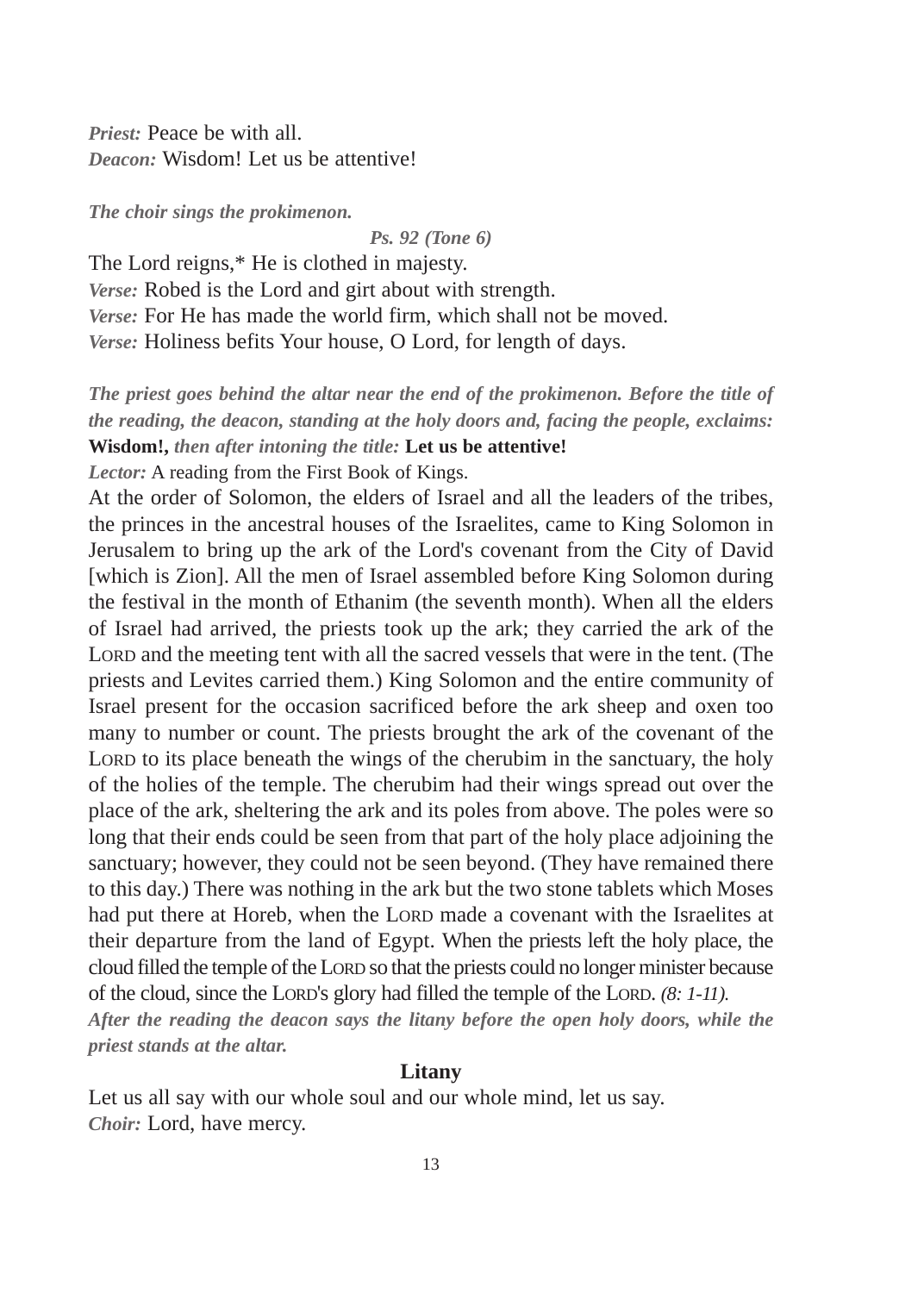Almighty Lord, God of our Fathers, we pray You, hear us and have mercy. *Choir:* Lord, have mercy.

Have mercy on us, O God, in the greatness of Your compassion, we pray You, hear us and have mercy.

*Choir:* Lord, have mercy *(3x after each petition).*

We also pray for our most holy universal Pontiff, *N.,* Pope of Rome; for our most blessed Patriarch, *N.;* our most reverend Metropolitan, *N.;* our God-loving Bishop, *N.,* for those who serve and have served in this holy church, for our spiritual fathers, and for all our brethren in Christ.

We also pray for our nation under God, for our government, and for all the military.

We also pray for the people here present who await Your great and bountiful mercies, for those who have been kind to us, and for all orthodox Christians.

*Priest:* For You are a merciful and loving God, and we give glory to You, Father, Son and Holy Spirit, now and for ever and ever.

*Choir:* Amen.

## **Deign, O Lord**

Deign, O Lord, \* to keep us this evening without sin.

Blessed are You, O Lord God of our Fathers,\* and praised and glorified is Your name forever. Amen.

Let Your mercy, O Lord, be upon us\* because we have set our hope in You.

Blessed are You, O Lord,\* teach me Your commandments.

Blessed are You, O Master,\* make me understand Your commandments.

Blessed are You, O Holy One,\* enlighten me with Your laws.

O Lord, Your mercy endures forever;\* do not despise the work of Your hands.

It is proper to praise You,\* and hymns belong to You.

Glory belongs to You,\* Father, Son and Holy Spirit,

Now and for ever\* and ever. Amen.

## **Litany**

Let us complete our evening prayer to the Lord.

*Choir:* Lord, have mercy.

Help and save, have mercy and protect us, O God, by Your grace.

*Choir:* Lord, have mercy.

That this whole evening may be perfect, holy, peaceful, and sinless, let us ask the Lord.

*Choir:* Grant this, O Lord *(after each petition).*

For an angel of peace, a faithful guide, a guardian of our souls and bodies, let us ask the Lord.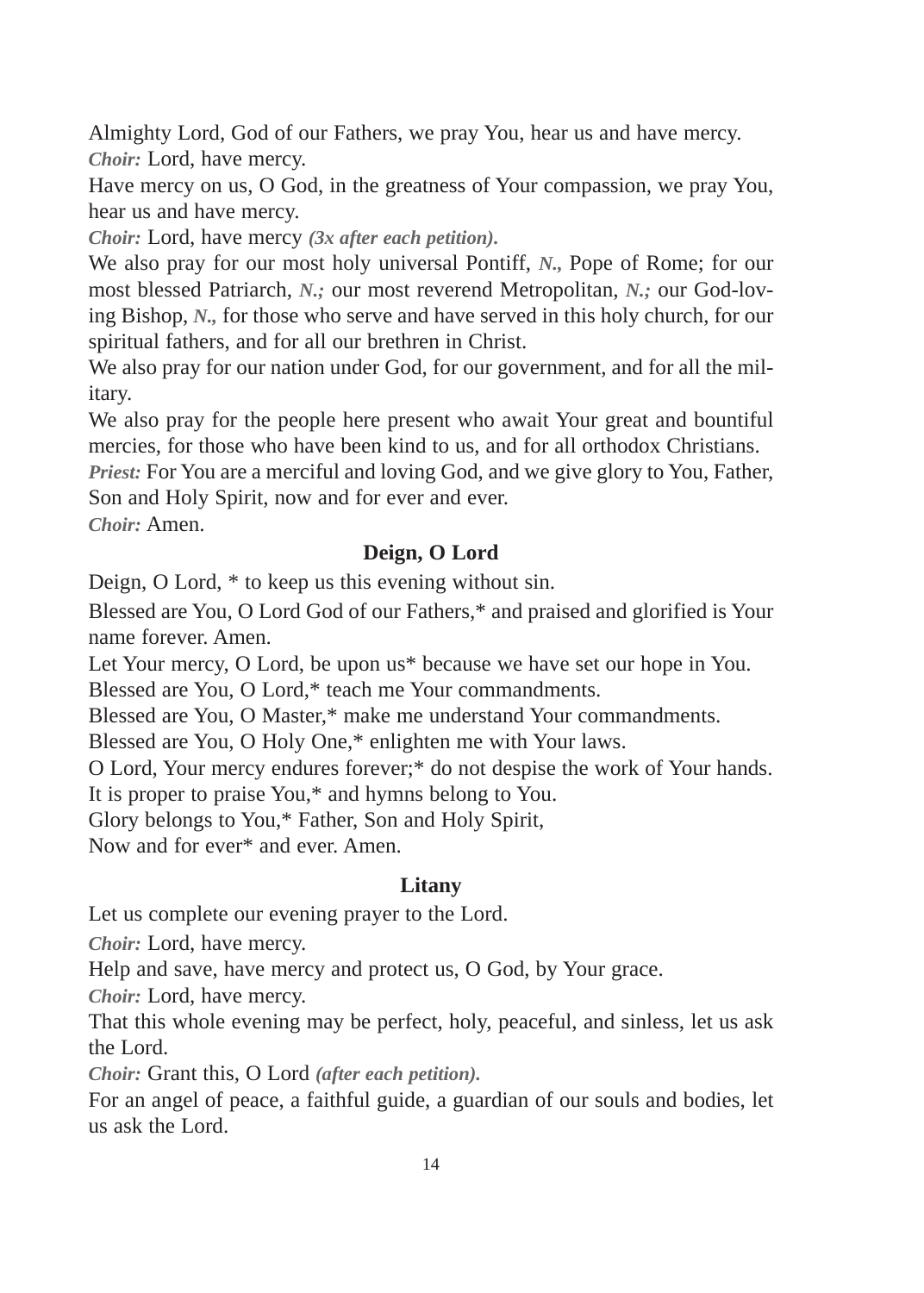For the forgiveness and remission of our sins and offen-ses, let us ask the Lord. For all that is good and beneficial for our souls, and for peace for the world, let us ask the Lord.

That we may spend the rest of our lives in peace and repentance, let us ask the Lord.

For a Christian end to our lives, one that is painless, unashamed, and peaceful; and for a good defense at the awesome tribunal of Christ, let us ask the Lord.

Remembering our most holy and immaculate, most blessed and glorious Lady, the Mother of God and ever-virgin Mary, together with all the saints, let us commend ourselves and one another and our whole life, to Christ our God. *Choir:* To You, O Lord.

*Priest:* For You are a merciful, gracious and loving God, and we give glory to You, Father, Son and Holy Spirit, now and for ever and ever.

*Choir:* Amen.

*Priest:* Peace be with all.

*Choir:* And with Your spirit.

*Deacon:* Bow your heads to the Lord.

*Choir:* To You, O Lord.

*Priest (quietly):* O Lord our God, You lowered the heavens when You came down for the salvation of the human race. Now look upon Your servants and upon Your inheritance; for they have bowed their heads to You, the Judge, both awesome and loving. They do not await human help, but look for Your mercy and are ready to receive Your salvation. Guard them at all times, this evening and tonight, against all enemies, against the devil's assaults, against vain thoughts and evil dreams.

*Priest:* May the might of Your kingdom be blessed and exalted, Father Son, and Holy Spirit, now and for ever and ever.

*Choir:* Amen.

*After the litany, the choir sings the sticheras of litiya.*

*(Tone 1):* Because the disciples had been both the eye-witnesses and servants of the Word,\* it was also fitting that they should witness the final mystery, the dormition of his Mother according to the flesh.\* They not only saw the ascension of the Savior from earth to heaven,\* but they also were witnesses of the translation of the Mother who bore Him.\* They came to Zion to escort the Virgin, who surpasses the Cherubim,\* as she hastened in her journey to heaven.\* With them let us also bow low before the One\* who intercedes for our souls.

*(Tone 2):* She is higher than the heavens,\* more glorious than the Cherubim,\* and more honorable than all creation.\* Her outstanding purity became the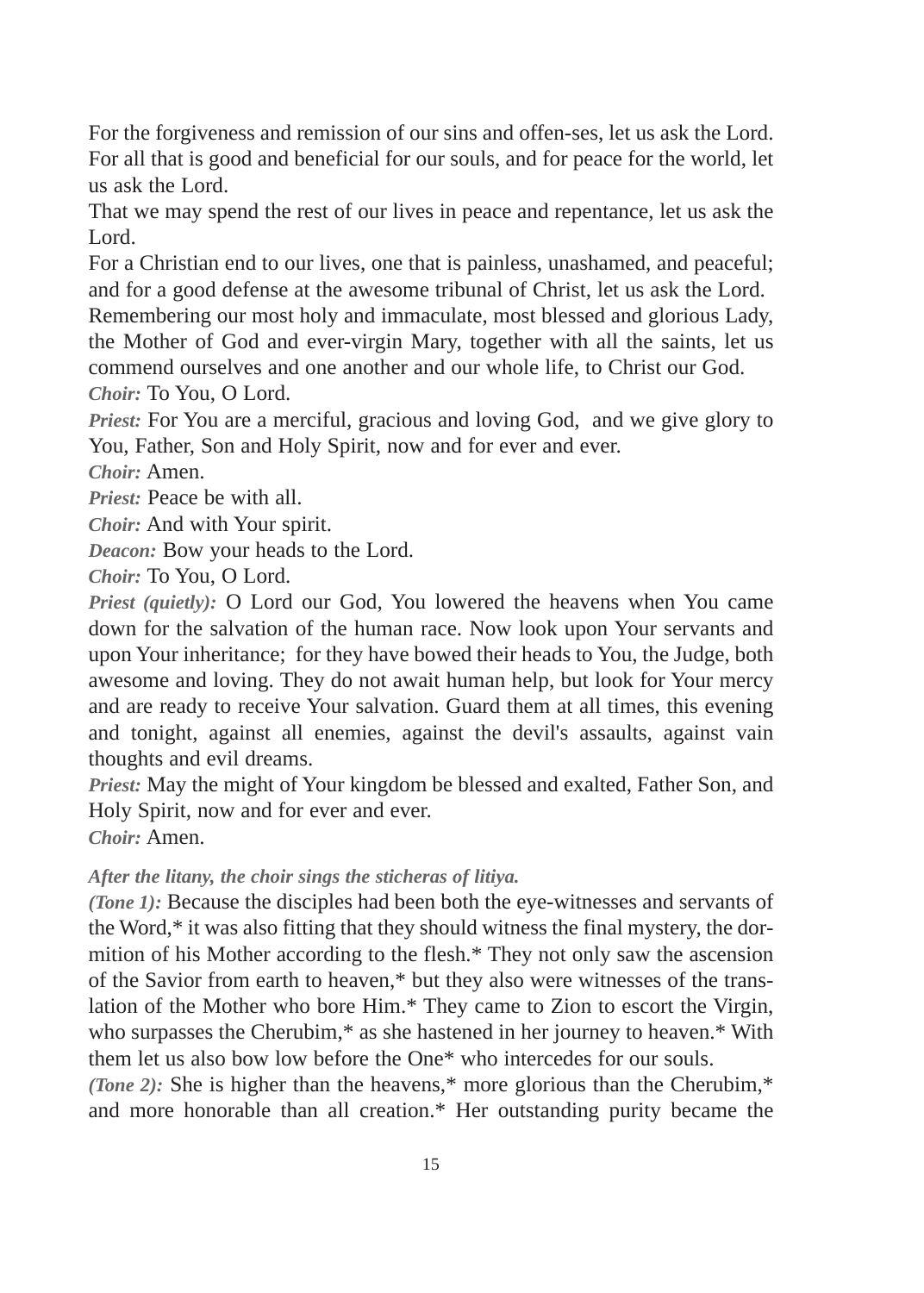dwelling place of the eternal divinity.\* Today she places her all-pure soul into the hands of her Son.\* With her, the universe is filled with joy, and the grace of salvation is given to us.

*(Tone 3):* Come, all you ends of the earth,\* let us praise the blessed passing of the Mother of God.\* She delivers her sinless soul into the hands of her Son;\* through her holy dormition the world is given new life.\* With psalms and hymns and spiritual canticles,\* the whole world celebrates in joy\* together with the angels and apostles.

**Glory be: Now and for ever:** *(Tone 5):* O people, sing to the Mother of our God;\* for, on this day, she delivers her radiant soul\* into the most pure hands of the One Who took flesh of her without seed.\* In His presence she intercedes unceasingly\* that He grant peace and great mercy to the world.

## **Prayers of Litiya**

*The incensing is performed as usual; the priest with hand-cross, and the deacon with censer proceed to the narthex. When the choir has finished singing the sticheras, the deacon sings in a raised voice:*

Save Your people, O God, and bless Your inheritance. Visit Your world with Your mercy and generosities.\* Exalt the Christian peoples and send down upon us Your abundant mercy. Through the prayers of the most pure Lady, the Mother of God and ever-virgin Mary, whose feast of Dormition we solemnly celebrate;\* by the power of the precious and lifegiving Cross;\* through the protection of the honorable, heavenly incorporeal powers; \* of the honorable and glorious prophet, forerunner and baptizer, John;\* of the holy, glorious, and allpraiseworthy apostles;\* and of our fathers among the saints, the great ecumenical teachers and hierarchs: Basil the Great, Gregory the Theologian, and John Chrysostom; Athanasius and Cyril;\* of our father among the saints, Nicholas, archbishop, wonderworker of Myra in Lycia;\* of the holy Cyril and Methodius, teachers of the Slavs;\* of the holy and equal-to-the-apostles, Great Prince Volodymyr;\* of the holy hieromartyr Josaphat;\* of the holy, glorious and triumphant martyrs;\* of our venerable and God-bearing fathers Anthony and Theodosius of the Monastery of the Caves and other venerable and godly fathers;\* of the holy and righteous ancestors of God, Joachim and Anna;\* and of all the saints;\* we beseech You, O all-merciful Lord, hear us sinners praying to You, and have mercy.

*Choir:* Lord, have mercy *(12x).*

We also pray for our most holy universal Pontiff, *N.,* Pope of Rome; and for our most blessed Patriarch, *N.;* for our most reverend Metropolitan, *N.;* for our God-loving Bishop, *N.;* for our spiritual fathers, and for all our brethren in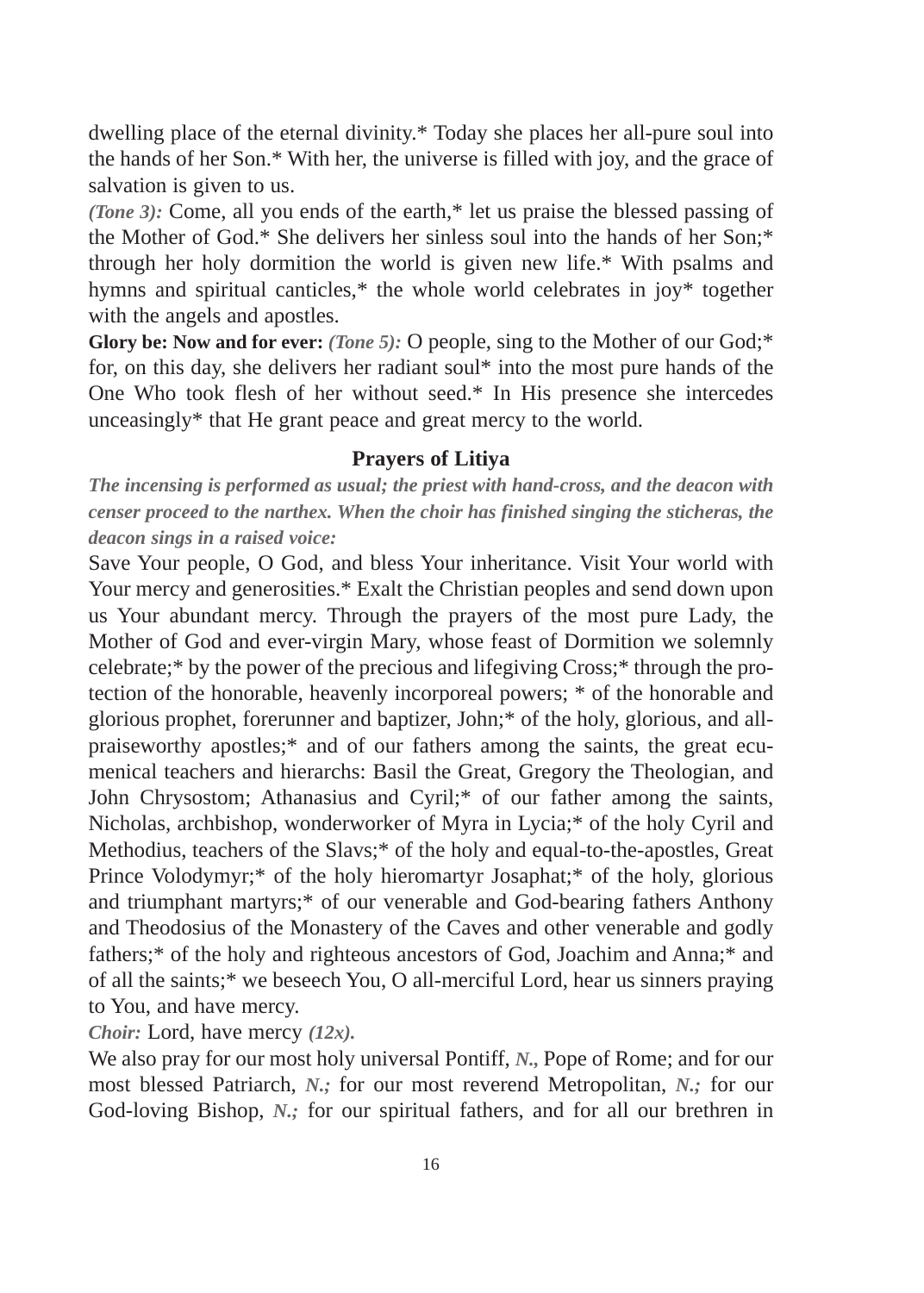Christ,\* and for every Christian soul that is afflicted and maltreated and in need of God's mercies and help;\* for the protection of this city (*or:* village) and for those who live here;\* for the welfare of God's holy churches;\* for the salvation and the assistance of our fathers and brothers who, with diligence and in the fear of the Lord, labor and serve;\* for the absent and those who journey;\* for the healing of those who are infirm;\* for the repose, alleviation, blessed memory, and remission of sins of all our orthodox fathers and brothers, who have departed from us and are buried here and in every place;\* for the deliverance of captives, for all brothers, who offer their services\* and for all who serve and have served in this holy church, let us say.

*Choir:* Kyrie, eleison *(12x).*

*Priest:* Hear us, O God our Savior, hope of all the ends of the earth and those far away at sea. In Your graciousness be merciful to us sinners, O Master. For You are a merciful and loving God, and we give glory to You, Father, Son, and Holy Spirit, now and for ever and ever.

*Choir:* Amen.

*Priest:* Peace be with all.

*Choir:* And with your spirit.

*Deacon:* Bow your heads to the Lord.

*Choir:* To You, O Lord.

*Priest:* O most merciful Master, Lord Jesus Christ our God, through the prayers of our most pure Lady, the Mother of God, and ever-virgin Mary, whose feast of Dormition we solemnly celebrate, and of all the saints, make our prayer acceptable; grant us remission of our transgressions, cover us with the shadow of Your wings; drive far from us every foe and adversary. Make our life peaceful, O Lord; have mercy on us and on Your world, and save our souls for You are gracious and love mankind.

*Choir:* Amen.

## *The priest goes to the tetrapod, and the choir sings the aposticha.*

*(Tone 4):* All you peoples of the earth\* sing together a hymn of glory\* to the pure and most holy Virgin from whom the Word of God came to us,\* receiving flesh from her in a manner beyond understanding.\* Let us cry out: Blessed are you among women,\* and blessed is your womb that contained Christ,\* into Whose hands you committed your soul.\* O pure Virgin, intercede with Christ God\* that He may save our souls!

**Glory be: Now and for ever:** O virgin Mother of God,\* at the time you were carried up to the One born of you\* in a manner beyond understanding,\* James and Peter were present;\* James, the brother of the Lord and first bishop,\* and Peter,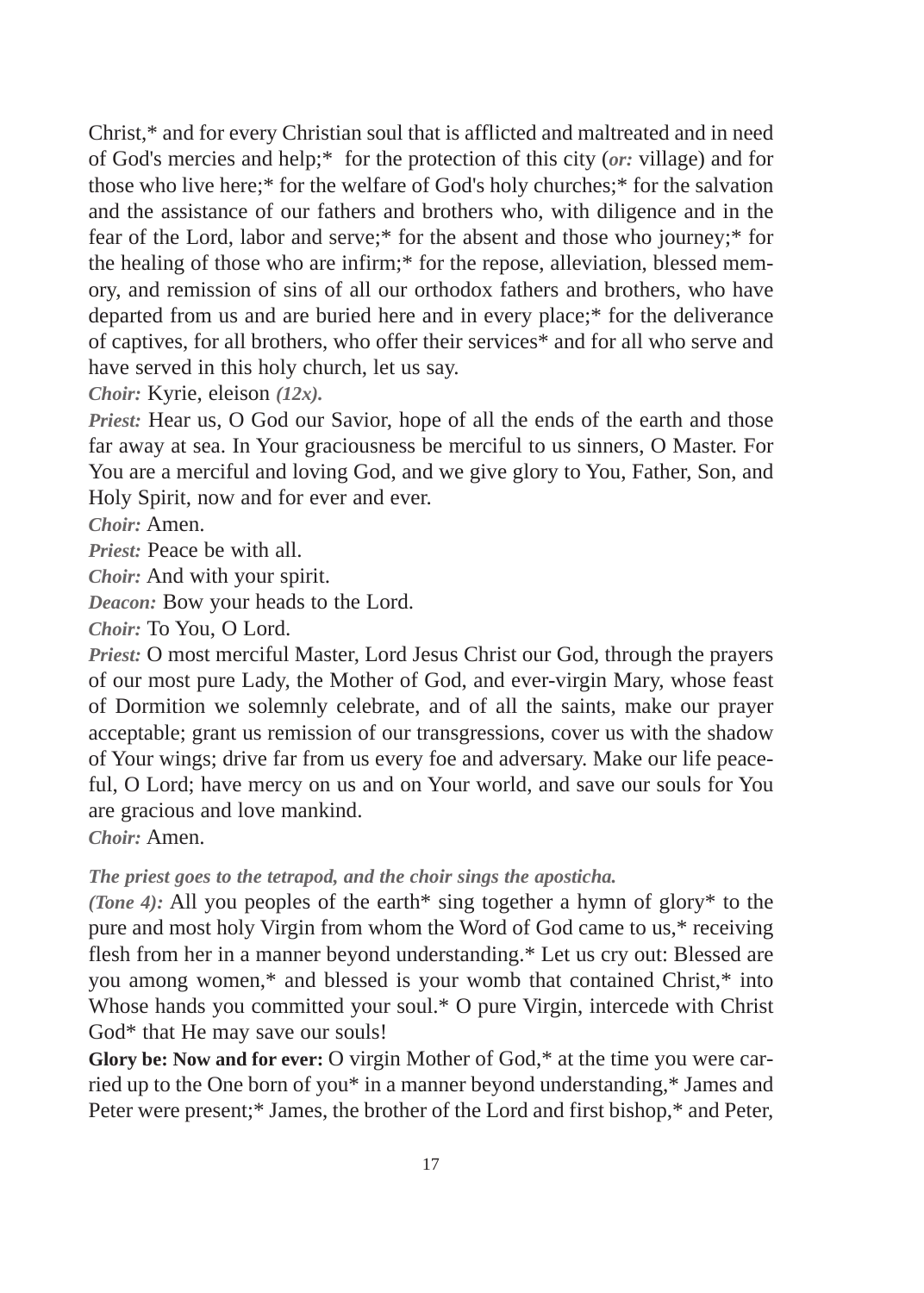the honorable head of the apostles and prince of theologians.\* The whole college of apostles was also there,\* all in one accord proclaiming things divine,\* praising the astounding mystery of Christ,\* and with joy, preparing your body, O most glorious One,\* source of Life and the temple of God.\* The most holy angelic powers were rapt in wonder at the sight of this miracle,\* and they said to each other:\* Lift up your gates to receive the Mother of the Creator of heaven and earth.\* Come, let us all sing hymns to her noble and holy body that has contained the invisible Lord.\* Therefore, we also celebrate your feast;\* and, O woman worthy of all praise, we cry out:\* O glorious Lady, exalt the Christian peoples\* and intercede with Christ God that He may save our souls.

## **Canticle of Simeon**

Now You dismiss Your servant, O Lord,\* according to Your word, in peace; Because my eyes\* have seen Your salvation

Which You prepared\* before the face of all peoples,

A light to the revelation of the Gentiles,\* and the glory of Your people, Israel. *Holy God; Trinity most holy; Our Father; and the troparion of Dormition.* 

*(Tone 1):* O Mother of God, in giving birth You still preserved virginity;\* and in your falling-asleep you did not forsake the world.\* You are the Mother of Life and have been transferred to life,\* and through your prayers\* have delivered our souls from death.

*As the troparion is being sung, the deacon incenses the tetrapod on all four sides; then he intones:*

Let us pray to the Lord.

*Choir:* Lord, have mercy.

*Then priest says the prayer of the blessing of the loaves:*

O Lord Jesus Christ our God, You blessed the five loaves and fed the five thousand. Bless these loaves, this wheat, wine, and oil, and multiply them in this city (village, monastery) and in the whole world; and sanctify all the faithful who shall partake of them; for it is You, O Christ our God, Who bless and sanctify all things. And we glorify You with Your eternal Father and Your all-holy, gracious, and life-giving Spirit, now and forever and ever.

*Choir:* Amen. Blessed be the name of the Lord, now and for ever *(3x).*

## *Psalm 33*

I will bless the Lord at all times;\* His praise shall be constantly in my mouth. My soul shall glory in the Lord;\* let the meek hear and rejoice. Magnify the Lord with me,\* and let us exalt His name together.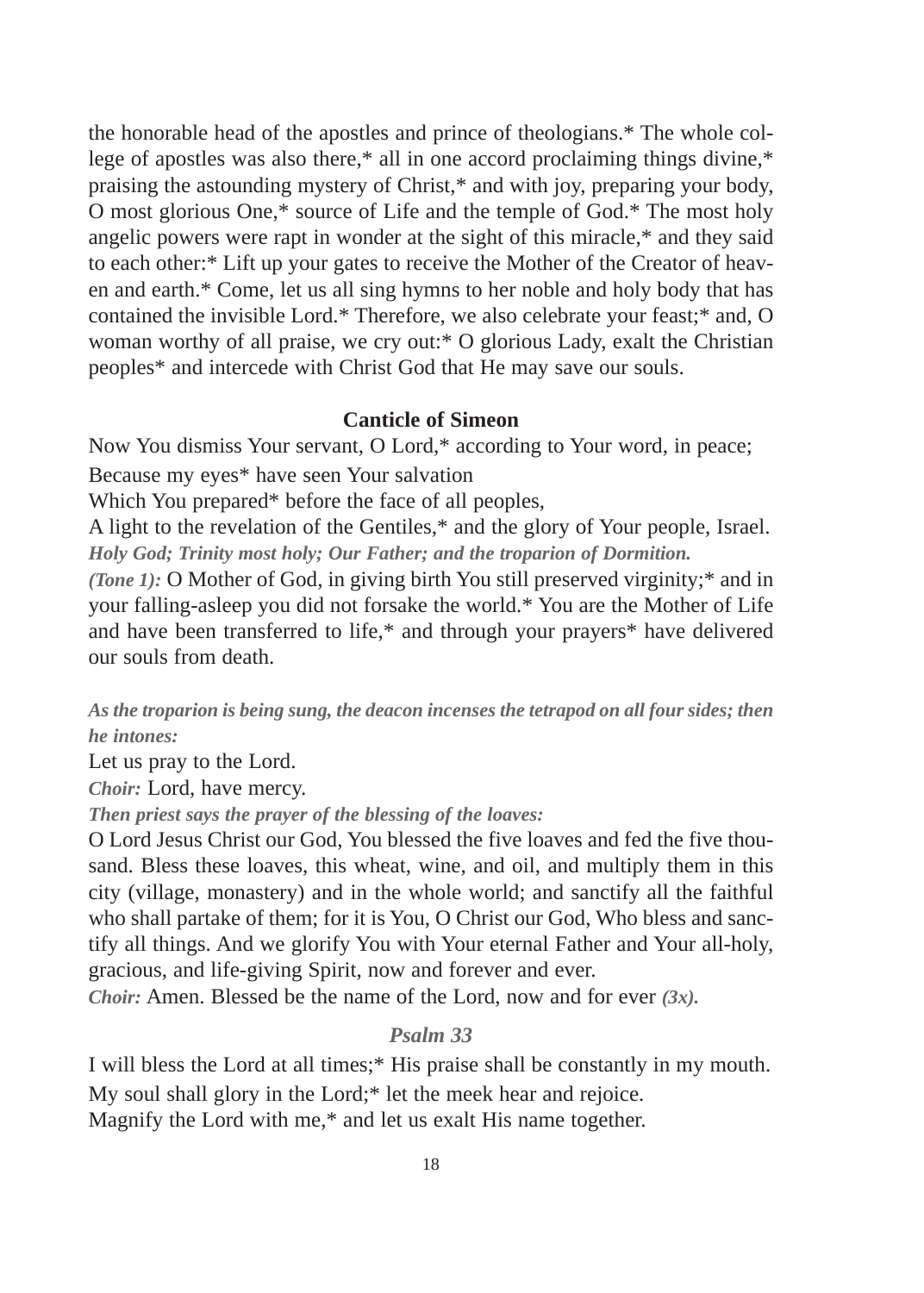I sought the Lord and He heard me,\* and delivered me from all my fears.

Approach the Lord and be enlightened,\* and your face shall never be shamed. The poor cried out, and the Lord heard them\* and delivered them from all their afflictions.

The angel of the Lord will set up camp around those who fear the Lord\* and save them.

Taste and see how good the Lord is;\* blessed is the one who hopes in Him.

Fear the Lord, all you His saints,\* for there is no privation for those who fear Him.

The rich have become poor and hungry\* but those who seek the Lord shall not be deprived of any good.

*Priest:* The blessing of the Lord be upon you through His grace and loving kindness, always, now and for ever and ever.

*Choir:* Amen.

## **The Great Dismissal**

*Deacon:* Wisdom!

*Choir:* Give the blessing.

*Priest:* Blessed be Christ our God, always, now and for ever and ever.

*Choir:* Amen. O God, strengthen the holy catholic faith, for ever and ever.

*Priest:* O most holy Mother of God, save us.

*Choir:* More honorable than the cherubim and by far more glorious than the seraphim; ever a virgin, you gave birth to God the Word, O true Mother of God, we magnify you.

*Priest:* Glory be to You, O Christ our God, our hope, glory be to You.

*Choir:* Glory be to the Father and to the Son and to the Holy Spirit, now and for ever and ever. Amen. Lord, have mercy *(3x).* Give the blessing.

*Priest:* Christ our true God, risen from the dead, through the prayers of His immaculate Mother, whose feast of Dormition we solemnly celebrate today; the holy, glorious, and all-praiseworthy apostles; and of all the saints, will have mercy and save us, for He is good and loves mankind.

*Choir:* Amen.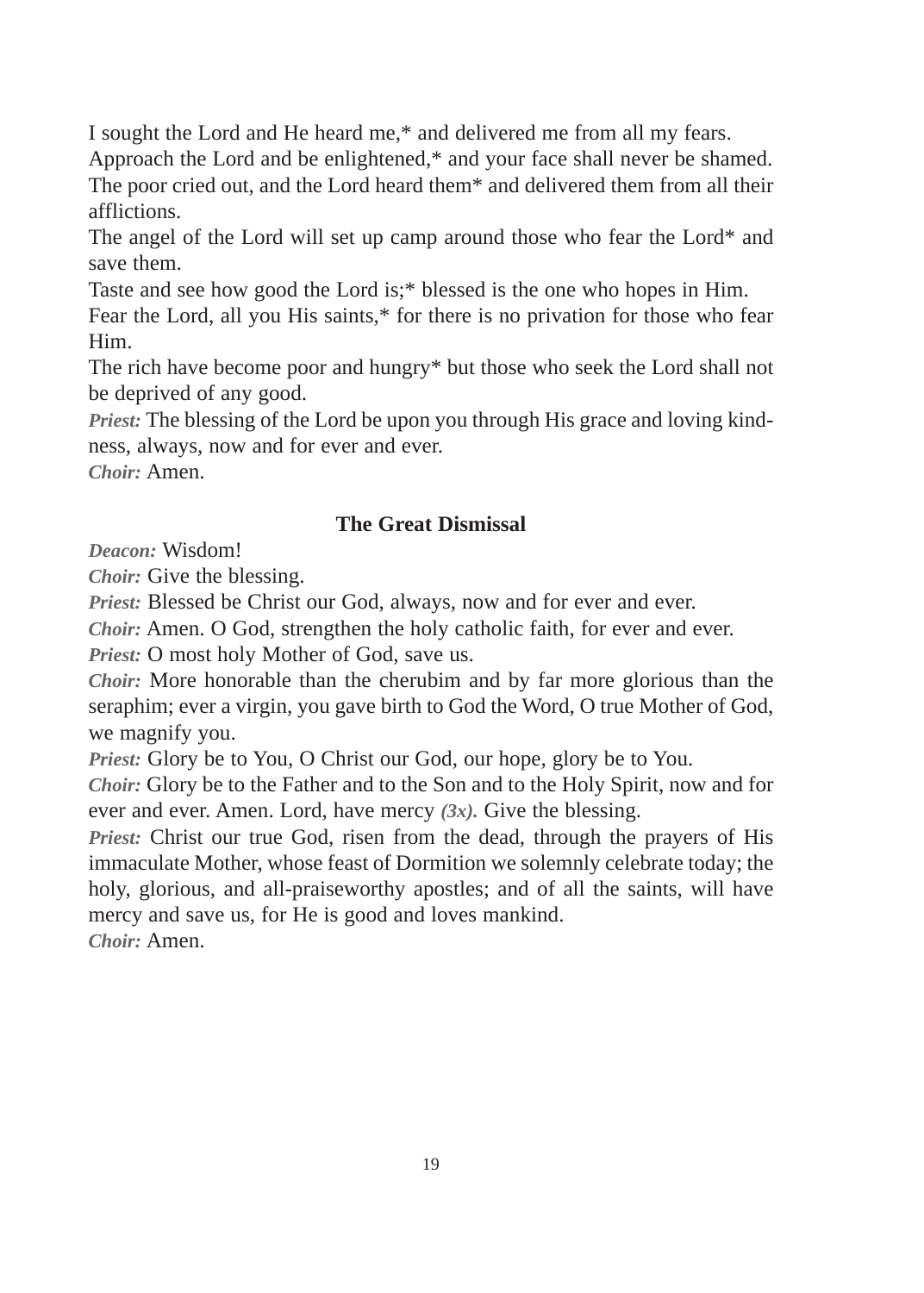## **MATINS**

*The priest vested in the epitrachelion opens the holy doors, incenses as usual, and then intones:* 

Glory to the holy, consubstantial, life-giving and undivided Trinity, always, now and for ever and ever.

*Choir:* Amen

Glory to God in the highest, and to His people on earth, His peace and good will. *(3x)*

O Lord, You shall open my lips, and my mouth will declare Your praise. *(2x)*

## *Psalm 62*

O God, You are my God, for You I long;\* for You my soul is thirsting.

My body pines for You\* like a dry, weary land without water.

So I gaze on You in the sanctuary\* to see Your strength and Your glory.

For Your love is better than life,\* my lips will speak Your praise.

So I will bless You all my life;\* in Your name I will lift up my hands.

My soul shall be filled as with a banquet,\* my mouth shall praise You with joy.

On my bed I remember You.\* On You I muse throughout the night

For You have been my help;\* in the shadow of Your wings I rejoice.

My soul clings to You;\* Your right hand holds me fast.

Those who seek to destroy my life\* shall go down to the depths of the earth. They shall be put into the power of the sword\* and left as the prey of the jackals. But the king shall rejoice in God;\* all that swear by Him shall be blessed for the mouth of liars shall be silenced.

Glory be to the Father and to the Son and to the Holy Spirit:

Now and for ever, and ever. Amen.

Alleluia! Alleluia! Alleluia! Glory be to You, O God! *(3x)*

*During the recitation of the psalm, the priest quietly says the following Prayers of Matins before the holy doors:*

#### **Prayers of Matins**

**1.** We thank You, Lord our God, for You have wakened us from our sleep, and have filled our lips with praise that we might worship You and call upon your holy name. We beg of Your compassion that You have always shown towards us, hear us now and send help to those who stand before Your holy glory awaiting Your abundant mercy. O Lord, grant that those who serve You in fear and love may praise Your ineffable goodness. For to You is due all glory, honor, and worship, Father, Son, and Holy Spirit, now and for ever and ever. Amen.

**2.** From the depths of night our soul longs for You, our God, for Your commandments are a light upon the earth. Give us understanding that we may be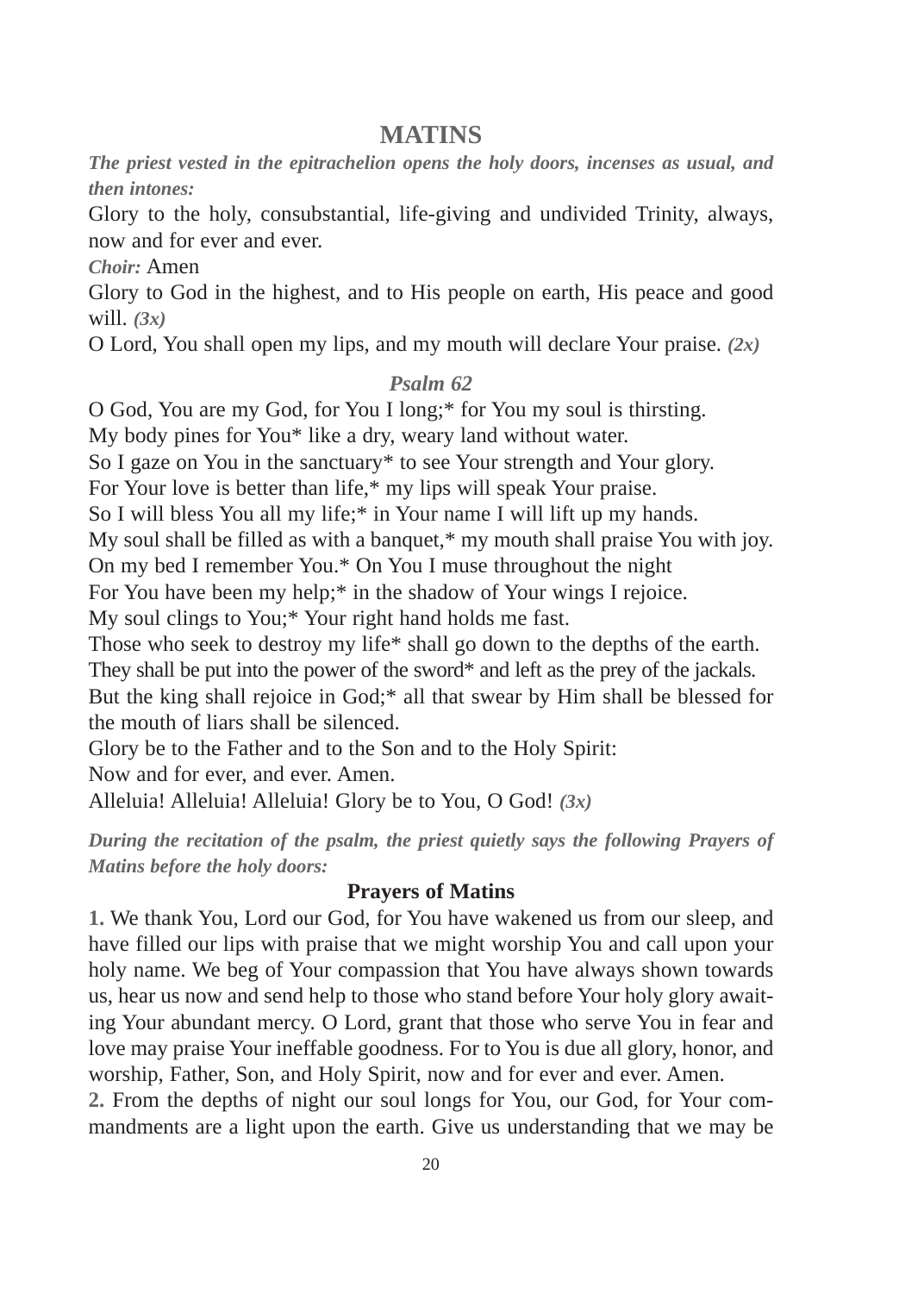perfected in righteousness and holiness in fear of You, for it is You Whom we glorify as our true God. Turn Your ear and hear us. O Lord, remember all those present and praying with us by their own name, and save them by Your might. Bless Your people and sanctify Your inheritance. Give peace to Your world, to Your churches, to the priests, and to all Your people. For blessed and glorified is Your most honored and sublime name, Father, Son, and Holy Spirit, now and for ever and ever. Amen.

**3.** From the depths of night our soul longs for You, our God, for Your commandments are a light upon the earth. Teach us, O God, Your righteousness, Your statutes, and Your decrees. Enlighten the eyes of our minds, lest in sin we fall asleep until death. Cast out all darkness from our hearts, favor us with the Sun of Righteousness, and keep our lives from danger by the seal of Your Holy Spirit. Direct our steps along the road of peace. Grant that we may see the dawn and the whole day in joy, and that we may offer You our morning prayers. For Yours is the power, and Yours is the kingdom and the might and the glory, Father, Son, and Holy Spirit, now and for ever and ever. Amen.

**4.** Lord God, holy and incomprehensible, You told the light to shine out of darkness; You have given us rest in the sleep of night; and You have raised us to glorify and praise Your goodness. We beg of Your mercy, accept us who now worship You and thank You with all our strength, and grant all that we ask for our salvation. Reveal us to be children of light and of the day, and heirs of Your eternal good gifts. In the abundance of Your mercy, Lord, remember all your people who invoke Your love for mankind and aid those here present and who pray with us and those traveling abroad in every place of Your kingdom, who are in need of Your loving kindness and help. Be greatly merciful to all, that we may persevere always in confidence, being saved in soul and body. We glorify Your magnificent and blessed name, Father, Son, and Holy Spirit, now and for ever and ever. Amen.

**5.** Treasury of all good, ever-flowing spring, holy Father, Wonder-worker, allpowerful Ruler of all: we worship You and beg of Your mercy and compassion, help and support us in our lowliness. Lord, remember those who pray to You, and let our morning prayer rise like incense before You. Grant that no one of us may be put to shame, but surround us with Your mercy. Lord, remember those who keep watch and sing of Your glory, and that of Your only-begotten Son and our God, and of Your Holy Spirit. Be their help and support and accept their prayers upon Your heavenly, spiritual altar. For You are our God, and to You we give glory, to the Father, and to the Son, and to the Holy Spirit, now and for ever and ever. Amen.

**6.** We give thanks to You, O Lord and God of our salvation. You have done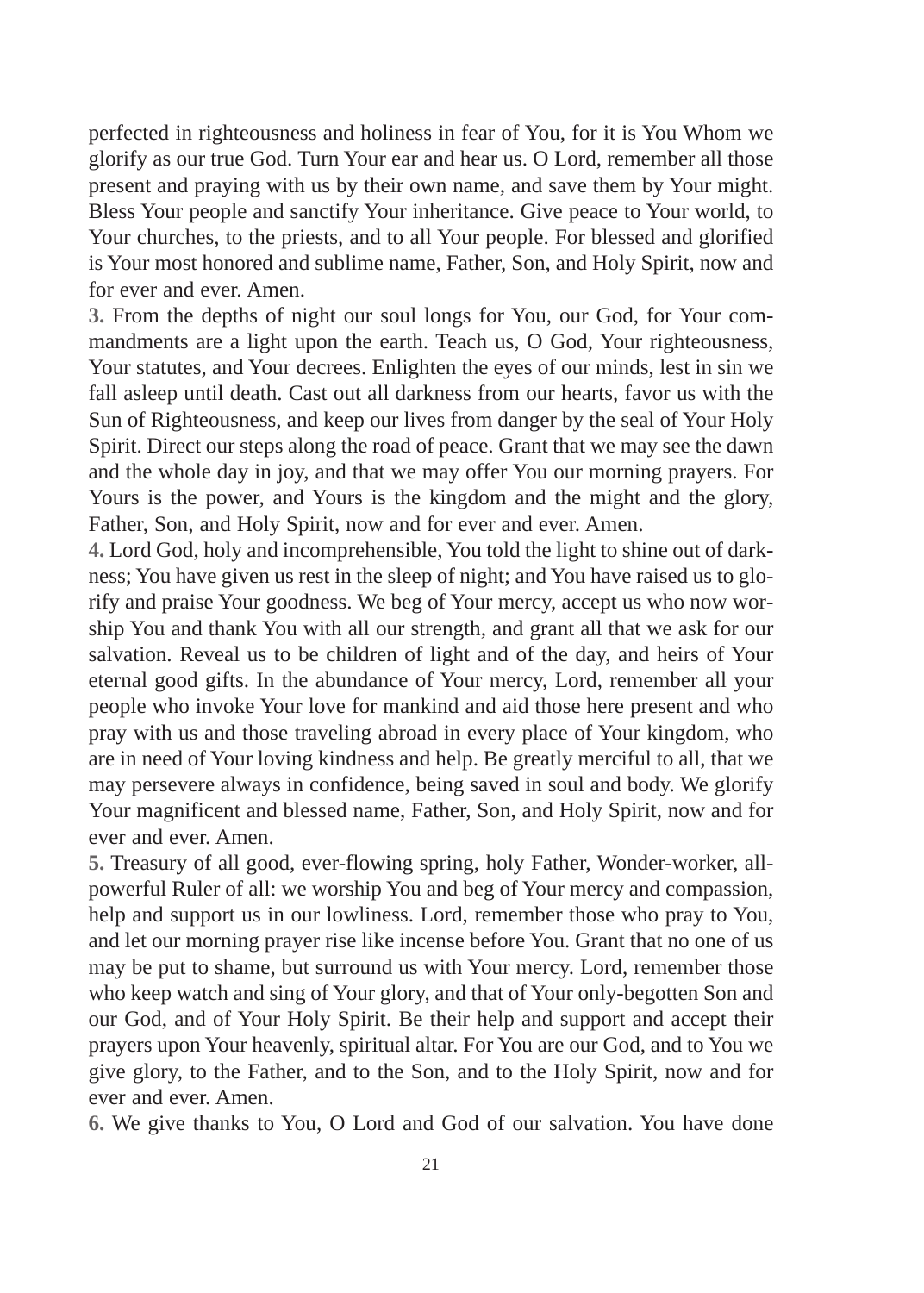everything that is good for our lives, and we look always to You, Savior and Benefactor of our souls. For You have given us rest in that part of the night which has passed, and now have raised us from our sleep to worship Your honored name. Therefore, O Lord, we pray: give us the grace and strength to be found worthy to sing praise always, and to pray constantly, and to work for our own salvation in fear and trembling, with the help of Your Christ. O Lord, remember those who pray to You in the night. Hear them and have mercy on them and crush under their feet invisible and malicious enemies. For You are the King of Peace, and the Savior of our souls, and we give thanks to You, Father, Son, and Holy Spirit, now and for ever and ever. Amen.

**7.** God and Father of our Lord Jesus Christ, You have raised us from our sleep and gathered us for this time of prayer. Give us grace that we may open our lips in praise. Accept the thanksgiving we offer with all our strength. Teach us Your decrees, for we do not know how to pray as we should, unless You guide us by Your Holy Spirit. Therefore, we pray, that if until now we have sinned in any way - in word, or deed, or thought, voluntarily or involuntarily - remit, pardon and forgive us; for if You, O Lord, were to look upon our guilt, Lord, who would survive? For with You is found redemption. You alone are holy and a helper and the stronghold of our lives, and our praise is for You forever. Blessed and glorified be the power of Your reign, Father, Son, and Holy Spirit, now and for ever and ever. Amen.

**8.** Lord our God, You have shaken from us the laziness of sleep; You have called us to be holy, to lift up our hands in the night, and to glorify You for Your just decrees. Receive our prayers, our petitions, our confessions of faith, and our nighttime worship. Bestow on us, O Lord, an invincible faith, a confident hope, and a love without pretense. Bless our comings and our goings, our deeds and works, our words and desires. Grant that we may come to the beginning of the day praising, glorifying, and blessing the goodness of Your inexpressible generosity. For blessed is Your all-holy name, and glorified is Your kingdom, Father, Son, and Holy Spirit, now and for ever and ever. Amen.

**9.** O Lord our God, You have given us forgiveness through repentance, and as a model of knowledge and confession of sins, You have revealed to us the repentance of the prophet David that led to pardon. Master, have mercy on us who have fallen into so many and so great sins. Have mercy in Your kindness, and in Your compassion blot out our offenses, for against You have we sinned, O Lord, Who know the hidden depths of our hearts, and Who alone have the power to forgive sins. A pure heart You have created for us; You have sustained us with a spirit of fervor and have given us the joy of Your help. Do not cast us away from Your presence, but in Your goodness and love for all, grant that we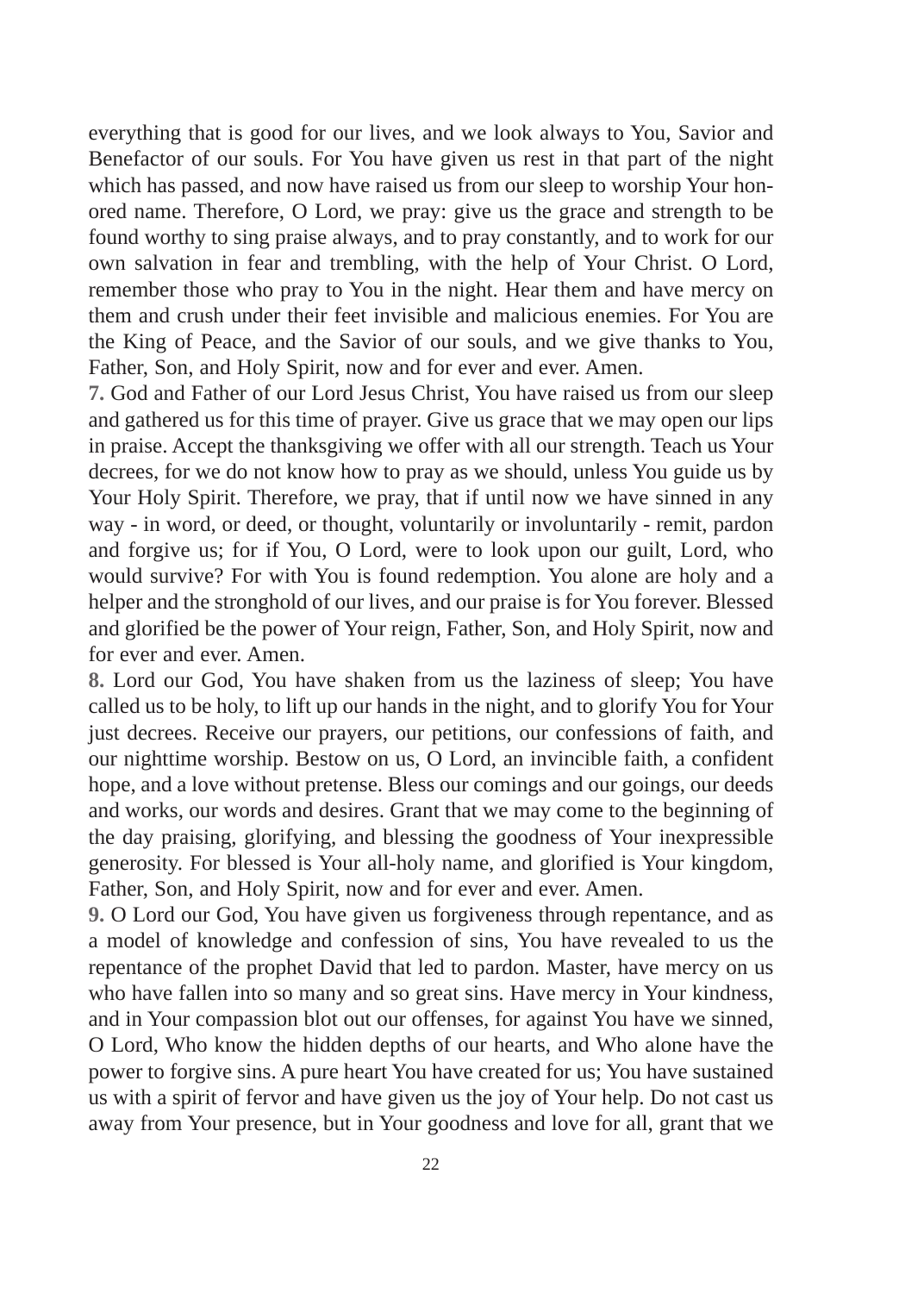may offer a sacrifice of righteousness and oblation on Your holy altar until our last breath. Through the mercies and goodness and love of Your only-begotten Son, with Whom You are blessed, together with Your good and life-creating Spirit, now and for ever and ever. Amen.

**10.** O God, our God, who have placed all spiritual and intellectual powers under Your will, we pray and beg You, accept these hymns of praise which we offer to You according to our ability together with all Your creatures. Give us in exchange the riches of Your goodness, for before You all beings in the heavens, or on earth and under the earth bend their knees, and everything that lives or that breathes gives praise to Your glory beyond reach, for You are the one true God, full of mercy. For all the heavenly powers praise You, and we give glory to You, to the Father, and to the Son, and to the Holy Spirit, now and for ever and ever. Amen.

**11.** God of our ancestors, we praise You, we glorify You, we bless You, we thank You, for You have made the shadow of night pass and have shown us again the light of day. We beg You in Your goodness and in Your great mercy, cleanse our sins and hear our prayer, for we take refuge in You, O merciful and all-powerful God. Make the true Sun of Righteousness shine in our hearts, enlighten our minds, and watch over all our senses, that we may live decently like people of the daytime, so that walking in your commandments, we may come to eternal life, and may be made worthy of the enjoyment of Your light beyond reach, for You are the source of life. For You are a God of mercy and kindness and love, and we glorify You, Father, Son, and Holy Spirit, now and for ever and ever. Amen.

*After the recitation of the psalm, the priest returns to the sanctuary and stands before the altar. The deacon leaves the sanctuary, goes in front of the holy doors, and says the litany.* 

#### **Litany of Peace**

In peace let us pray to the Lord.

*Choir:* Lord, have mercy *(and after each petition).*

For the peace from on high and for the salvation of our souls, let us pray to the Lord.

For peace throughout the whole world, for the well-being of God's holy churches and for the unity of all, let us pray to the Lord.

For this holy church and for all who enter it with faith, reverence, and fear of God, let us pray to the Lord.

For our most holy universal Pontiff, *N.,* Pope of Rome, for our most blessed Patriarch, *N.,* our most reverend Metropolitan, *N.,* our God-loving Bishop, *N.,*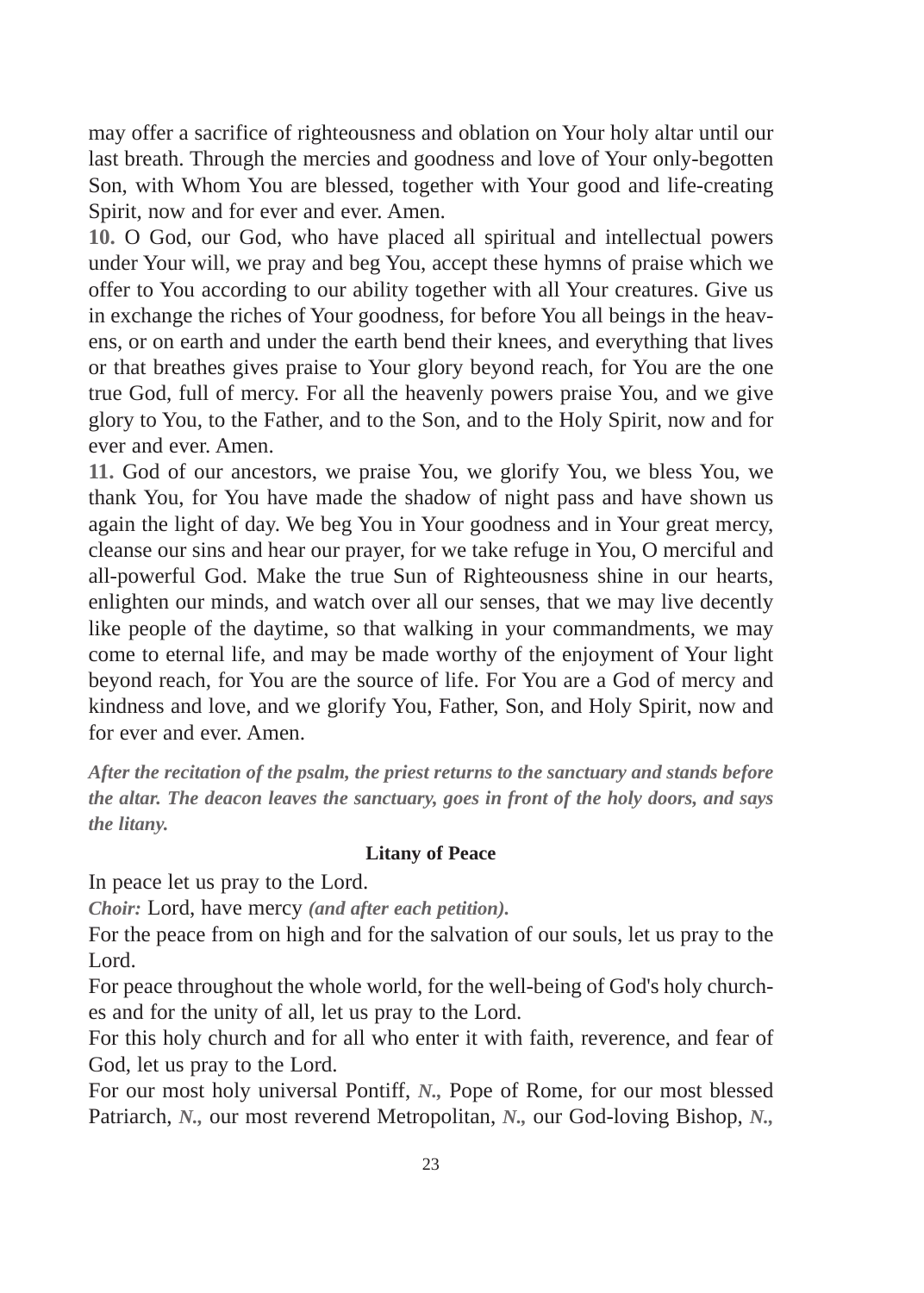the reverend priesthood, the diaconate in Christ, and all the clergy and the people, let us pray to the Lord.

For our nation under God, for our government, and for all the military, let us pray to the Lord.

For this city *(or* For this village, *or* For this holy monastery*),* for every city and country and for the faithful who live in them, let us pray to the Lord.

For favorable weather, for an abundance of the fruits of the earth, and for peaceful times, let us pray to the Lord.

For the seafarers and travelers, for the sick and the suffering, for those held captive, and for their salvation, let us pray to the Lord.

That we may be delivered from all tribulation, wrath, and misfortune, let us pray to the Lord.

Help us, save us, have mercy and protect us, O God, by Your grace.

Remembering our most holy and immaculate, most blessed and glorious Lady, the Mother of God and ever-virgin Mary, together with all the saints, let us commend ourselves and one another and our whole life to Christ our God. *Choir:* To You, O Lord.

*Priest:* For all glory, honor, and worship befit You, Father, Son, and Holy Spirit, now and for ever and ever.

*Choir:* Amen.

*The choir sings* God the Lord..*. (Ps. 117) in the tone of the troparion:*

God the Lord has revealed Himself to us, blessed is He Who comes in the name of the Lord.

*Verse:* Give thanks to the Lord, for He is good; for His love endures forever. *Verse:* They encircled me, compassed me about; in the Lord's name I crushed them.

*Verse:* I shall not die, I shall live and recount the deeds of the Lord.

*Verse:* The stone which the builders rejected has become the cornerstone. This is the work of the Lord, a marvel in our eyes.

## *Then the troparion of Dormition:*

*(Tone 1):* O Mother of God, in giving birth You still preserved virginity;\* and in your falling-asleep you did not forsake the world.\* You are the Mother of Life and have been transferred to life,\* and through your prayers\* have delivered our souls from death.

*After the troparion, the choir sings the polyeleos (Ps. 134-135):*

## *Polyeleos*

Praise the name of the Lord, praise Him, servants of the Lord. Alleluia! *(3x)*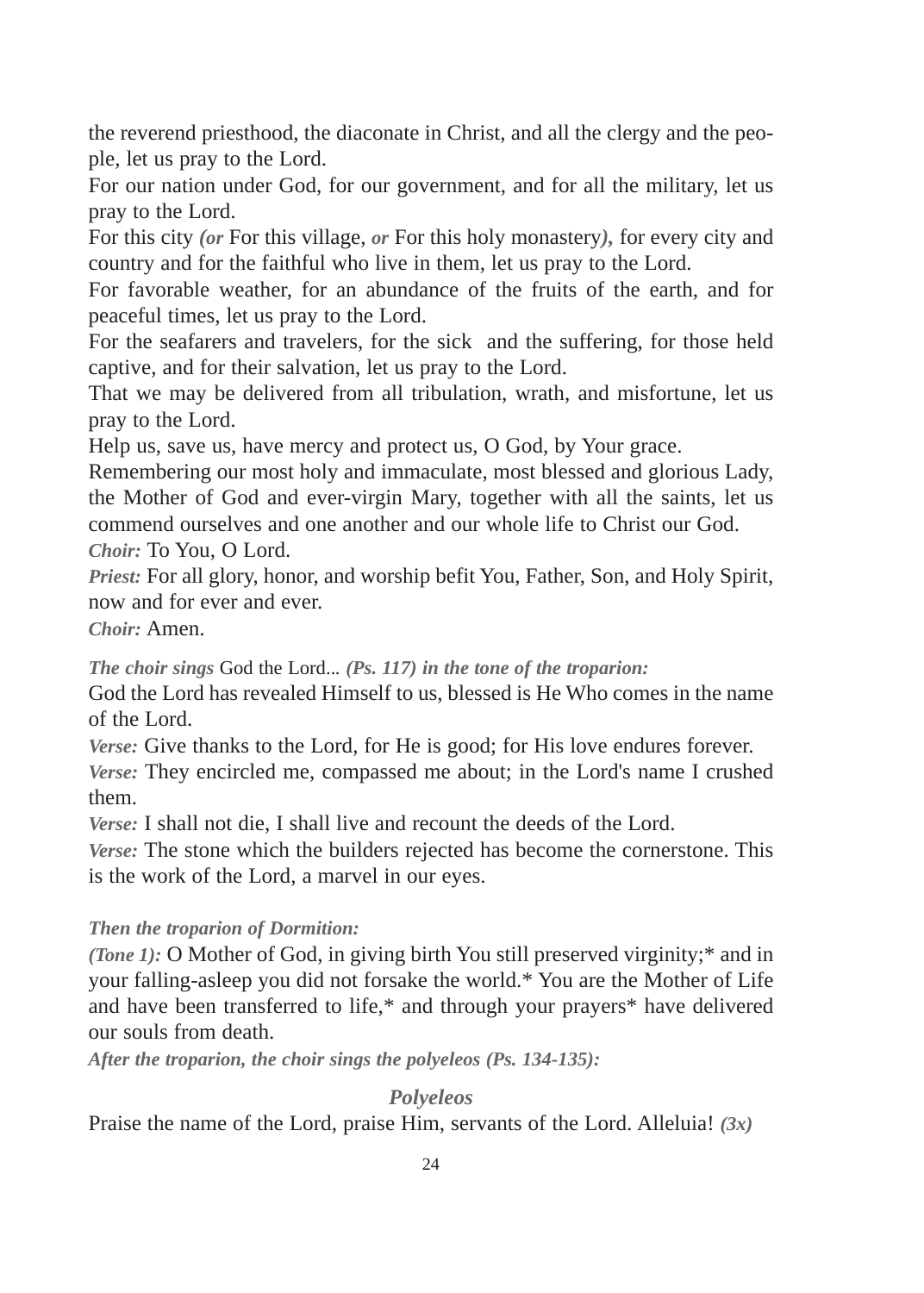Who stand in the house of the Lord, in the courts of the house of our God. Alleluia! *(3x)*

Lord, Your name stands forever, unforgotten from age to age. Alleluia! *(3x)* 

From Zion may the Lord be blessed, He who dwells in Jerusalem. Alleluia! *(3x)* O give thanks to the Lord for He is good, for His love endures forever. Alleluia! *(3x)* Who fixed the earth firmly on the seas, for His love endures forever. Alleluia! *(3x)* He snatched us away from our foes, for His love endures forever. Alleluia! *(3x)*

To the God of heaven give thanks, for His love endures forever. Alleluia! *(3x)*

*After the Polyeleos, the priest, vested in the phelonion, opens the holy doors, sings the Exaltation, and incenses the altar, sanctuary, icons, the people, and the icon of the feast on the tetrapod.*

We extol you, O all-pure Mother of Christ our God, and we praise your all-glorious dormition.

*Verse:* Shout joyfully to the Lord all the earth; sing praise to His name; give to Him glorious praise!

*Verse:* Glorious things have been said about you, O City of God!

*Verse:* The Most High has sanctified His dwelling place.

*Verse:* Holiness is becoming to Your house, O Lord, unto length of days! Glory be: Now and for ever:

## **Hosts of Angels**

*Verse before each troparion:* Blessed are You, O Lord, teach me Your commandments. The hosts of angels were amazed and dazzled\* when they beheld You, O Savior,\* among the dead destroying the power of Death,\* raising up Adam with You\* and releasing all the souls from Hades.

The radiant angel standing by the grave\* cried out to the ointment-bearing women:\* Why do you lament and mingle your tears with the spices?\* Look upon the grave and rejoice,\* for the Savior is risen from the dead.

The ointment-bearing women\* hastened very early to Your grave.\* But the angel stood by them and said:\* The time for lamenting is no more.\* Do not cry, but go\* and announce the Resurrection to the disciples.

O Savior, the ointment-bearing women\* came to Your grave with ointments,\* and they heard the angel say to them:\* Why are you seeking the Living One among the dead?\* Indeed, He is God.\* He is risen from the dead.

**Glory be:** We worship the Father and His Son and His Holy Spirit,\* the Holy Trinity, One in essence,\* and we cry out with the seraphim:\* Holy, holy, holy are You, O Lord.

**Now and for ever:** O Virgin, you bore the Giver of Life.\* You redeemed Adam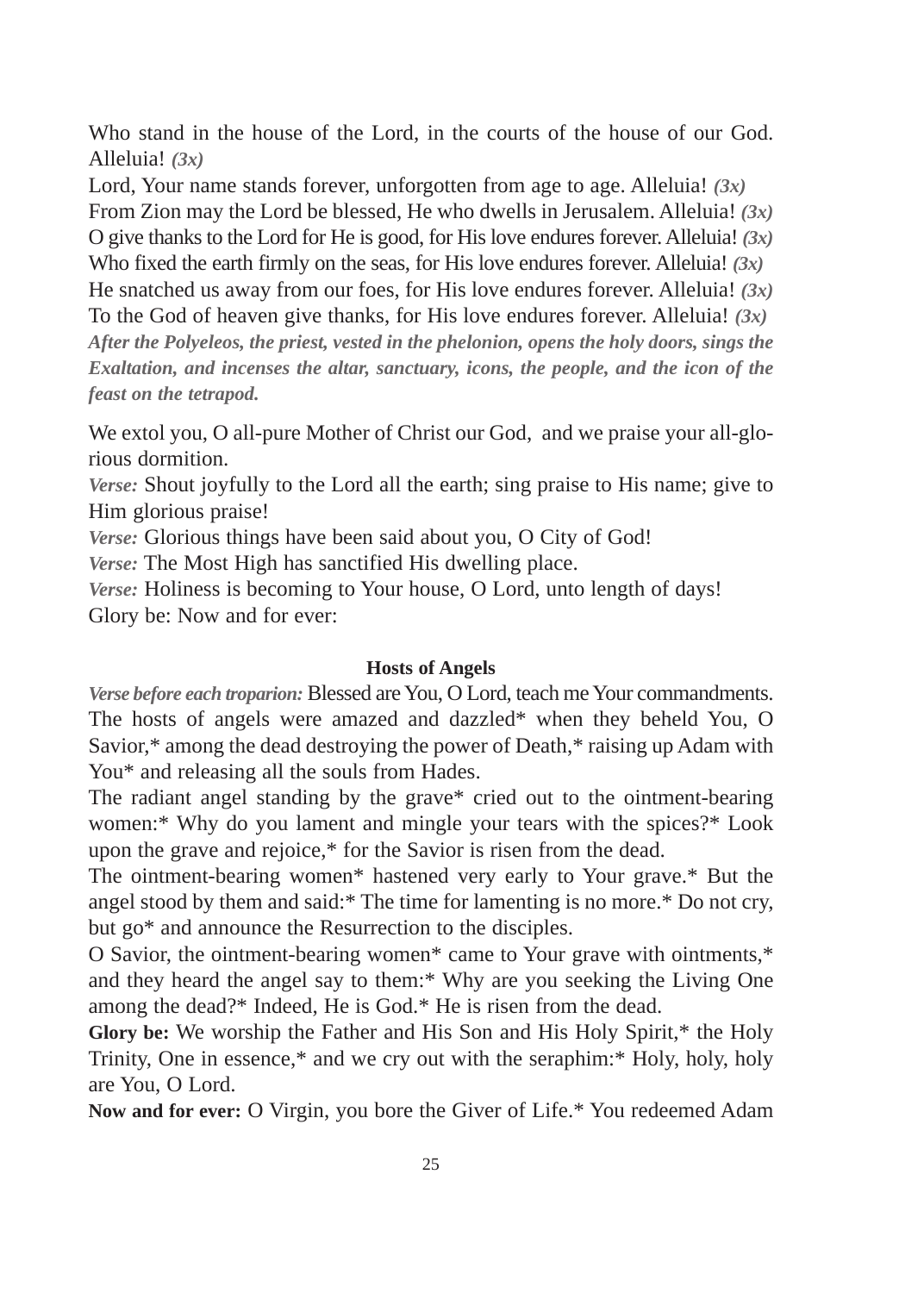from his sin\* and granted joy to Eve instead of sadness.\* For He Who is both God and Man was incarnate of you,\* and He has restored life to those\* who had strayed away from it.

Alleluia! Alleluia! Alleluia! Glory be to You, O God! *(3x)*

#### **Gospel**

*Deacon:* Let us be attentive! *Priest:* Peace be with all. *Deacon:* Wisdom! Let us be attentive!

*The choir sings the prokimenon of the feast.* 

#### **Prokimenon:** *Ps 44 (Tone 4)*

I will make your name remembered\* from generation to generation. *Verse:* Listen, O daughter, give ear to my words!

*Deacon:* Let us pray to the Lord.

*Choir:* Lord, have mercy.

*Priest:* For You are holy, our God, and You dwell in the holy place, and to You we give glory, Father, Son, and Holy Spirit, now and for ever and ever. *Choir:* Amen.

Let everything that breathes\* give praise to the Lord.

*Verse:* Praise God in His holy place, praise Him in His mighty heavens.

*Deacon:* That we be deemed worthy of hearing the holy Gospel, let us pray to the Lord, our God.

*Choir:* Lord, have mercy. *(3x)*

*Deacon:* Wisdom! Let us stand and listen to a reading of the holy Gospel.

*Priest:* Peace be with all.

*Choir:* And with your spirit.

*Priest:* A reading of the holy Gospel according to Luke.

*Choir:* Glory be to You, O Lord, glory be to You!

*Deacon:* Let us be attentive!

*Gospel: Lk 1:39-49,56.*

During those days Mary set out and traveled to the hill country in haste to a town of Judah, where she entered the house of Zechariah and greeted Elizabeth. When Elizabeth heard Mary's greeting, the infant leaped in her womb, and Elizabeth, filled with the holy Spirit, cried out in a loud voice and said, "Most blessed are you among women, and blessed is the fruit of your womb. And how does this happen to me, that the mother of my Lord should come to me? For at the moment the sound of your greeting reached my ears, the infant in my womb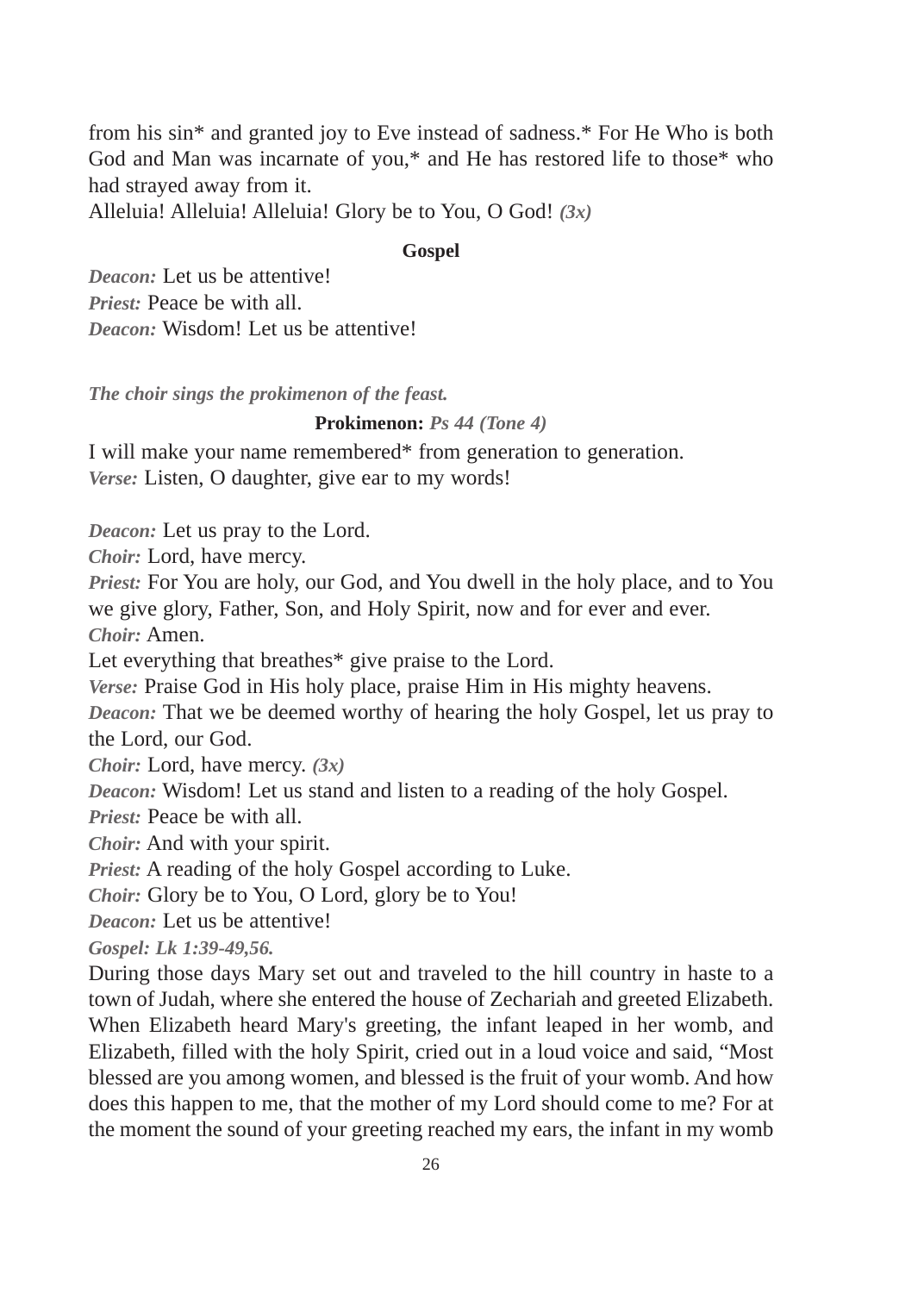leaped for joy. Blessed are you who believed that what was spoken to you by the Lord would be fulfilled." And Mary said: "My soul proclaims the greatness of the Lord; my spirit rejoices in God my savior. For he has looked upon his handmaid's lowliness; behold, from now on will all ages call me blessed. The Mighty One has done great things for me, and holy is his name. Mary remained with her about three months and then returned to her home.

## *The priest alone reads the Gospel. After the reading, the priest closes the Gospel Book, kisses it, and places it upon the tetrapod. The choir reads the* Hymn of Resurrection.

## **Hymn of Resurrection**

Having beheld the Resurrection of Christ,\* let us adore the holy Lord Jesus\* Who alone is sinless.\* We bow to Your cross, O Christ,\* and we praise and glorify Your holy Resurrection.\* You are our God\* and besides You we recognize no other,\* and we invoke Your name.\* Come, all you faithful,\* and let us bow to the holy Resurrection of Christ,\* since, through the Cross joy has come to all the world.\* Ever praising the Lord,\* let us extol His Resurrection,\* since He, having endured the Crucifixion,\* has destroyed death by His death.

## *Psalm 50*

Have mercy on me, God, in Your kindness.\* In Your compassion blot out my offense.

O wash me more and more from my guilt\* and cleanse me from my sin. My offenses truly I know them;\* my sin is always before me.

Against You, You alone, have I sinned;\* what is evil in Your sight I have done. That You may be justified when You give sentence\* and be without reproach when You judge.

O see, in guilt I was born,\* a sinner was I conceived.

Indeed, You love truth in the heart;\* then in the secret of my heart teach me wisdom.

O purify me, then I shall be clean;\* O wash me, I shall be whiter than snow.

Make me hear rejoicing and gladness,\* that the bones You have crushed may thrill. From my sins turn away Your face\* and blot out all my guilt.

A pure heart create for me, O God,\* put a steadfast spirit within me.

Do not cast me away from Your presence,\* nor deprive me of Your holy spirit.

Give me again the joy of Your help;<sup>\*</sup> with a spirit of fervor sustain me,

That I may teach transgressors Your ways\* and sinners may return to You.

O rescue me, God, my helper,\* and my tongue shall ring out Your goodness.

O Lord, open my lips\* and my mouth shall declare Your praise.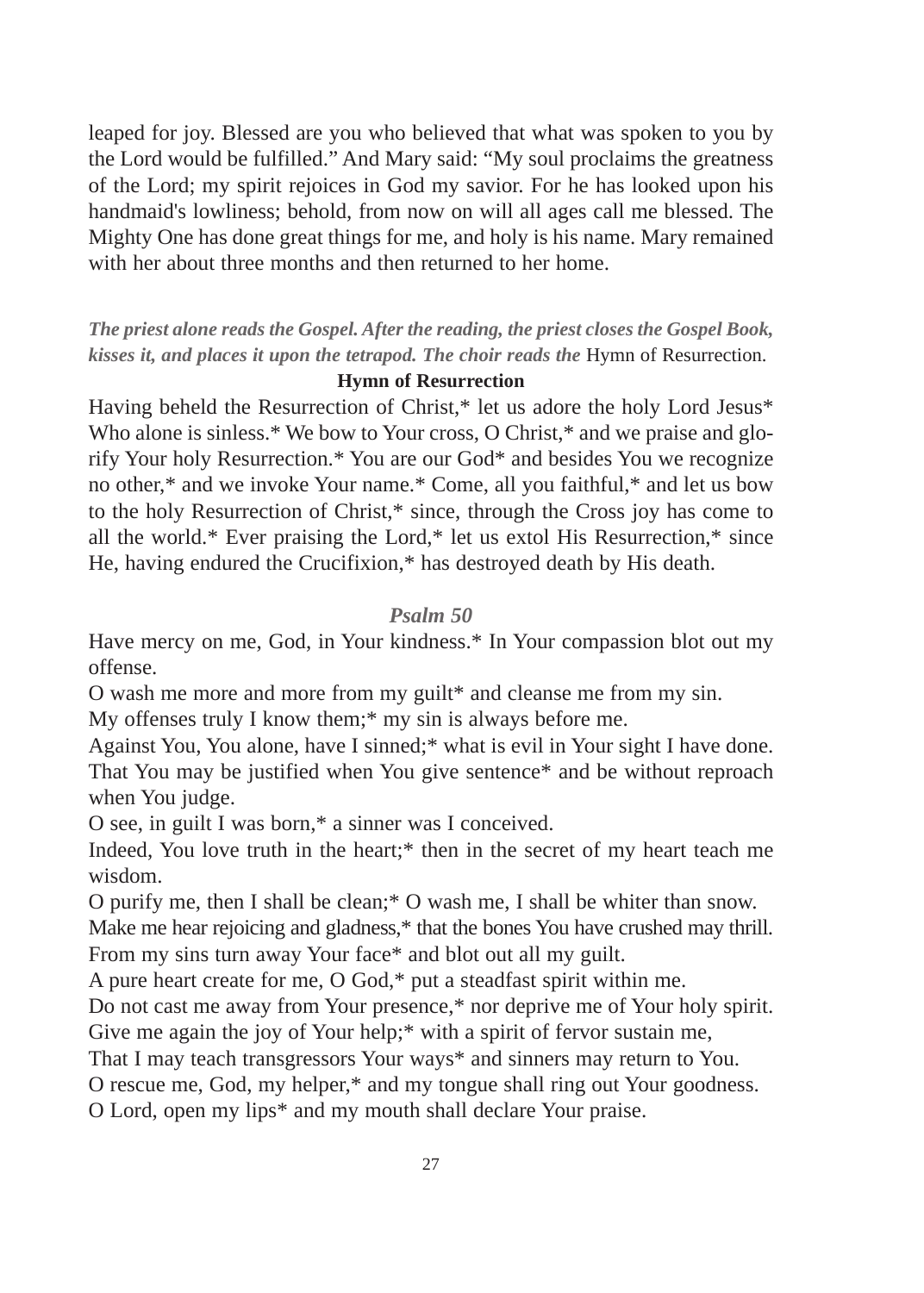For in sacrifice You take no delight,\* burnt offering from me You would refuse. My sacrifice, a contrite spirit.\* A humbled, contrite heart You will not spurn. In Your goodness, show favor to Zion:\* rebuild the walls of Jerusalem.

Then You will be pleased with lawful sacrifice, burnt offerings wholly consumed,\* Then You will be offered young bulls on Your altar.

*After Psalm 50, the following sticheras are sung:*

Glory be: Now and for ever: *(Tone 6)*: Through the intercession of the holy Mother of God,\* O Merciful One,\* remit our many sins.

*Verse:* Have mercy on me, O God, in Your kindness.\* In Your compassion blot out my offenses.

O tabernacle all-pure,\* when the translation of your body took place,\* the apostles gathered around your bier with fear and trembling.\* They gazed upon you and were filled with awe.\* In tears, Peter cried out to you:\* O Virgin, I see you laid out as one dead,\* yet you gave birth to the Life of the universe.\* I am struck with amazement,\* for in you dwells the One Who shall be our joy in the life beyond.\* O pure Virgin, intercede unceasingly with your Son and God\* to save the Christian people.

*Deacon:* Save Your people, O God, and bless Your inheritance. Visit Your world with Your mercy and generosities.\* Exalt the Christian peoples and send down upon us Your abundant mercy. Through the prayers of the most pure Lady, the Mother of God and ever-virgin Mary; whose feast of Dormition we solemnly celebrate\* by the power of the precious and lifegiving Cross;\* through the protection of the honorable, heavenly incorporeal powers; \* of the honorable and glorious prophet, forerunner and baptizer, John;\* of the holy, glorious, and allpraiseworthy apostles;\* and of our fathers among the saints, the great ecumenical teachers and hierarchs: Basil the Great, Gregory the Theologian, and John Chrysostom; Athanasius and Cyril;\* of our father among the saints, Nicholas, archbishop, wonderworker of Myra in Lycia;\* of the holy Cyril and Methodius, teachers of the Slavs;\* of the holy and equal-to-the-apostles, Great Prince Volodymyr;\* of the holy hieromartyr Josaphat;\* of the holy, glorious and triumphant martyrs;\* of our venerable and God-bearing fathers Anthony and Theodosius of the Monastery of the Caves and other venerable and godly fathers;\* of the holy and righteous ancestors of God, Joachim and Anna;\* and of all the saints;\* we beseech You, O all-merciful Lord, hear us sinners praying to You, and have mercy.

*Choir:* Lord, have mercy *(12x).*

*Priest:* Through the mercies and goodness and love of Your only-begotten Son, with whom You are blessed, together with Your good and life-giving Spirit,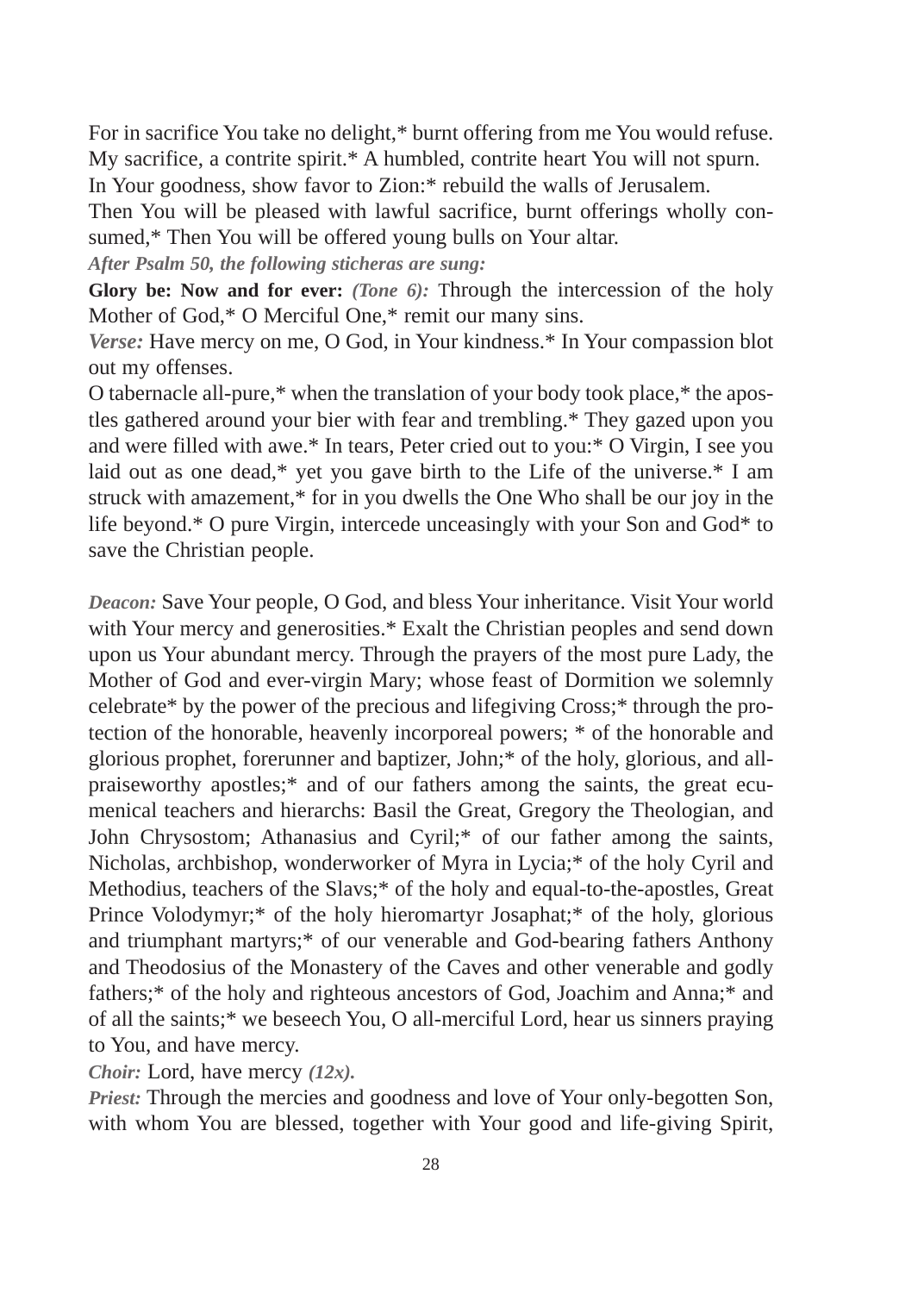now and forever and ever. *Choir:* Amen.

#### *Anointing with Oil*

*The priest with cross in hand, and the deacon with the oil blessed at litiya and the brush, stand at the right of the tetrapod. The priest anoints, in the form of a cross, the foreheads of the faithful, who come up to kiss the Gospel Book. After the completion of the anointing, they return to the sanctuary, and having closed the holy doors, the priest takes off the phelonion.* 

## **Canon** - *Ode 9*

*Deacon:* Let us greatly extol the Theotokos and the Mother of Light in Hymns. *The choir sings the following hirmos with the verse:* 

*Verse:* Seeing the dormition of the most pure One, the angels were filled with awe at how the Virgin went from earth to heaven.

*Hirmos (Tone 1):* In you, O pure Virgin, the laws of nature were overcome: in giving birth you remained a virgin, and in your death, heralded life. You remained a virgin after giving birth and remained alive after death, always saving your descendants, O Mother of God.

*Verse:* O Most Holy Mother of God, save us!

The heavenly choirs were astonished as they beheld their Master in Zion holding the soul of a woman in his hands. As a Son, it was fitting that He spoke to her who had given birth to Him without stain and said: Come and share the glory of your Son and God.

*Verse:* O Most Holy Mother of God, save us!

The assembly of apostles gathered around your body which had contained God. Beholding it with awe, they cried out with a clear voice: Save your people as you pass over to the heavenly mansions of your Son.

**Glory be: Now and for ever:** Accept from us, O Mother of the living God, our farewell hymn and encompass the Church with your light-bearing divine grace, and bestow upon your Christ-loving people peace, and upon us, who extol you, forgiveness and the salvation of our souls.

*Verse:* O my soul, extol the holy transference of the Mother of God from earth to heaven.

**Katabasia** *- Hirmos (Tone 4):* Let everyone on earth dance for joy in spirit. Let the heavenly ranks celebrate in honor of the sacred feast. O Mother of God, let them cry: Rejoice, ever-blessed Theotokos and ever-Virgin.

**Exapostilarion:** O holy apostles of Christ, gathered here from the ends of the universe, carry my body to the garden of Gethsemane and place it in the tomb. And You, my Son and my God, receive my breath and my spirit.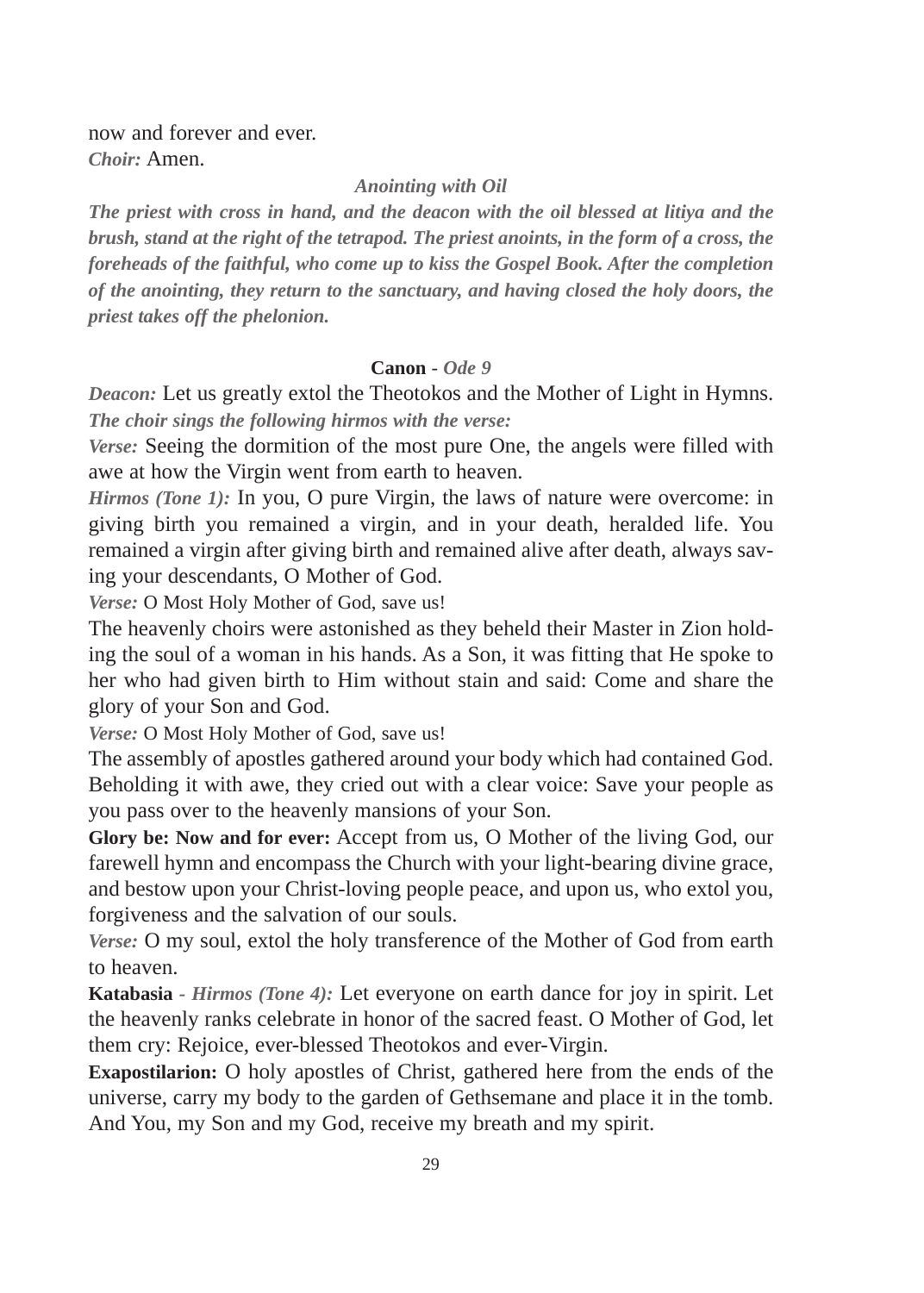## *Sticheras at the Praises*

O praise Him with resounding cymbals praise Him with clashing of cymbals.\* Let everything that lives and that breathes give praise to the Lord.

*(Tone 4, Podoben - Jako dobl'a):* The heavens rejoice\* in your glorious dormition,\* and the angelic hosts are filled with joy;\* all the universe is exalting\* as they sing hymns of farewell to you,\* O Mother of the Master of the universe,\* O all-holy Virgin who did not know wedlock.\* You have delivered the human race\* from the condemnation of old.

**Glory be: Now and for ever:** *(Tone 6):* For your holy dormition,\* O Mother of God and Mother of Life,\* the clouds carried the apostles through the air.\* Those who had been scattered throughout the world\* were brought together in a single choir;\* and, burying your most pure body with respect,\* they sang the words of Gabriel:\* Rejoice, O Full of Grace, O unwedded Virgin;\* the Lord is with you!\* Intercede with your Son and our God to save our souls.

*Having opened the holy doors; the deacon stands at the right of the priest, who, vested in the phelonion, intones:*

Glory to You Who have shown us the light!

## **The Great Doxology**

Glory to God in the highest,\* and to His people on earth, peace and good will. Lord God, heavenly King, almighty God and Father,\* with the Lord Jesus Christ, only Son of the Father, and the Holy Spirit.

We praise You, we bless You, we worship You,\* we glorify You, we thank You for Your great glory.

Lord God, Lamb of God, Son of the Father,\* You take away the sin of the world, have mercy on us.

You take away the sins of the world,\* hear our prayer.

You are seated at the right hand of the Father,\* have mercy on us.

For You alone are holy, You alone are the Lord, Jesus Christ,\* for the glory of God the Father. Amen.

I will bless You day after day,\* and praise Your name forever.

Count us worthy, O Lord,\* of passing this day without sin.

Blessed are You, O Lord, God of our Fathers,\* and praised and glorified is Your name forever. Amen.

Let Your mercy, O Lord, be upon us\* because we have set our hope in You.

Blessed are You, O Lord,\* teach me Your commandments.

Blessed are You, O Master,\* make me understand Your commandments.

Blessed are You, O Holy One,\* enlighten me with Your laws.

O Lord, You have been our refuge\* from one generation to the next.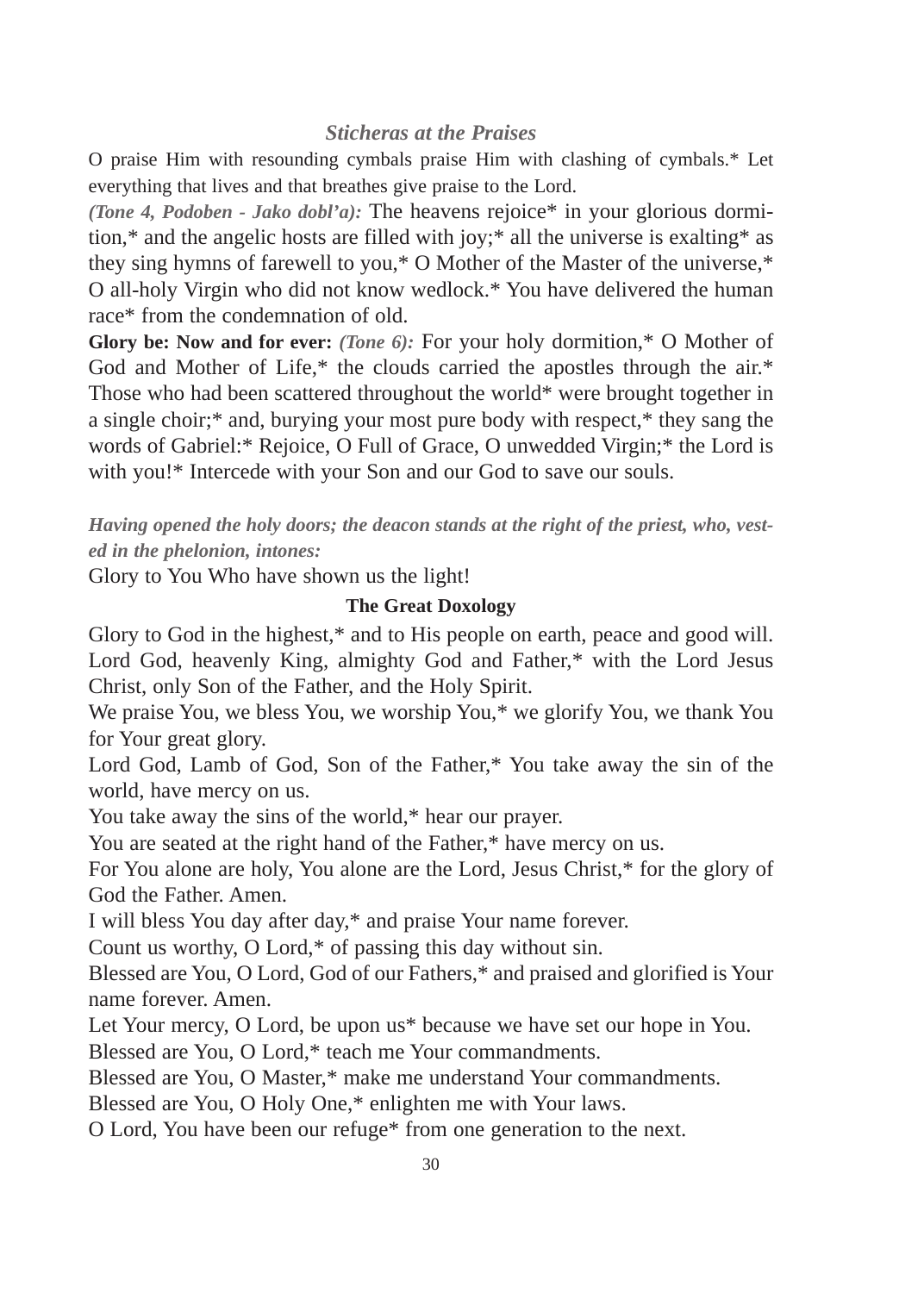I said: Lord, have mercy on me,\* heal my soul, for I have sinned against You. O Lord, I have fled to You, teach me to do Your will,\* for You, O Lord, are my God. In You is the source of life\* and in Your light we see light.

Keep on loving those\* who know You.

Holy God, Holy and Mighty, Holy and Immortal, have mercy on us. *(3x)* **Glory be: Now and for ever:** Holy and Immortal, have mercy on us.

Holy God, Holy and Mighty, Holy and Immortal, have mercy on us.

*The troparion of Dormition:*

*(Tone 1):* O Mother of God, in giving birth You still preserved virginity;\* and in your falling-asleep you did not forsake the world.\* You are the Mother of Life and have been transferred to life,\* and through your prayers\* have delivered our souls from death.

*As the troparion is being sung, the priest, together with the deacon who precedes him, takes the Gospel Book from the tetrapod into the sanctuary, and places it on the altar. Then the deacon says the litany:*

Let us complete our morning prayer to the Lord.

*Choir:* Lord, have mercy.

Help us, save us, have mercy and protect us, O God, by Your grace.

*Choir:* Lord, have mercy.

That this whole day may be perfect, holy, peaceful, and sinless, let us ask the Lord.

*Choir:* Grant this, O Lord *(after each petition).*

For an angel of peace, a faithful guide, a guardian of our souls and bodies, let us ask the Lord.

For the forgiveness and remission of our sins and offenses, let us ask the Lord. For all that is good and beneficial for our souls, and for peace for the world, let us ask the Lord.

That we may spend the rest of our life in peace and repentance, let us ask the Lord.

For a Christian end to our life, one that is painless, unashamed, and peaceful; and for a good defense at the awesome tribunal of Christ, let us ask the Lord.

Remembering our most holy and immaculate, most blessed and glorious Lady, the Mother of God and ever-virgin Mary, together with all the saints, let us commend ourselves and one another and our whole life, to Christ our God. *Choir:* To You, O Lord.

*Priest:* For You are a merciful, gracious and loving God, and we give glory to You, Father, Son, and Holy Spirit, now and for ever and ever.

*Choir:* Amen.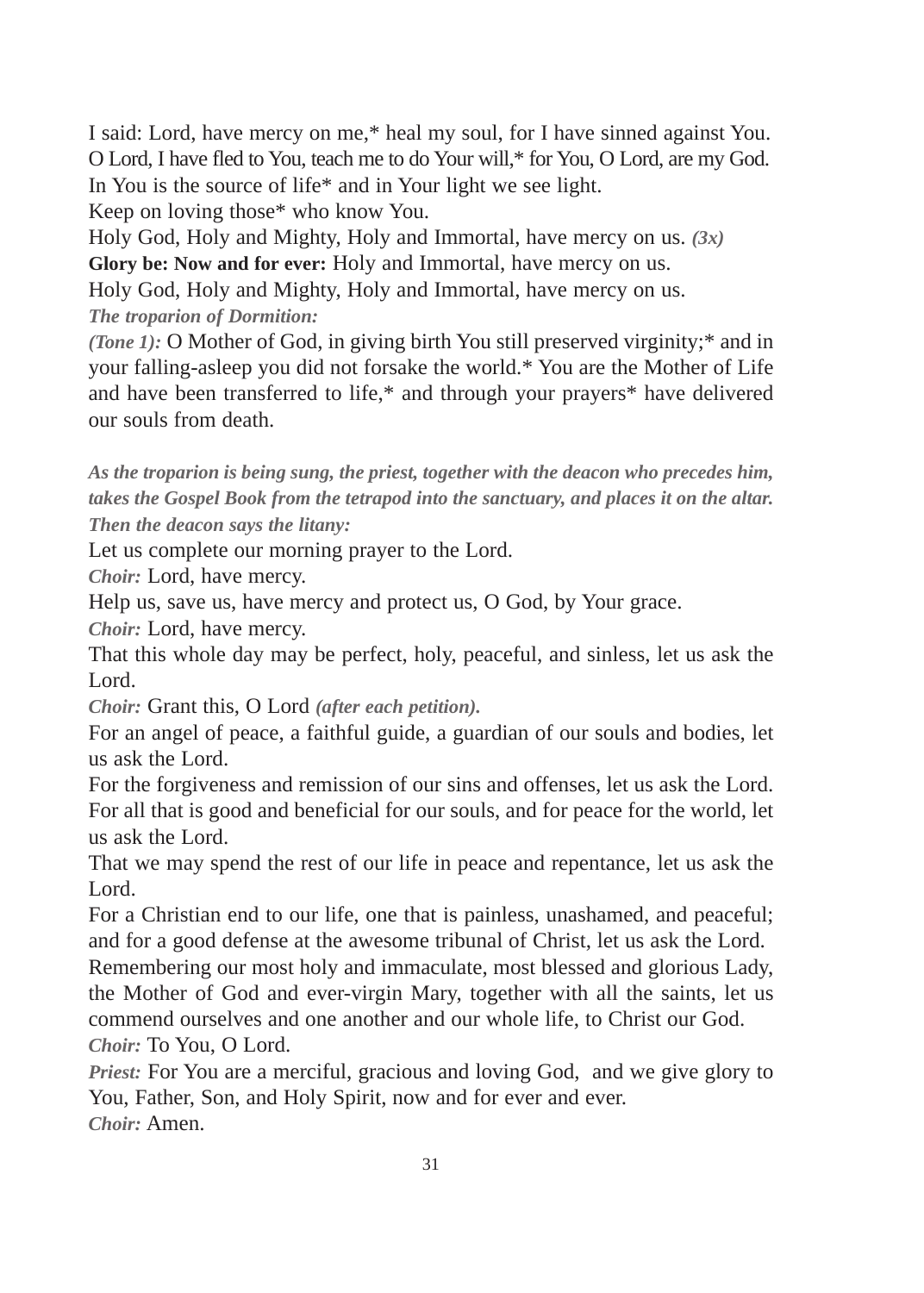*Priest:* Peace be with all.

*Choir:* And with Your spirit.

*Deacon:* Bow your heads to the Lord.

*Choir:* To You, O Lord.

*Priest (quietly):* Holy Lord, You live on high and yet stoop to look down upon the earth, and with your divine eyes You see all creatures. Before You we bow down in spirit and body, and we pray You, O Holy of Holies, stretch forth Your invisible hand from Your holy dwelling and bless us. If we have sinned in any way, either deliberately or through human frailty, forgive us, for You are good; You give us earthly and heavenly blessings, and You alone love all.

*Exclamation:* For it is You alone Who have mercy and save us, and we glorify You, Father, Son, and Holy Spirit, now and for ever and ever.

*Choir:* Amen

## **The Great Dismissal**

*Deacon:* Wisdom!

*Choir:* Give the blessing.

*Priest:* Blessed be Christ our God, always, now and for ever and ever.

*Choir:* Amen. O God, strengthen the holy catholic faith, for ever and ever.

*Priest:* O most holy Mother of God, save us.

*Choir:* More honorable than the cherubim and by far more glorious than the seraphim; ever a virgin, you gave birth to God the Word, O true Mother of God, we magnify you.

*Priest:* Glory be to You, O Christ our God, our hope, glory be to You.

*Choir:* Glory be to the Father and to the Son and to the Holy Spirit, now and for ever and ever. Amen. Lord, have mercy *(3x).* Give the blessing.

*Priest:* Christ our true God, risen from the dead, through the prayers of His immaculate Mother, whose feast of Dormition we solemnly celebrate today; the holy, glorious, and all-praiseworthy apostles; and of all the saints, will have mercy and save us, for He is good and loves mankind. *Choir:* Amen.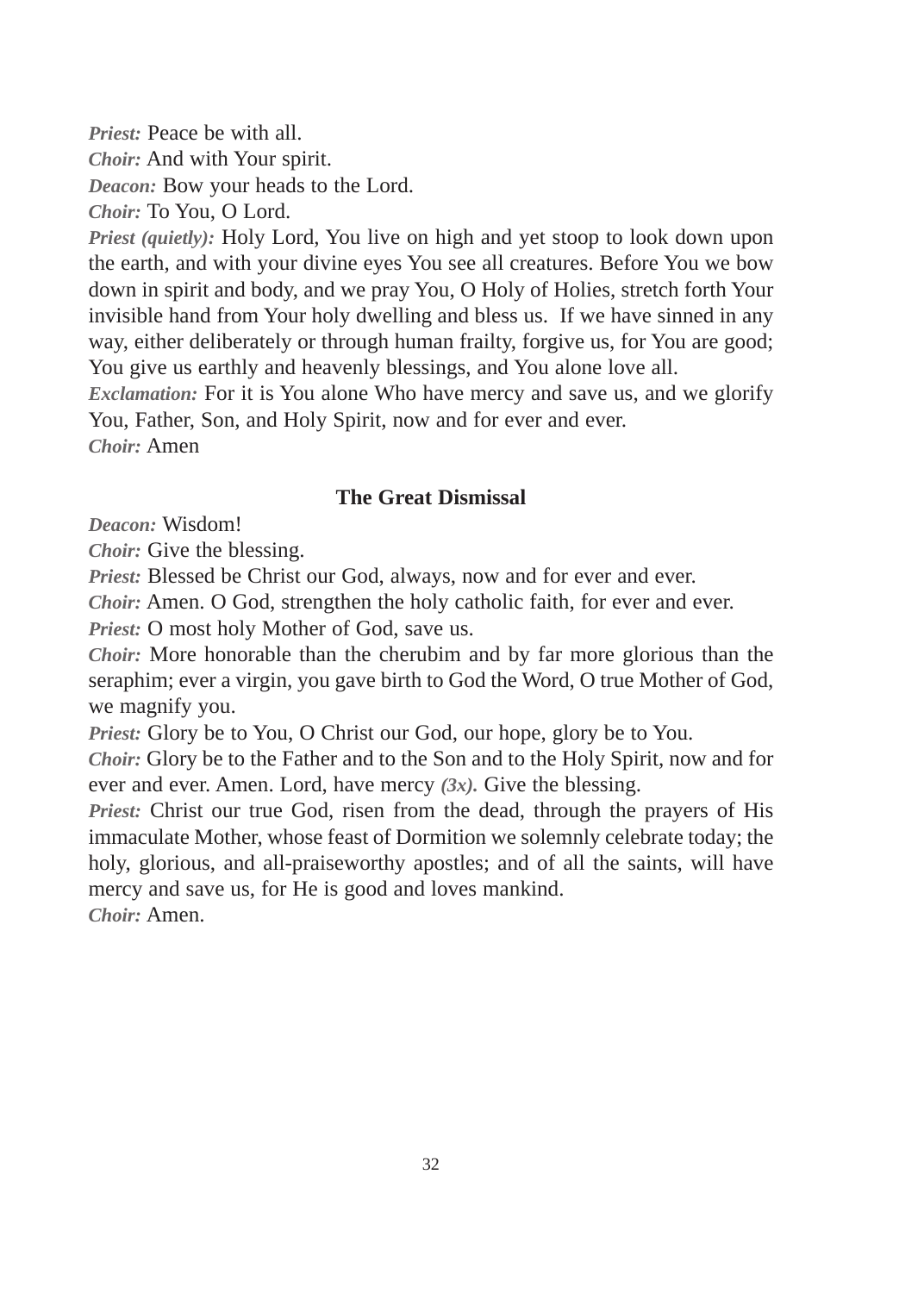## **LAMENTATIONS AT THE BIER OF THE MOTHER OF GOD**

*(on Saturday evening after Vespers)*

*A table is placed before the Holy Shroud, and on it is placed the Gospel Book between two candles. Before this table, the priest, along with the concelebrating clergy, celebrates the service. Having incensed the Shroud and the people, the deacon begins:*

*Deacon:* Master, give the blessing.

*Priest:* Blessed be our God, always, now and for ever and ever.

*Choir:* Amen. *Holy God; Trinity most holy; Our Father; and the troparion of Dormition:*

*(Tone 1):* O Mother of God, in giving birth you still preserved virginity;\* and in your falling-asleep you did not forsake the world.\* You are the Mother of Life and have been transferred to life,\* and through your prayers\* have delivered our souls from death.

## **First Station**

#### *(Jerusalem Matins melody)*

**1.** In a grave they laid You, / O my Life and my Christ, / and now also the Mother of Life, / a strange sight both to angels and men.

*Verse:* Happy those whose way is blameless, who walk by the teaching of the Lord.

**2.** We magnify you, / O pure Theotokos, / and we honor your holy Dormition / as we bow before your venerable tomb.

*Verse:* Happy those who observe God's decrees, who seek the Lord with all their heart. **3.** How, O Mary, can you die, / you who are the life of the faithful / and how can a tomb contain your body / which contained the One Who cannot be contained.

*Verse:* They do no wrong; they walk in God's ways.

**4.** Queen who gave birth to God, / the King of heaven, / you are now royally translated, O Pure One / to the kingdom of heaven.

*Verse:* You have given them the command to keep your precepts with care.

**5.** From the earth you were translated, / but you did not forsake the earth. / Now, all holy Theotokos, / liberate the whole world from the princes of this world.

*Verse:* May my ways be firm in the observance of your laws!

**6.** Gabriel was sent from God / to announce to you the good news / of your imminent departure from this life, / O pure and spotless heavenly Lady.

*Verse:* Then I will not be ashamed to ponder all your commands.

**7.** Receive, O Mother, / from your children our love / and these hymns and odes to bid you farewell / which we offer from the depth of our souls.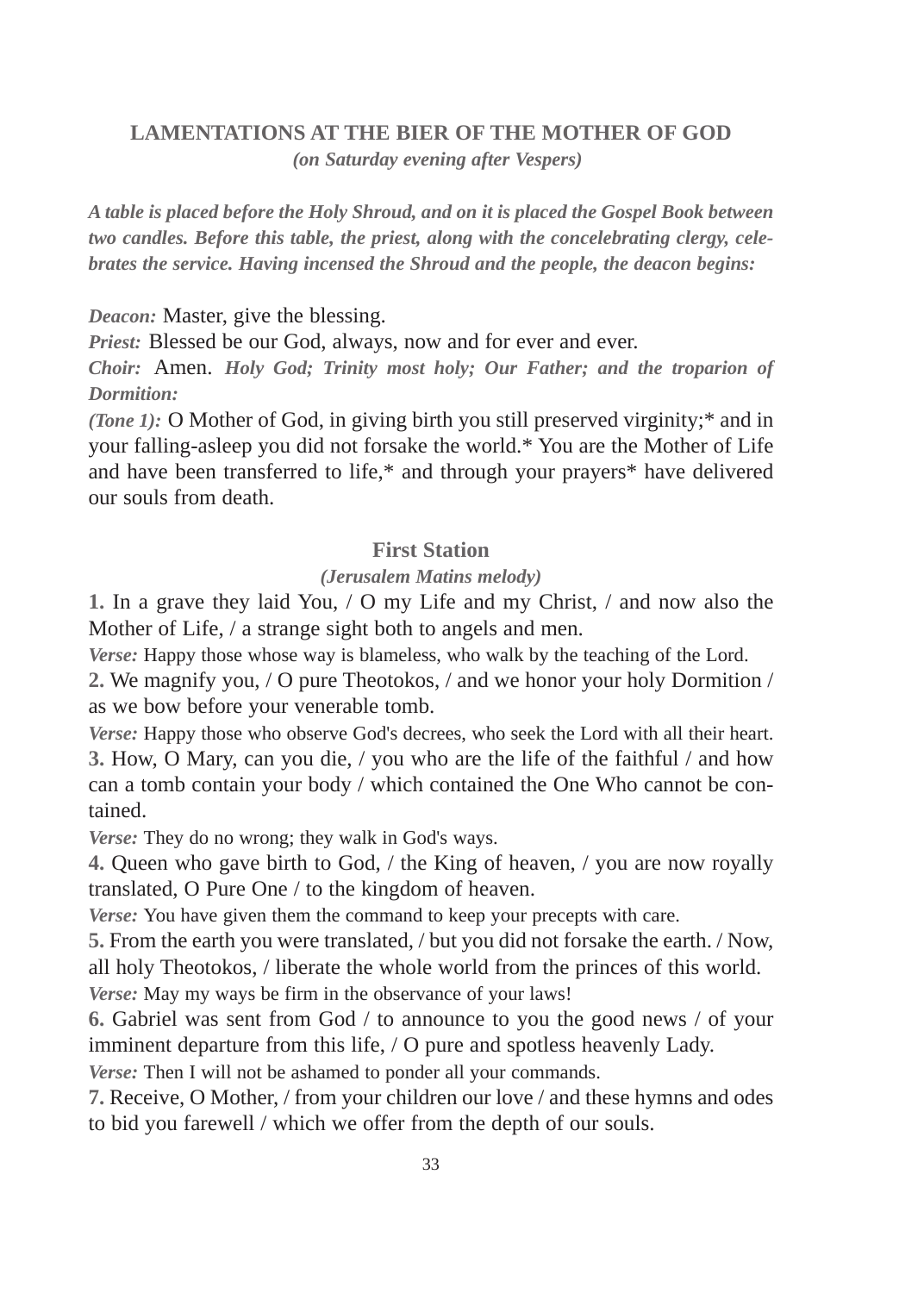*Verse:* I will praise you with a sincere heart as I study your just edicts.

**8.** Do not leave us orphaned, O Mother, / as you go from earth to heaven / where you will be reunited / with your Son and your God.

*Verse:* I will keep your laws; do not leave me all alone.

**9.** Come with us, O Anna, / come and stand with us now, / lead us in the festive praises of Mary, / your own daughter, the Mother of God.

*Verse:* How can the young walk without fault? Only by keeping your words.

**10.** The God of glory, / your Son, O Pure One, / now admits you as His Mother with glory, / and enthrones you at His right hand.

*Verse:* With all my heart I seek you; do not let me stray from your commands.

**11.** The holy Apostles, / O pure Theotokos, / when they saw your all holy body / fell before it weeping reverently.

*Verse:* In my heart I treasure your promise, that I may not sin against you.

**12.** The gate enters the gate / and heaven enters heaven, / O ineffable and wondrous mystery! / Now the throne draws near to the throne of God.

Glory be to the Father and to the Son and to the Holy Spirit.

Word of God, we hymn You, / You are God of all things, / praised with Your Father and Your Most Holy Spirit, / and we glorify Your divine nature.

Now and for ever and ever. Amen.

Every generation / blesses you, O Theotokos, / ever-virgin and sovereign Lady, / and we glorify your Dormition.

*The deacon incenses the Shroud and the people, and then intones the Small Litany:* Again and again in peace let us pray to the Lord.

*Choir:* Lord, have mercy.

Help and save, have mercy and protect us, O God, by Your grace.

*Choir:* Lord, have mercy.

Remembering our most holy and immaculate, most blessed and glorious Lady, the Mother of God and ever-virgin Mary, together with all the saints, let us commend ourselves and one another and our whole life to Christ our God. *Choir:* To You, O Lord.

*Priest:* For blessed is Your name and glorified is Your kingdom, Father, Son and Holy Spirit, now and for ever and ever.

*Choir:* Amen.

## **Second Station**

**1.** Right it is indeed, / life-bestowing Lord, to magnify You / Who have glorified Your Mother / at the time of her life-bearing repose.

*Verse:* Your hands made me and fashioned me; give me insight to learn your commands.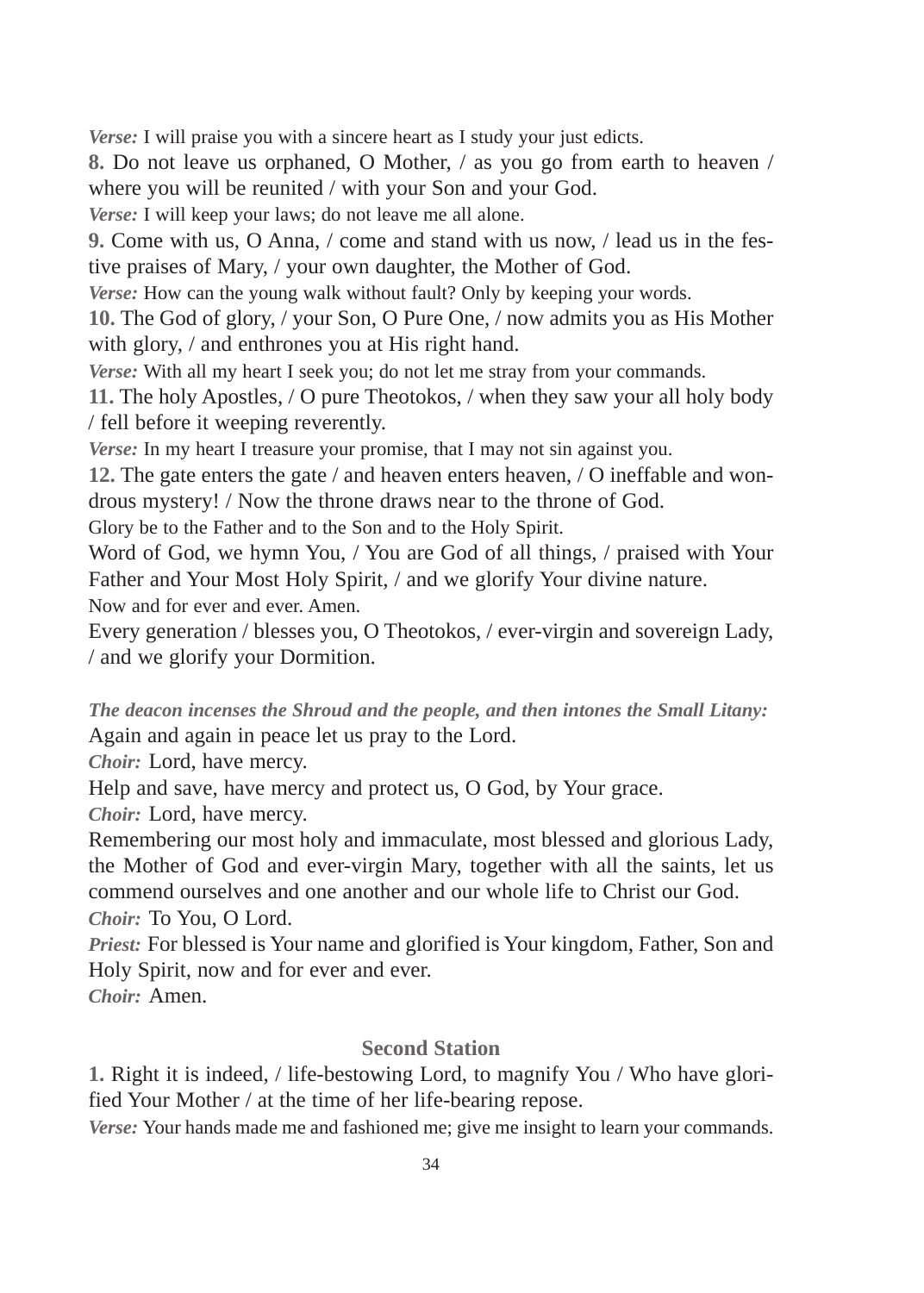**2.** Right it is indeed / to magnify you, O Theotokos, / for your divine and blameless soul / is entrusted to the hands of God.

*Verse:* Those who fear you rejoice to see me, because I hope in your word.

**3.** Shudder, O you heavens! / and, O earth, give ear to these words: / God descended once before for our sake, / He descends again today for His Mother. *Verse:* I know, Lord, that your edicts are just; though you afflict me, you are faithful.

**4.** Though heaven receives / your undefiled body, O Lady, / yet grace has been poured out, / covering the face of the whole earth.

*Verse:* May your love comfort me in accord with your promise to your servant.

**5.** Now Joachim rejoices / seeing the great glory of his only child / who indeed bore a divine Child / truly inexplicable and inspired!

*Verse:* Show me compassion that I may live, for your teaching is my delight.

**6.** Gethsemane is blessed / for it gained your virginal and blessed tomb; / it has been greatly honored / as the royal bridal chamber.

*Verse:* Show me compassion that I may live, for your teaching is my delight.

**7.** Angels reverently attend / to your most pure sepulchre, O Pure One, / and a light from it shines forth, / a place lighted by the light of God.

*Verse:* Shame the proud for oppressing me unjustly, that I may study your precepts.

**8.** You left your pure cincture / and entrusted it to holy Thomas / as a witness of your translation / from the earth to God above.

*Verse:* Let those who fear you turn to me, those who acknowledge your decrees.

**9.** Mighty kings of the earth / and the wealthy among all earth's peoples / pray to you, O all holy Virgin / as a daughter of the King of heaven.

*Verse:* May I be wholehearted toward your laws, that I may not be put to shame.

**10.** The glorious city of the Lord / about which they spoke so gloriously / was translated from earth to heaven / and was led into the house of God.

*Verse:* My soul longs for your salvation; I put my hope in your word.

**11.** Mary, the only high Queen / of heaven above and of earth here below, / lead into your kingdom / those who glorify your holy Dormition.

*Verse:* My eyes long to see your promise. When will you comfort me?

**12.** Holy and ever-virgin Lady, / Mary, Theotokos, Queen and Mother, / take now your rest and sleep and rule / for ever and ever with God.

Glory be to the Father and to the Son and to the Holy Spirit.

O eternal God, / Word co-eternal and Spirit, / make firm the faith of the truebelievers / against heresy and error, O Good One.

Now and for ever and ever. Amen.

Grant true life to the faithful, / O all-blameless and pure holy Virgin, / you who gave birth to Life itself / and who have now departed to Life.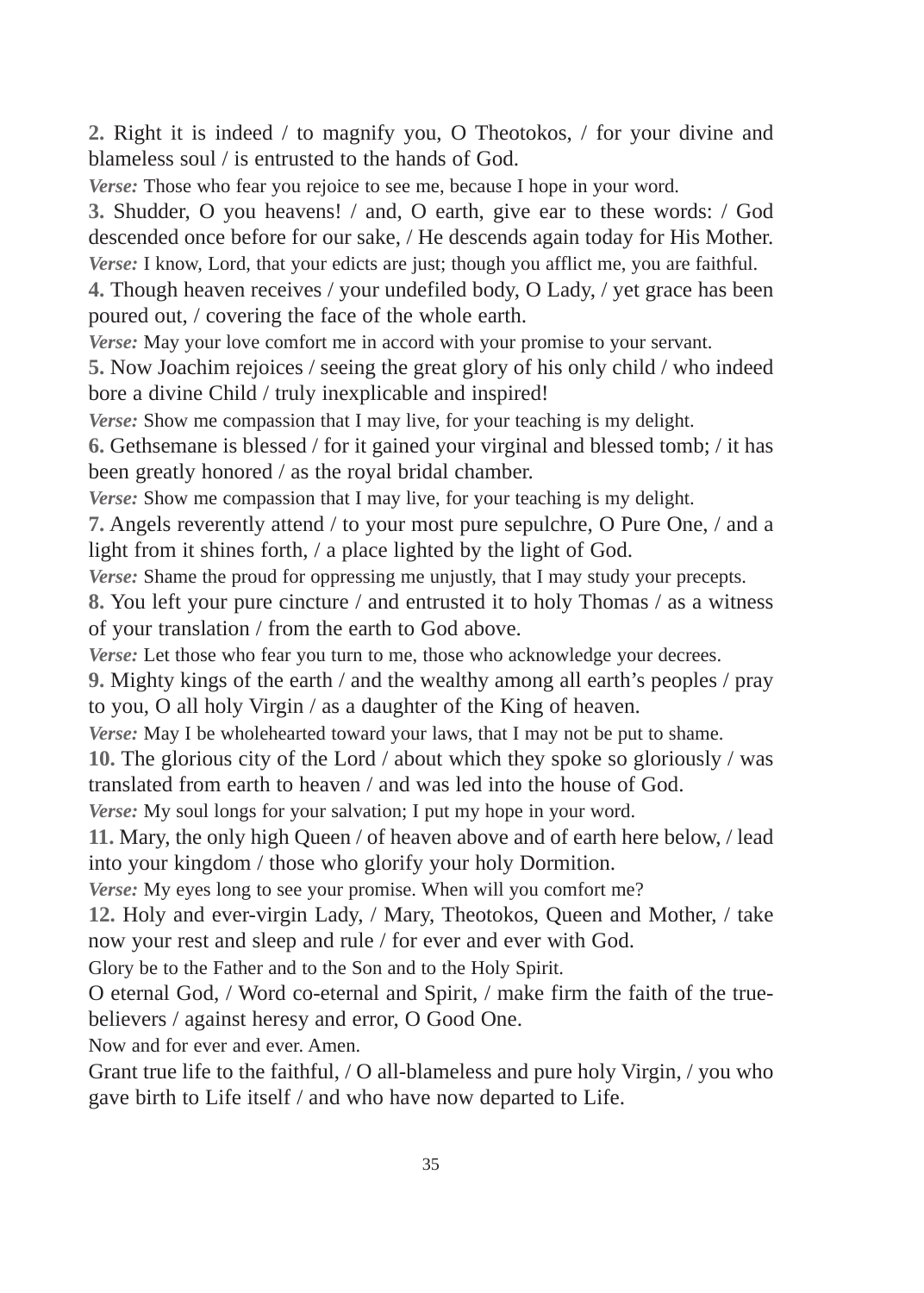*The deacon incenses the Shroud and the people, and then intones the Small Litany:* Again and again in peace let us pray to the Lord.

*Choir:* Lord, have mercy.

Help and save, have mercy and protect us, O God, by Your grace.

*Choir:* Lord, have mercy.

Remembering our most holy and immaculate, most blessed and glorious Lady, the Mother of God and ever-virgin Mary, together with all the saints, let us commend ourselves and one another and our whole life to Christ our God. *Choir:* To You, O Lord.

*Priest:* For You are holy, O our God, and You sit upon the throne of the cherubim; and we give glory to You, together with Your eternal Father and Your all holy, good and life-giving Spirit, now and for ever and ever. *Choir:* Amen.

## **Third Station**

**1.** Every generation / comes to your grave / bringing its dirge of praises, O Virgin. *Verse:* Turn to me and be gracious, your edict for those who love your name.

**2.** All of creation / comes to the grave / bringing a farewell hymn to our Lady.

*Verse:* Steady my feet in accord with your promise; do not let iniquity lead me astray.

**3.** Christ's holy disciples, / tend to the body / of Mary, Mother of my God.

*Verse:* Free me from human oppression, that I may keep your precepts.

**4.** Orders of angels / and archangels / invisibly hymn her presence.

*Verse:* Let your face shine upon your servant; teach me your laws.

**5.** Pious women / with the Apostles / now give voice to their lamentations.

*Verse:* My eyes shed streams of tears because your teaching is not followed.

**6.** She who was at Cana / at the marriage / has been called with the Apostles. *Verse:* You are righteous, Lord, and just are your edicts.

**7.** The Master descends / to Gethsemane / with countless hosts of heaven.

*Verse:* You have issued your decrees in justice and in surpassing faithfulness.

**8.** The choir of the disicples / seeing the Lord descend / in glory, greatly rejoices. *Verse:* I am consumed with rage, because my foes forget Your words.

**9.** Let the earth leap for joy / as it beholds / our God descend from heaven.

*Verse:* Your servant loves your promise; it has been proved by fire.

**10.** Let us go out quickly / meeting the Lord Jesus / Who comes once more among us.

*Verse:* Though belittled and despised, I do not forget your precepts.

**11.** Let us be attentive, / God now speaks / with His most pure Mother.

*Verse:* Your justice is forever right, your teaching forever true.

**12.** Most sweet Mother, / come and rejoice with / your own most sweet Child, Jesus.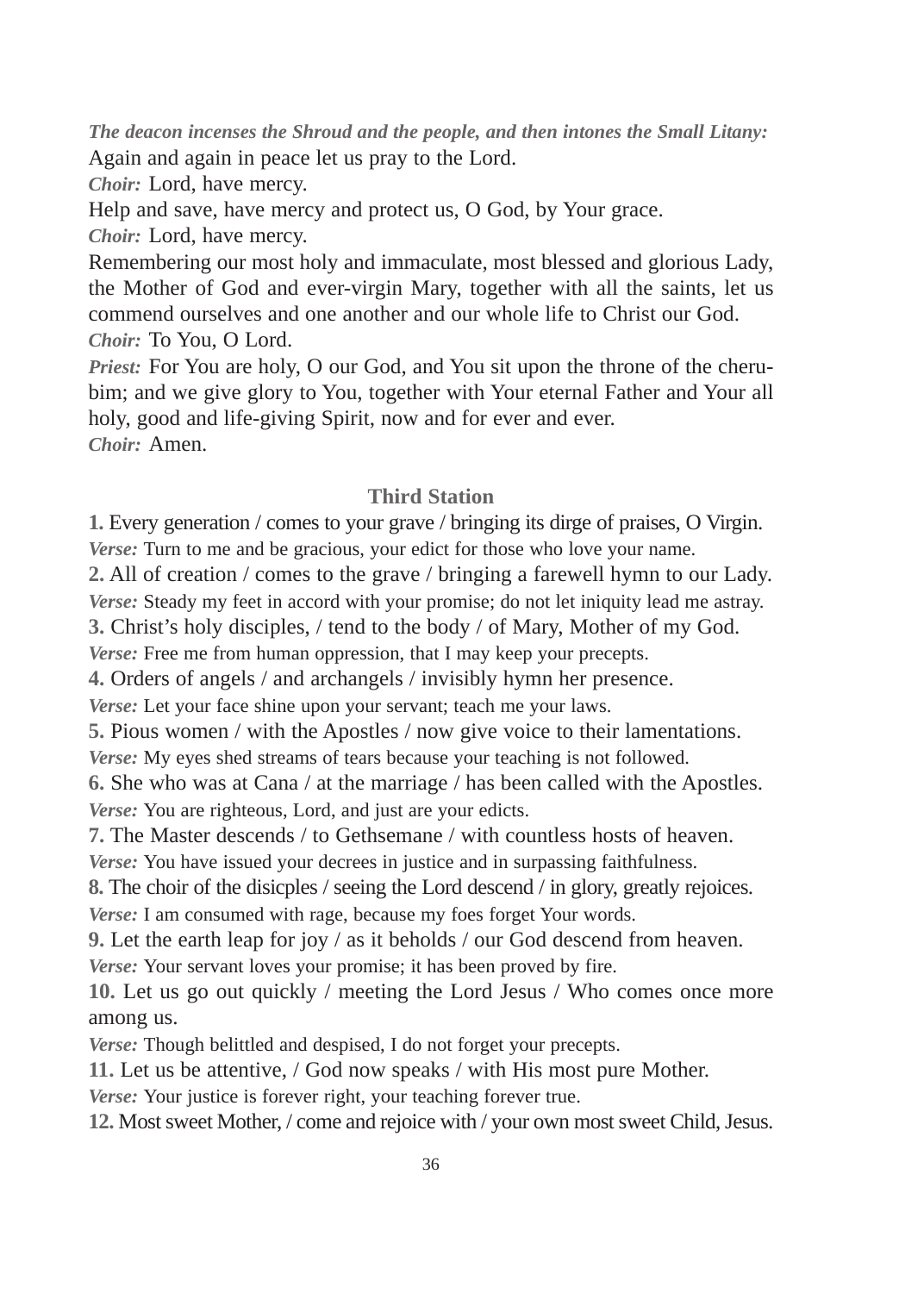*Verse:* Though distress and anguish come upon me, your commands are my delight.

**13.** Behold, now your Son / comes to bring you / into His home in heaven.

*Verse:* Your decrees are forever just; give me discernment that I may live.

**14.** Come, My most lovely one, / and enjoy the beauty / of your own Son, your Maker.

*Verse:* I call with all my heart, O Lord; answer me that I may observe your laws.

**15.** Come indeed, My Mother, / come into divine joy / and enter into the kingdom. *Verse:* I call to you to save me that I may keep your decrees.

**16.** What shall I bring You, / O my Son, the God-Man, / the Maiden cried to the **Master** 

*Verse:* I rise before dawn and cry out; I put my hope in your words.

**17.** What shall I bring You, / O my God in heaven, / but my soul and body.

*Verse:* My eyes greet the night watches as I meditate on your promise.

**18.** The Father I glorify, / to the Son I sing a hymn, / the Holy Spirit I worship. *Verse:* Hear my voice in your love, O Lord; by your edict give me life.

**19.** Adam and Eve came out / to behold the glory / of their own Virgin offspring.

*Verse:* You are near, O Lord; reliable are all your commands.

**20.** Blessed be the parents / Joachim and Anna / who bore a daughter for the world.

*Verse:* I long for your salvation, Lord; your teaching is my delight.

**21.** Grant to your Church peace, / to your flock salvation / through your most holy Dormition.

Glory to the Father and to the Son and to the Holy Spirit.

O You Triune Godhead, / Father, Son and Spirit, / have mercy upon Your world. Now and for ever and ever. Amen.

Make your servants worthy, / O most holy Virgin / to see your Son's kingdom.

*Deacon:* Wisdom!

*Choir:* More honorable than the cherubim and by far more glorious than the seraphim; ever a virgin, you gave birth to God the Word, O true Mother of God, we magnify you.

*Priest:* Glory be to You, O Christ our God, our hope, glory be to You.

*Choir:* Glory be to the Father and to the Son and to the Holy Spirit, now and for ever and ever. Amen. Lord, have mercy *(3x).* Give the blessing.

*Priest:* Christ our true God, through the prayers of His immaculate Mother, whose feast of Dormition we solemnly celebrate today; the holy, glorious, and all-praiseworthy Apostles; and of all the saints, will have mercy and save us, for He is good and loves mankind.

*Choir:* Amen.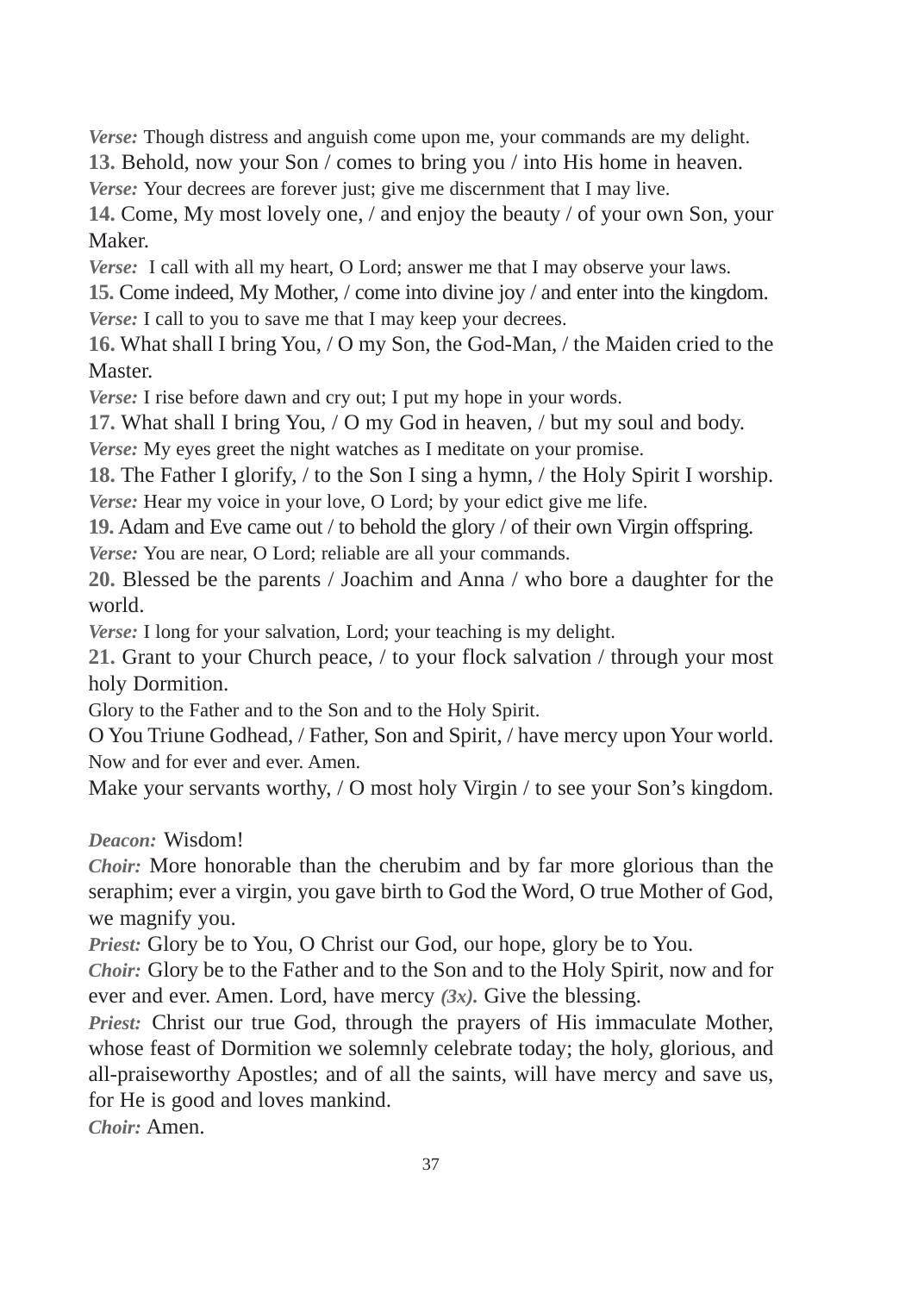## **Moleben to the Mother of God**

*Deacon:* Master, give the blessing.

*Priest:* Blessed be our God, always, now and for ever and ever.

*Choir:* Amen. *Holy God; Trinity most holy; Our Father; and the troparion:*

*Troparion (Tone 4):* Let us, who are sinful and poor, come earnestly to the Mother of God, and let us prostrate ourselves before her in repentance crying out from the bottom of our hearts, "Lady, through your compassion help us, hasten to our aid, for we are perishing from the multitude of our sins; do not turn down your useless servants, for you are our only Protectress.

Glory be: Now and forever:

O Mother of God, although unworthy, we shall never cease to proclaim your power. Should you no longer intercede for us with your prayers, who would ever have delivered us from so numerous afflictions? Who would ever have preserved us free from them until this very day? Wherefore, O Lady, we shall never abandon you; O Blessed One, you always save your servants from all misfortunes.

*Deacon:* Let us be attentive! *Priest:* Peace be with all. *Deacon:* Wisdom! Let us be attentive! *Prokimenon (Tone 4):* I shall remember your name throughout all generations. *Verse:* Hearken, O daughter, and see, and incline your ear. *Deacon:* Let us pray to the Lord. *Choir:* Lord, have mercy. *Priest:* For you are holy, our God, and you dwell in the holy place, and to you we give glory, Father, Son, and Holy Spirit, now and for ever and ever. *Choir:* Amen. *Then immediately according to the tone of the prokimenon:*  Let everything that breathes give praise to the Lord. *Verse 1:* Praise God in his holy place. *Verse 2:* Praise him in his mighty heavens. *Deacon:* That we be deemed worthy of hearing the holy Gospel, let us pray to the Lord, our God. *Choir:* Lord, have mercy *(3) Deacon:* Wisdom! Stand aright! Let us listen to the holy Gospel. *Priest:* Peace be with all. *Choir:* And with your spirit. *Priest:* A reading from the holy Gospel according to Luke *(1:39-49,56).*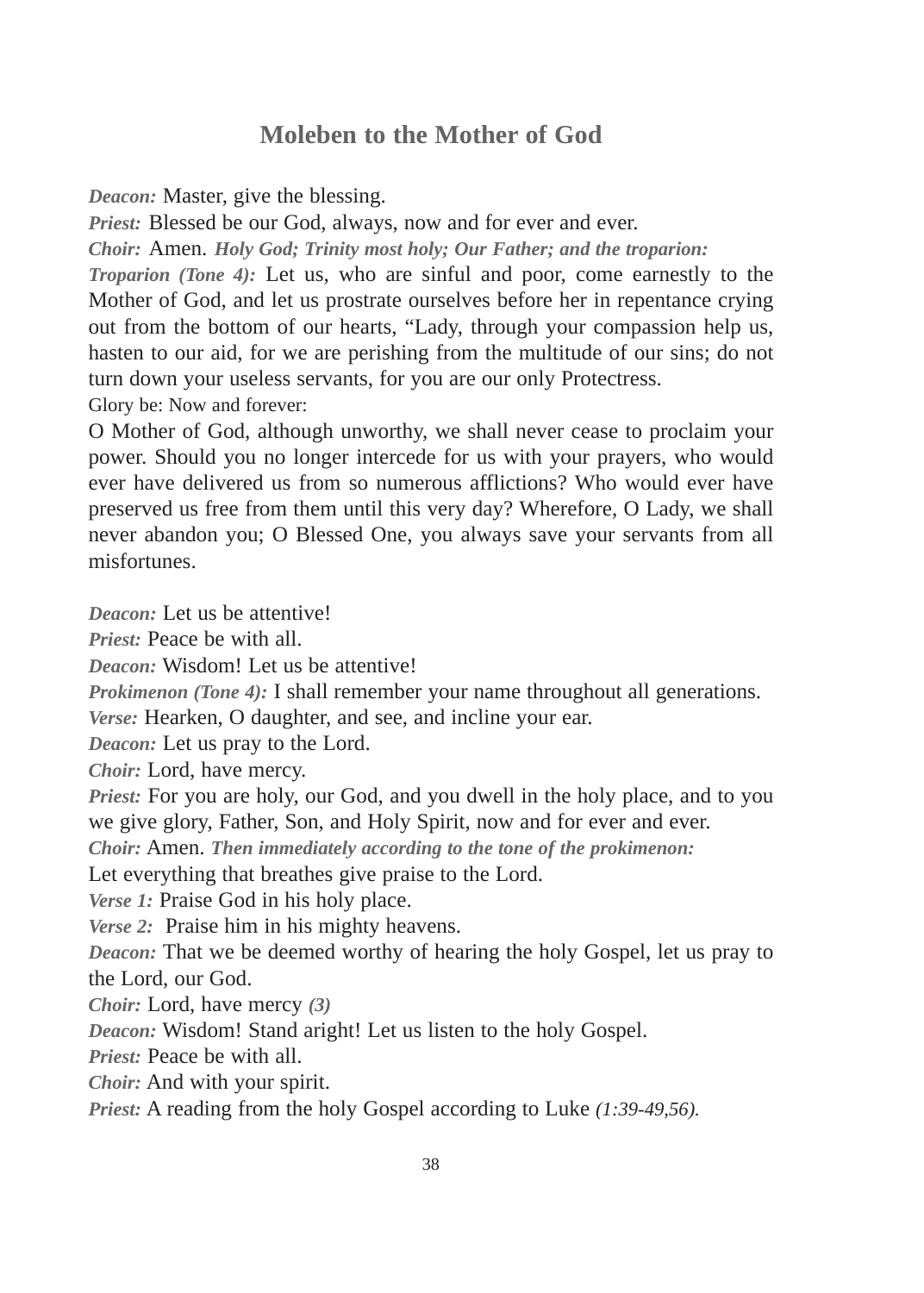*Choir:* Glory be to you, O Lord, glory be to you. *Deacon:* Let us be attentive!

## *The priest himself reads the Gospel*

During those days Mary set out and traveled to the hill country in haste to a town of Judah, where she entered the house of Zechariah and greeted Elizabeth. When Elizabeth heard Mary's greeting, the infant leaped in her womb, and Elizabeth, filled with the Holy Spirit, cried out in a loud voice and said, "Most blessed are you among women, and blessed is the fruit of your womb. And how does this happen to me, that the mother of my Lord should come to me? For at the moment the sound of your greeting reached my ears, the infant in my womb leaped for joy. Blessed are you who believed that what was spoken to you by the Lord would be fulfilled.

And Mary said: "My soul proclaims the greatness of the Lord; my spirit rejoices in God my savior. For he has looked upon his handmaid's lowliness; behold, from now on will all ages call me blessed. The Mighty One has done great things for me, and holy is his name."

Mary remained with her about three months and then returned to her home. *Choir:* Glory be to you, O Lord, glory be to you.

## *Petitions*

Rejoice, O Most Holy Virgin Mary, ever-merciful Mother of God, and save all those who hope in you.

*Choir:* O Most Holy Mother of God, save us.

Rejoice, O Mother of Christ, our God, and save all those who hope in you.

Rejoice, O Mother of Eternal Love, and save all those who hope in you.

Rejoice, O Mother of God's grace, and save all those who hope in you.

Rejoice, O Virgin immaculately conceived, and save all those who hope in you. Rejoice, O Virgin more radiant than the Cherubim, and save all those who hope

in you.

Rejoice, O Virgin more glorious than the Seraphim, and save all those who hope in you.

Rejoice Mary, spotless Dove, and save all those who hope in you.

Rejoice Mary, fragrant Flower of innocence, and save all those who hope in you.

Rejoice Mary, benevolent Protectress of virgins, and save all those who hope in you. Rejoice Mary, Protectress of the world, greater than the skies, and save all those who hope in you.

Rejoice Mary, intercessor with the Just Judge, and save all those who hope in you. Rejoice, O Mary, consolation of the weeping, and save all those who hope in you.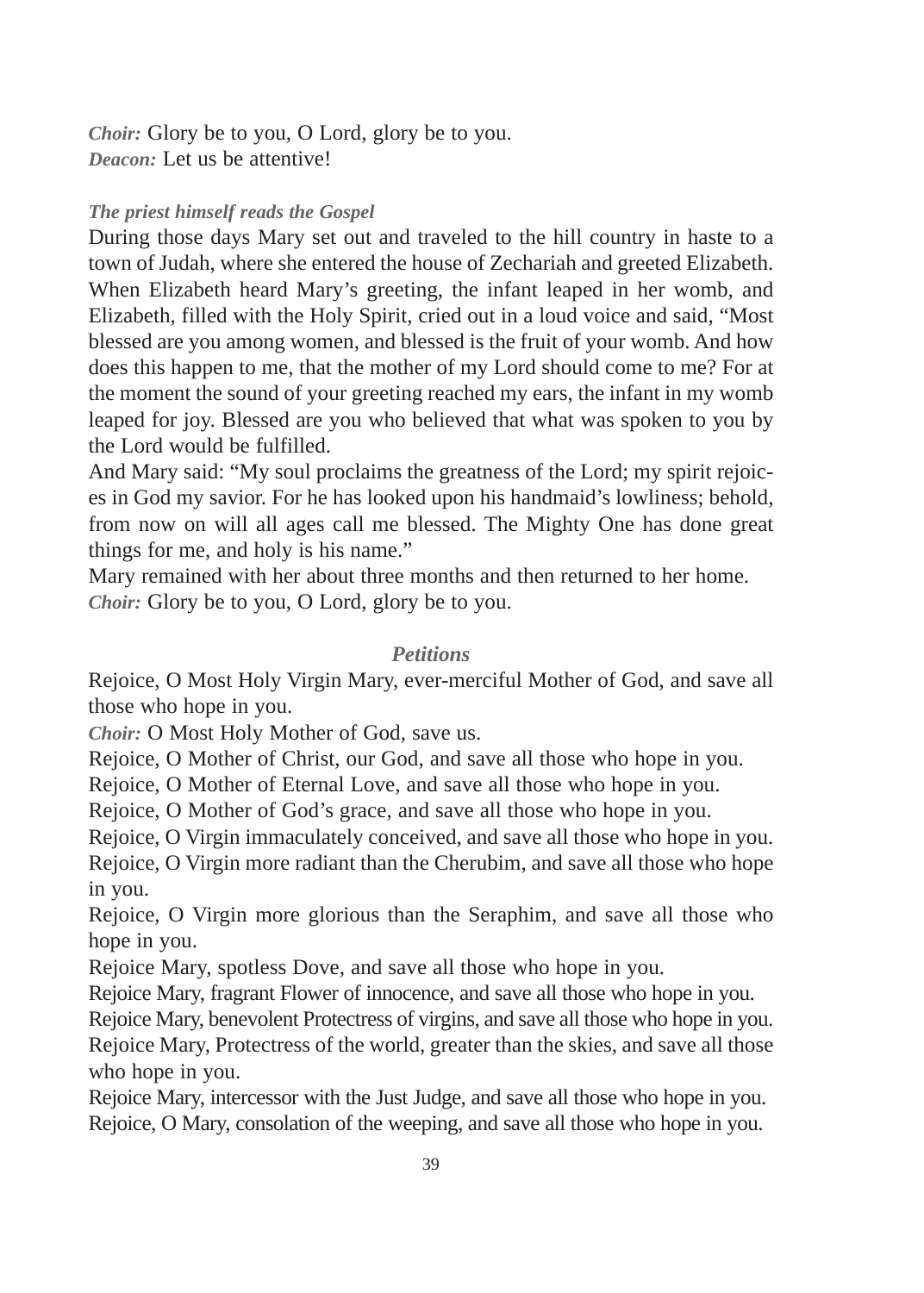Rejoice, O Mary, refuge of sinners, and save all those who hope in you. Rejoice, O Mary, mediatrix who did not forsake us upon the Assumption, and save all those who hope in you.

Rejoice, O Mary, who alone are chaste and blessed, and save all those who hope in you.

### *Sticheras to the Mother of God*

*(Tone 2):* O Good One, you pray for all\* who with faith come to your powerful protection.\* O Mother of God, we guilty ones, burdened with numerous sins,\* in miseries and afflictions, have no other way of getting rid of them but through you.\* Hence we prostrate ourselves before you, crying out,\* "Save your servants from all calamities."

*Verse:* I shall remember your name throughout all generations.

O Joy of all afflicted, and Patroness of all oppressed,\* Sustainer of the hungry and Consolation of wayfarers,\* Haven of the storm-tossed, Visitor of the sick,\* Protectress and Intercessor of the weak,\* Support of the aged, O Mother of God,\* you who are most pure, hasten, we pray you, to save your servants.

*Verse:* Hearken, O daughter, and see, and incline your ear.

Rejoice, O Most pure Virgin.\* Rejoice, O honorable Scepter of Christ the King.\* Rejoice you, who have produced the Mystical Vine.\* Rejoice, O Gate of heaven and unburnable Bush.\* Rejoice, O Joy of all.\* Rejoice, O Salvation of the faithful.\* Rejoice, O Intercessor of all Christians and royal Refuge.

*(Tone 8):* Glory be to the Father and to the Son and to the Holy Spirit, now and forever and ever. Amen.

Rejoice, O Glory of the universe.\* Rejoice, O Temple of the Lord.\* Rejoice, O Mountain overshadowed.\* Rejoice, O Refuge of all.\* Rejoice, O Golden Candelabrum.\* Rejoice, O Honorable Glory of Orthodox Christians.\* Rejoice, O Mary, Mother of Christ God.\* Rejoice, O Paradise.\* Rejoice, O Divine Altar.\* Rejoice, O Cloud.\* Rejoice, O Golden Urn.\* Rejoice, O Hope of all.

#### *Litany*

*Deacon:* Have mercy on us, O God, in the greatness of Your compassion, we pray You, hear us and have mercy.

*Choir:* Lord, have mercy *(3)*

*Deacon:* We pray the Lord of the Harvest to call numerous workers to preach the Gospel of Christ, O Lord, hear us and have mercy.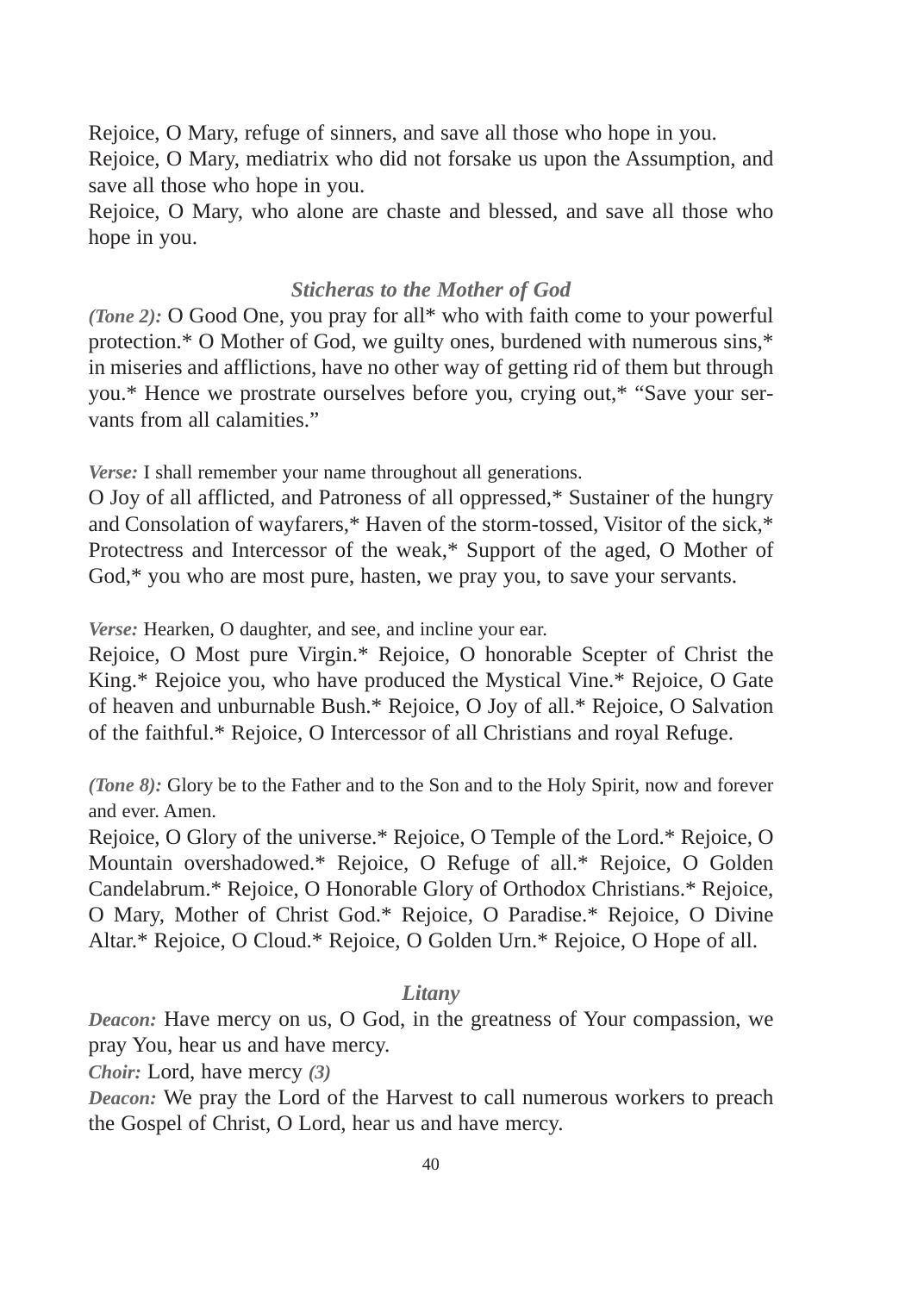*Choir:* Lord, have mercy *(3)*

*Priest:* Hear us, O God, our Savior, hope of all the ends of the earth and those far away at sea, land and air. In Your graciousness be merciful to us sinners, O Master. For You are a merciful God and You love humankind, and we glorify You, Father, Son, and Holy Spirit, now and for ever and ever.

*Choir:* Amen.

*Deacon:* With our heads bowed in humility, let us pray to the Lord. *Choir:* Lord, have mercy.

## *Prayer*

O my ever-gracious Queen, O Mother of God, my hope, refuge of orphans, defence of the harborless, joy of the afflicted, patroness of the harassed, you see my misery and my afflictions, help me because I am weak, lead me because I am a stranger in this valley of tears, for you know my misery. O help me to overcome it. For we have no other helper but you. We have no other defender, no other gracious consoler but you. O Mother of God, guard and protect me forever. *Choir:* Amen.

*Deacon:* Wisdom.

*Choir:* More honorable than the cherubim and by far more glorious than the seraphim; ever a virgin, you gave birth to God the Word; O true Mother of God, we magnify you.

*Priest:* Glory be to you, O Christ our God, our hope, glory be to you.

*Choir:* Glory be to the Father and to the Son and to the Holy Spirit, now and for ever and ever. Amen. Lord, have mercy. *(3)* Give the blessing.

*Priest:* Christ our true God, through the prayers of His immaculate Mother, and all the saints, will have mercy and save us, for He is good and loves mankind. *Choir:* Amen.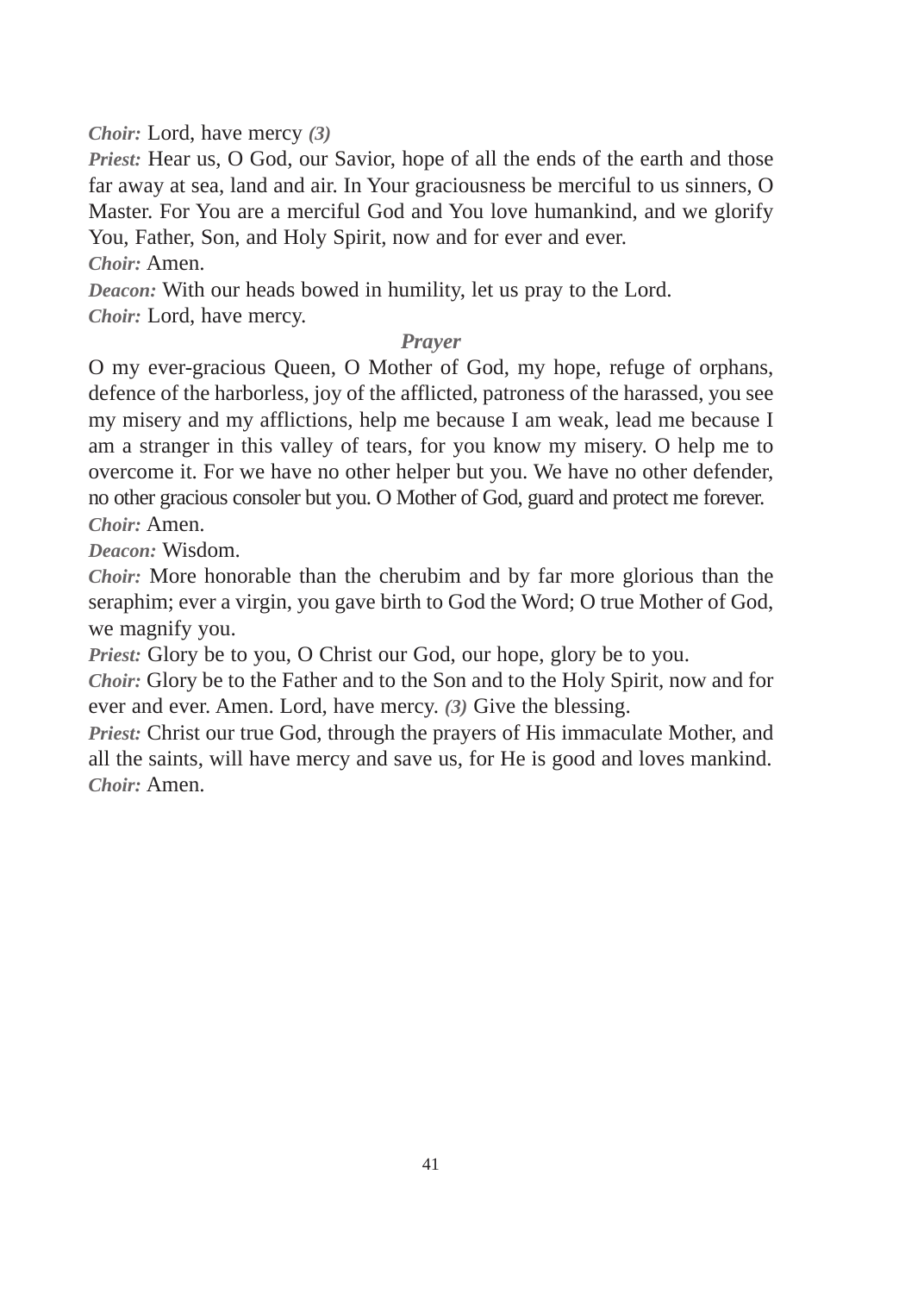## **Acathist for Dormition of the Mother of God**

*Deacon:* Master, give the blessing. *Priest:* Blessed be our God, always, now and for ever and ever. *Choir:* Amen. *Usual beginning.*

## **Kontakion 1**

We, the least of the Lord's servants, sing this victorious song to the invincible Lady on behalf of her Dormition. You, who have a sea of grace save us from every evil, for we cry out:

Rejoice, O Full of Grace, for you did not abandon us in your Dormition.

## **Ikos 1**

An angel, bearer of the good news, was sent to the Godbearer, the most pure Virgin, in order to announce the Lord's great mercy, that earthly burdens have ended, the joyful, long-awaited moment appeared, and the heavens are finally open; so he cried out, saying:

Rejoice, glorious Mother of life eternal, Rejoice, pure ever-Virgin, Queen of heaven, Rejoice, glorified Glory of the chosen, Rejoice, unyielding Throne of the Almighty,

Rejoice, for the moment of grace has begun, Rejoice, for time long-awaited has come, Rejoice, for the gates of heaven are open, Rejoice, everything is ready for your welcome,

Rejoice, for the choirs of heaven are waiting, Rejoice, for the Son makes haste to meet His Mother, Rejoice, O Full of Grace, the Lord is with you,

Rejoice, O invincible, you will not be shaken.

Rejoice, O Full of Grace, for you did not abandon us in your Dormition.

## **Kontakion 2**

Seeing before her the brilliant angel of God, who brought her the most joyful news from her Son and Lord, the Immaculate One with gratitude cried out to the One born of her, Alleluia!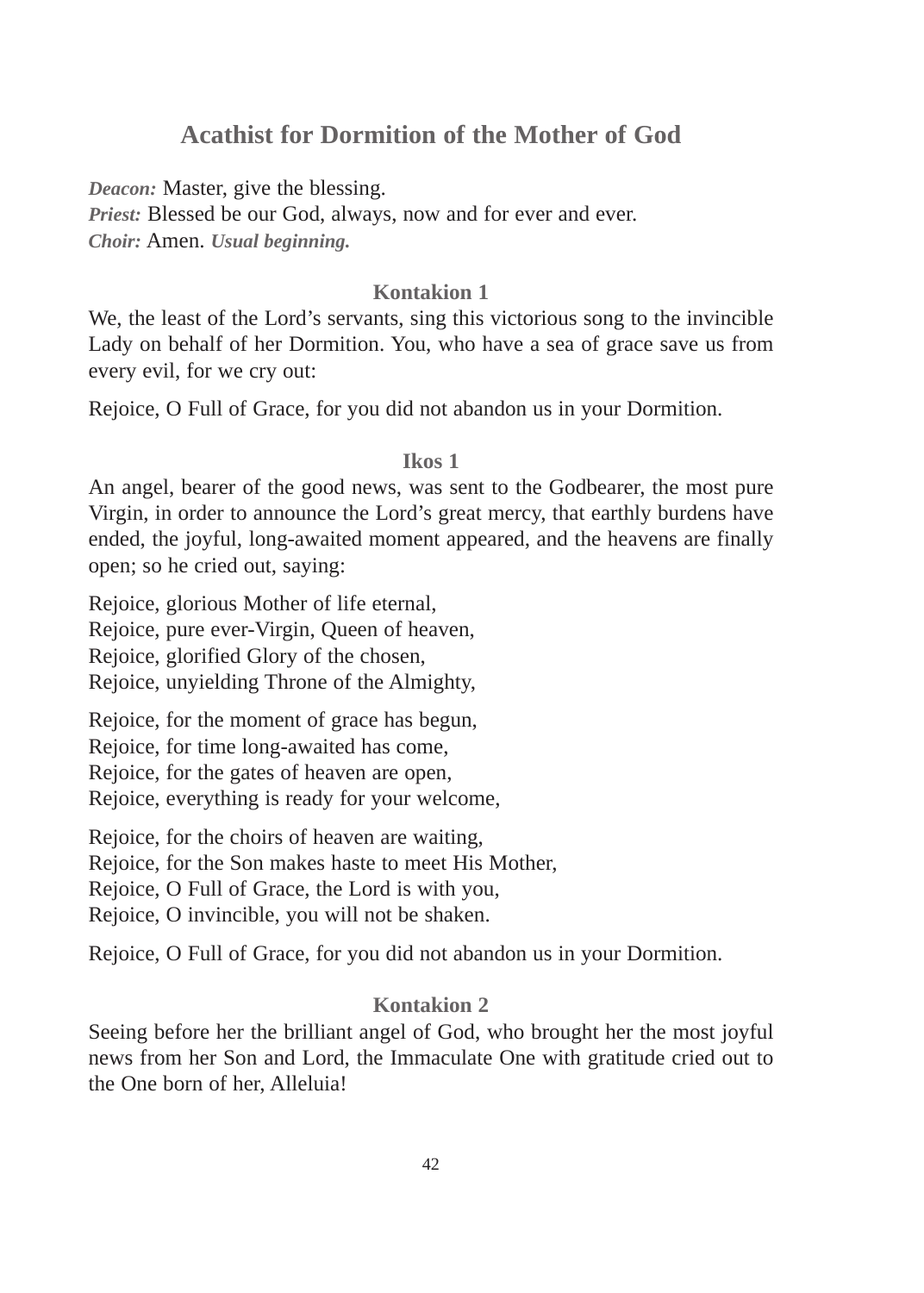## **Ikos 2**

Amazed at the unfathomable mystery of your Dormition, O ever-Virgin, we glorify God's providence and wisdom of the Creator. And to you, Godbearer, we cry out:

Rejoice, O immaculate Mother of God eternal,

Rejoice, illumined by divine mysteries,

Rejoice, O pure Godbearer,

Rejoice, for wondrous are your mysteries,

Rejoice for today the earth is clothed in majesty, Rejoice, for today the gates of heaven are lifted, Rejoice, Queen of the universe, ascending to your Son, Rejoice, O Pure One, exalted above the heavens,

Rejoice, holy Dwelling of unity without confusion, Rejoice, for you take abode today in the heavenly mansion, Rejoice, most quiet Rest of the Almighty, Rejoice, for you enter today into the rest of your Son and Lord,

Rejoice, O Full of Grace, for you did not abandon us in your Dormition.

## **Kontakion 3**

Through the power of the Almighty, the Apostles of Christ God congregated from all places for your glorious Dormition. Seeing your passage, O Mother of Life, to life eternal, they cried out to the Lord, Alleluia!

## **Ikos 3**

Thomas was late for your Dormition, O Full of Grace, that he might be a sure witness of the transfer of your holy body to heaven, O Godbearer. Coming to your tomb, he saw only your garment, and in exaltation he cried out:

Rejoice, Mother of the never-setting Sun, Rejoice, for in your Dormition life is strengthened, Rejoice, for the laws of nature are overcome in you, Rejoice, for your tomb is the ladder to heaven,

Rejoice, for with you we are raised to the heights, Rejoice for through you the world is shown mercy, Rejoice, for the earth is adorned with your glory, Rejoice, for your immortal Dormition is praised in heaven,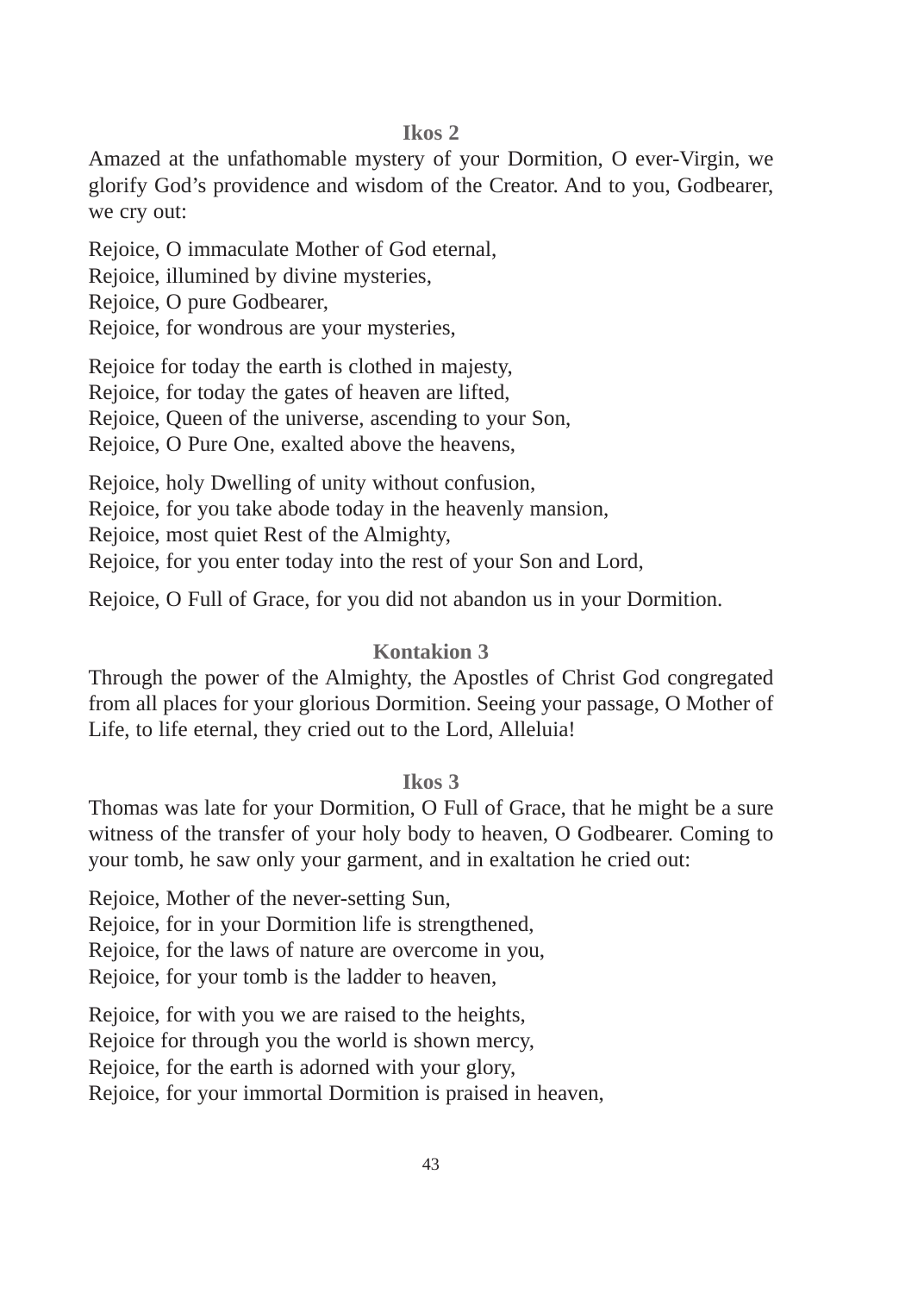Rejoice, Salvation of the world granted by the Almighty, Rejoice, most beautiful Rose of Gethsemane, Rejoice, for angelic choirs escort you to heaven, Rejoice, O ever-Virgin, Queen of heaven,

Rejoice, O Full of Grace, for you did not abandon us in your Dormition.

## **Kontakion 4**

In a storm of passion, the godless Afton willed to desecrate your most pure body, but immediately he was blinded, miraculously his sacrilegious hands were cut off. After he repented, he was healed and professed you Mother of God, crying out to the Lord, Alleluia!

## **Ikos 4**

Having heard the hymn of praise sung by angelic choirs at your burial, O Full of Grace, the most praiseworthy Apostles were astonished by this marvel, crying out:

Rejoice, O glorious most holy Lady,

Rejoice, for your marvelous Dormition is the joy of angels,

Rejoice, for thrones and principalities extol your Dormition,

Rejoice, for cherubim and seraphim praise your transfer,

Rejoice, for dominions and powers marvel at your passage,

Rejoice, for the powers of heaven are amazed by your passover,

Rejoice, for today you enter an eternal dwelling,

Rejoice, for today you pass into heavenly joy,

Rejoice, for your Son in His embrace caresses your pure soul,

Rejoice, for life triumphs in your Dormition,

Rejoice O most pure, glorified with your Son and God,

Rejoice, for your immortal Dormition is the hope of all humanity,

Rejoice, O Full of Grace, for you did not abandon us in your Dormition.

## **Kontakion 5**

Your most glorious Dormition, O Godbearing Virgin, shines like a divine, guiding star for us, for we clearly see in it death conquered, and life eternal blossoming in you, O Full of Grace. With gratitude we cry out to your Son, Alleluia!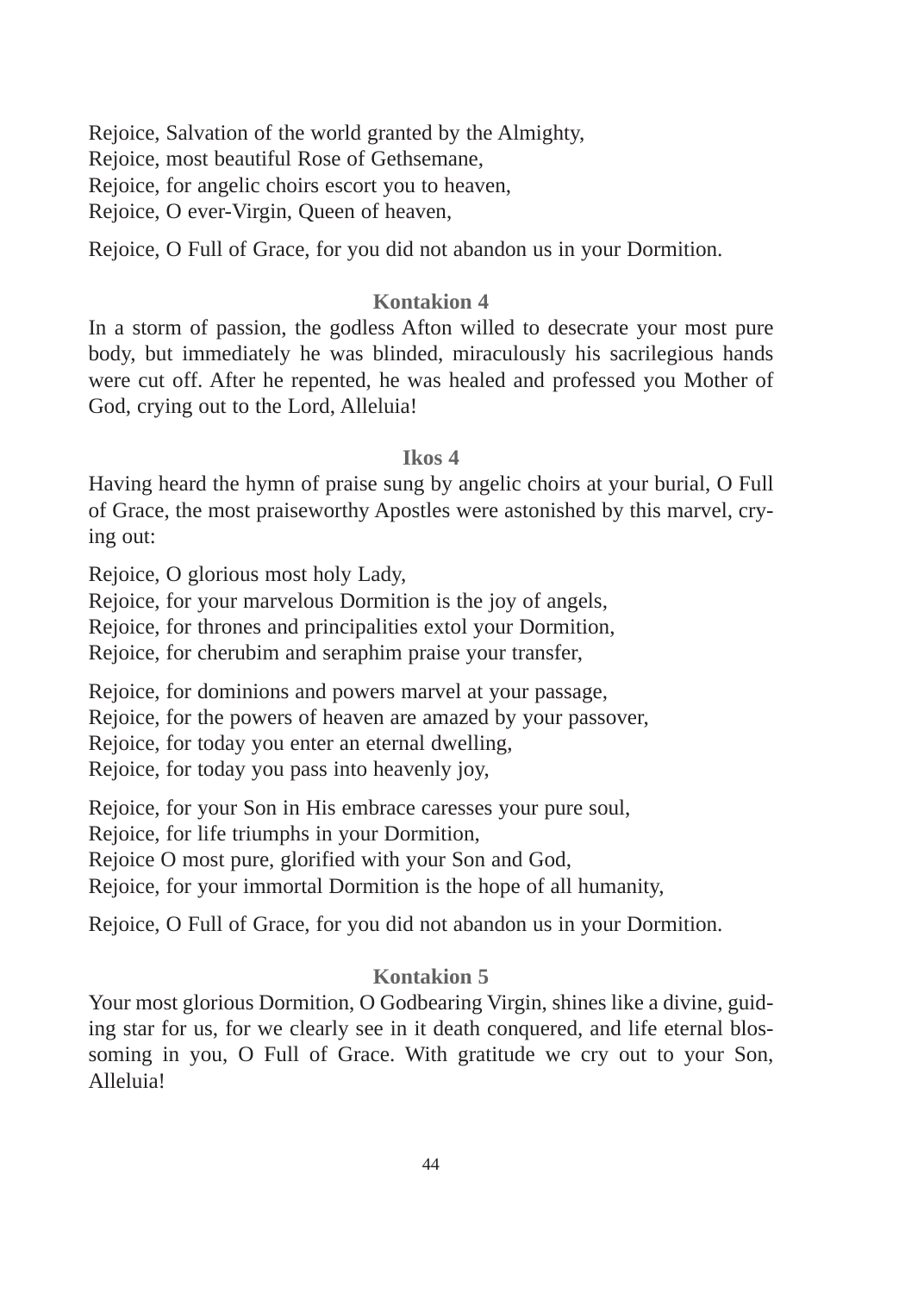## **Ikos 5**

When we behold your wondrous Dormition, O glorious Mother of God, again and again we render glory to God. And to you, O Lady, we cry out:

Rejoice, O most pure Mother of the Father's fondness,

Rejoice, O brilliant Mirror of Light impregnable,

Rejoice, O holy Tabernacle of Life eternal,

Rejoice, O marvelous Salvation of the faithful,

Rejoice, majestic Mystery of God's Providence,

Rejoice, for in you, the mystery met with mystery,

Rejoice, for you bore a Child without seed,

Rejoice, for in your Dormition death did not bring corruption,

Rejoice, Change of the Almighty's power, Rejoice, for the earth was illumined by your giving birth, Rejoice, for with your passage, everything is made holy, Rejoice, for with you, the universe rejoices,

Rejoice, O Full of Grace, for you did not abandon us in your Dormition.

## **Kontakion 6**

The prophecies have all been fulfilled through you, most blessed Lady, for you bore Christ the Lord, the Lover of mankind, Salvation of the human race. For this great mercy with deep gratitude we sing to God, Alleluia!

## **Ikos 6**

The most bright light of Christ illumined the universe. It shone forth from your most pure womb, O Godbearer. We praise the Creator unceasingly because of you, O our Joy, and to you we cry out:

Rejoice, O gracious Mother of the Light that never sets,

Rejoice, O blessed Womb, receptacle of the Christ God,

Rejoice, O Tabernacle of the Lord's Holy place,

Rejoice, Ark overshadowed by the wings of the cherubim,

Rejoice, O Mother of the Light of eternal Glory,

Rejoice, O royal Throne, established forever,

Rejoice, wonderfully praised in psalms,

Rejoice, glorified marvelously in songs,

Rejoice, for today the earth sings a farewell song to you,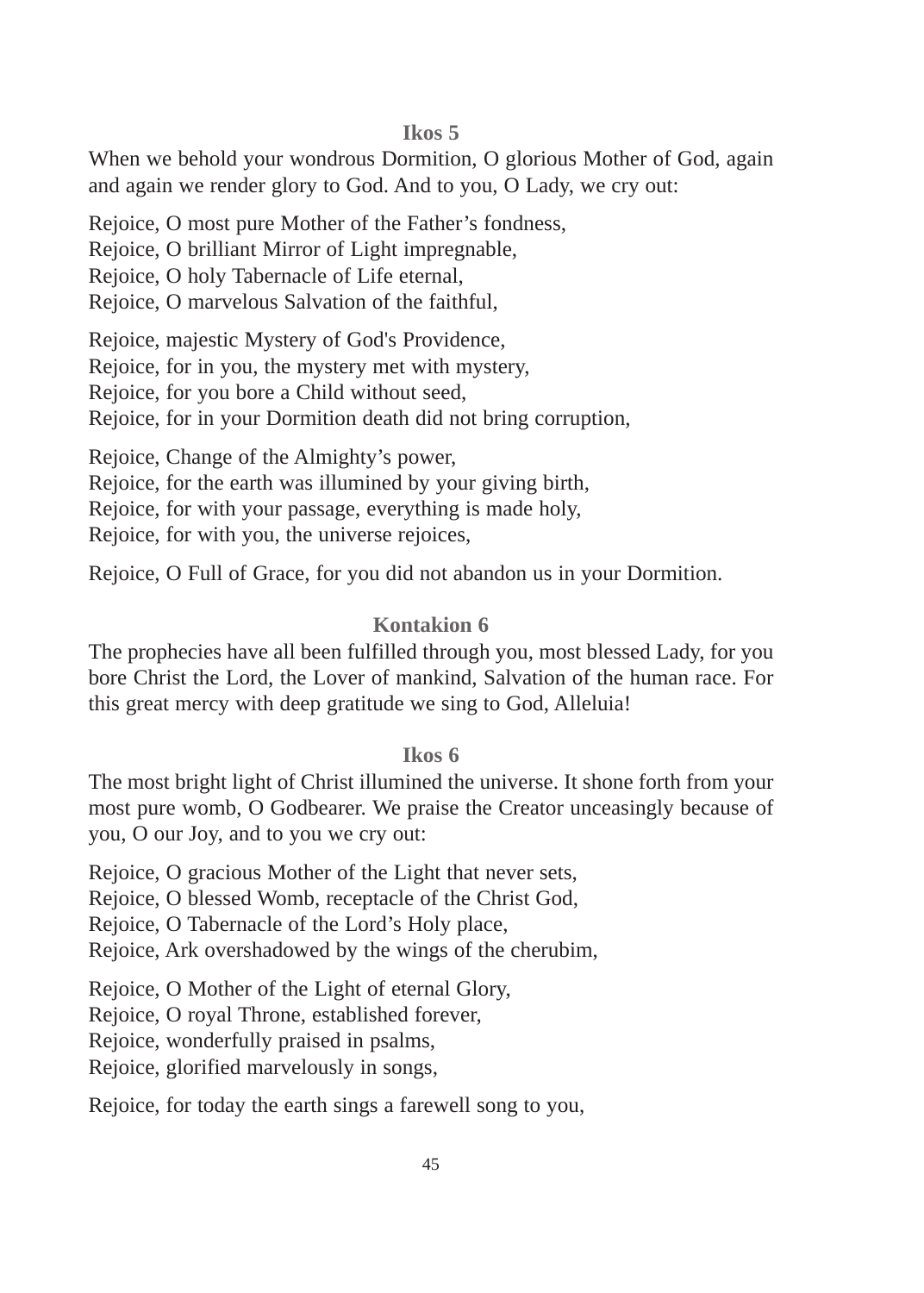Rejoice, for today the heavens sing a song for your ascension, Rejoice, O holy Dwelling of the Almighty, Rejoice, for in the arms of Christ you were brought to the heavenly mansion,

Rejoice, O Full of Grace, for you did not abandon us in your Dormition.

## **Kontakion 7**

Having a safe refuge in you, O most holy Protectress, we thank the Creator for you, O Immaculate One, singing Alleluia!

## **Ikos 7**

The Creator showed us a new, marvelous creation, taking humanity from you, O Immaculate One. A new miracle was revealed in your glorious Dormition, O Lady. We solemnly observe your magnificent feast, and cry out:

Rejoice, most blessed Godbearer, Virgin pure, Rejoice, more glorious than the seraphim and cherubim, Rejoice, O most glorious Glory of the chosen, Rejoice, highest Glory of virginity,

Rejoice, Treasury of joy of Life eternal, Rejoice, Gladness of angelic choirs, Rejoice, Fulfillment of God's plan,

Rejoice, Renewal of the sinful world,

Rejoice, our powerful Intercestress,

Rejoice, you who pray for our souls,

Rejoice, for with our hearts and lips we sing to you,

Rejoice, for we glorify your most glorious Dormition,

Rejoice, O Full of Grace, for you did not abandon us in your Dormition.

## **Kontakion 8**

Observing the wondrous Dormition of the most pure Mother of God, let us flee the world and direct our thoughts to heaven, for the Lady ever-Virgin implores there her Son on our behalf, singing Alleluia!

## **Ikos 8**

You entered heaven yet did not abandon us, O Most Holy One. You always rescue us from distress and misfortune, for no one ever heard that you did not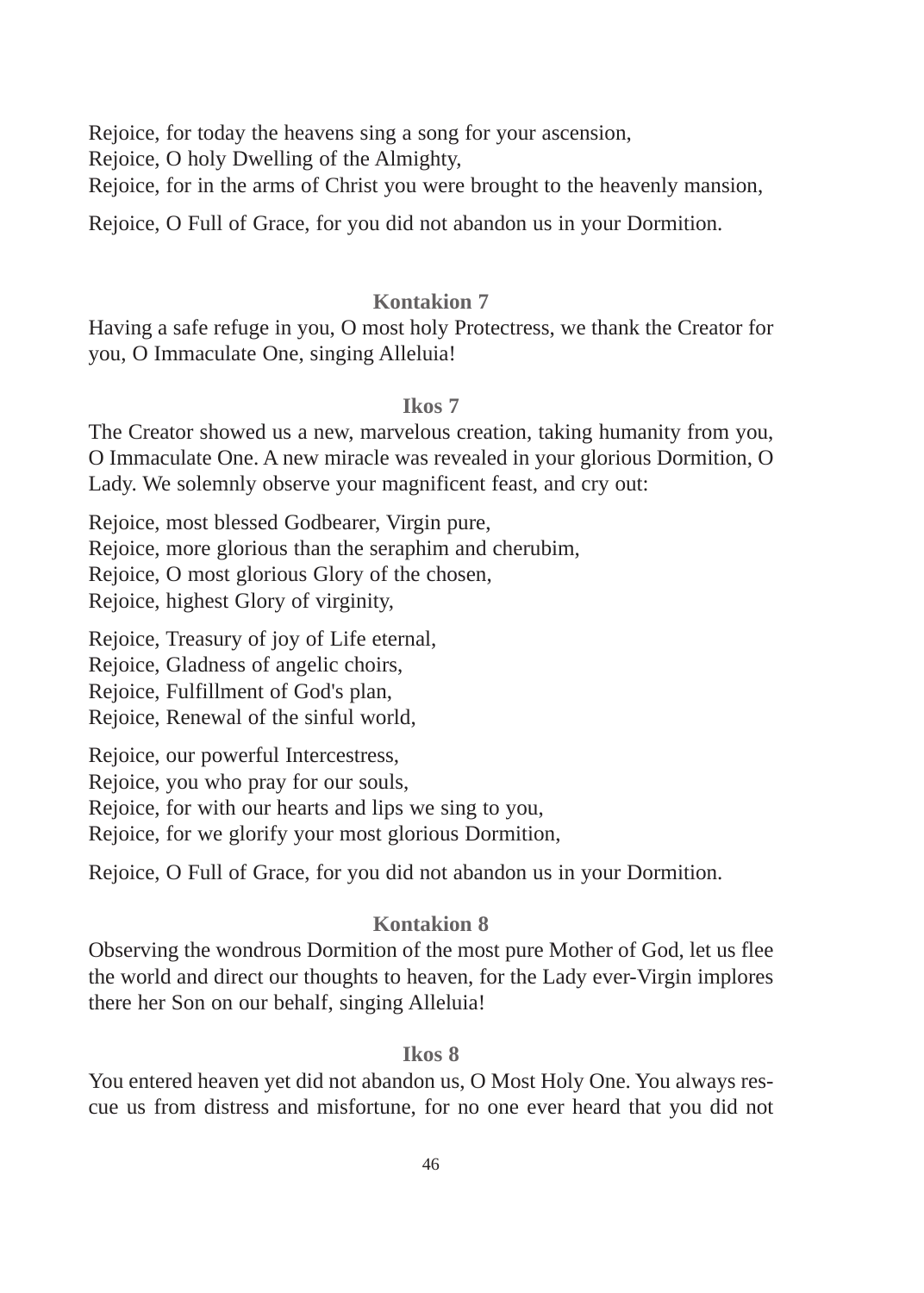come to the aid of all those who cry out:

Rejoice, Queen all immaculate, Rejoice, only Hope of sinners, Rejoice, Joy of our souls, Rejoice, Liberation from trouble and anxiety,

Rejoice, Redemption from sinful captivity, Rejoice, Deification of mortal men, Rejoice, our Refuge and Defense, Rejoice, our powerful Protection,

Rejoice, O Portal through which we enter heaven, Rejoice, our Reconciliation with God, Rejoice, Forgiveness of human sins, Rejoice, Depth of God's mercy,

Rejoice, O Full of Grace, for you did not abandon us in your Dormition.

## **Kontakion 9**

All angelic choirs sing a triumphal hymn extoling your glorious Dormition, O Mother of God. We join them with admiration, crying out to the Lord, Alleluia!

## **Ikos 9**

Even the best of speakers become as mute as fish, for they cannot fathom the wondrous mystery of your Dormition, O ever-Virgin. Observing, O Godbearer, your triumphal passage to life eternal, with faith we cry out:

Rejoice, Mother of Life and dwelling place of wisdom, Rejoice, Gladness of heavenly hosts, Rejoice, Queen of all, for you carried the King of kings, Rejoice, brought by the hands of Christ to heaven.

Rejoice, Rod of Aaron that blosoms without wilting,

Rejoice, O marvelous Vine that fruits life,

Rejoice, pure Lily that never wilts,

Rejoice, untilled Field bringing forth golden kernels,

Rejoice, O Beauty of the heavenly Sion,

Rejoice, Virgin most pure, clothed with the Sun,

Rejoice, Mother of the Almighty, crowned with stars,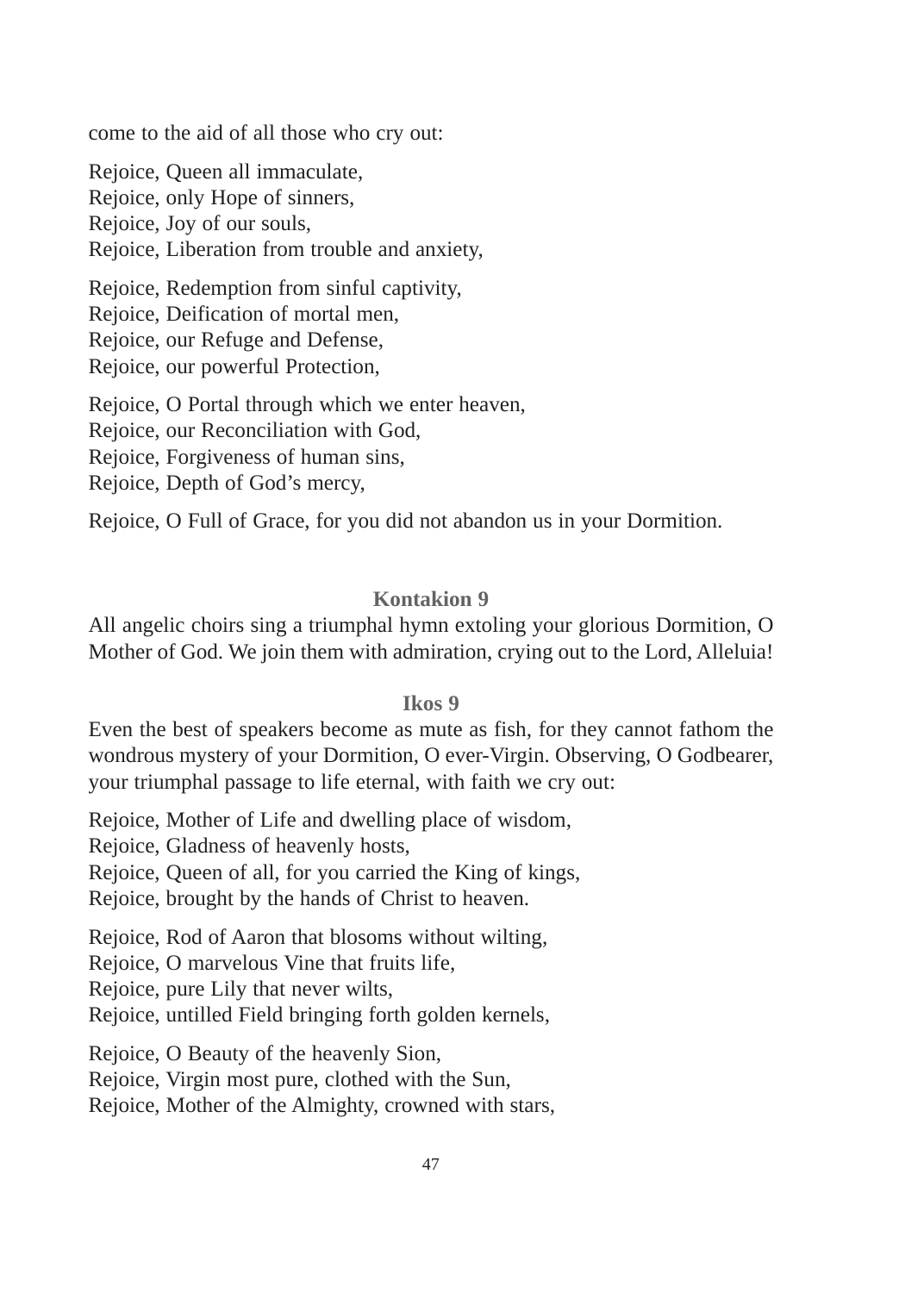Rejoice, marvelously decorated with God's glory,

Rejoice, O Full of Grace, for you did not abandon us in your Dormition.

## **Kontakion 10**

To bring salvation to the world, the Orient from on high came through you, O heavenly Ladder, and took on humanity and raised humanity to heaven. Therefore, gloriously celebrating your Dormition, O Godbearer, we sing to Christ, Alleluia!

## **Ikos 10**

You are our Protection, Wall impregnable, Protection of the people, God's Gift to us, O Godbearer Virgin. Under your patronage, to your mercy we come and cry out:

Rejoice, luminous Protection, given to us by God, Rejoice, glorious City of the Great King, Rejoice, unapproachable, immovable Wall, Rejoice, Protectress of sinful people,

Rejoice, our Refuge in trials and weaknesses, Rejoice, our Prayer brought forth to God, Rejoice, only Hope of those in dispair, Rejoice, Annunciation of universal joy,

Rejoice, for your Dormition is hailed by angels. Rejoice, for humanity praises your most holy Dormition, Rejoice, faithfully with joy we cry out to you, Rejoice, we beg your refuge and protection,

Rejoice, O Full of Grace, for you did not abandon us in your Dormition.

## **Kontakion 11**

The most beautiful song cannot describe your Dormition, O ever-Virgin, in it the mystery of God is hidden from us and cannot be measured. Amazed by God's wisdom, which is manifested in you, we sing to the Lord, Alleluia!

## **Ikos 11**

The feast of your Dormition shines before us as a luminous lamp, O glorious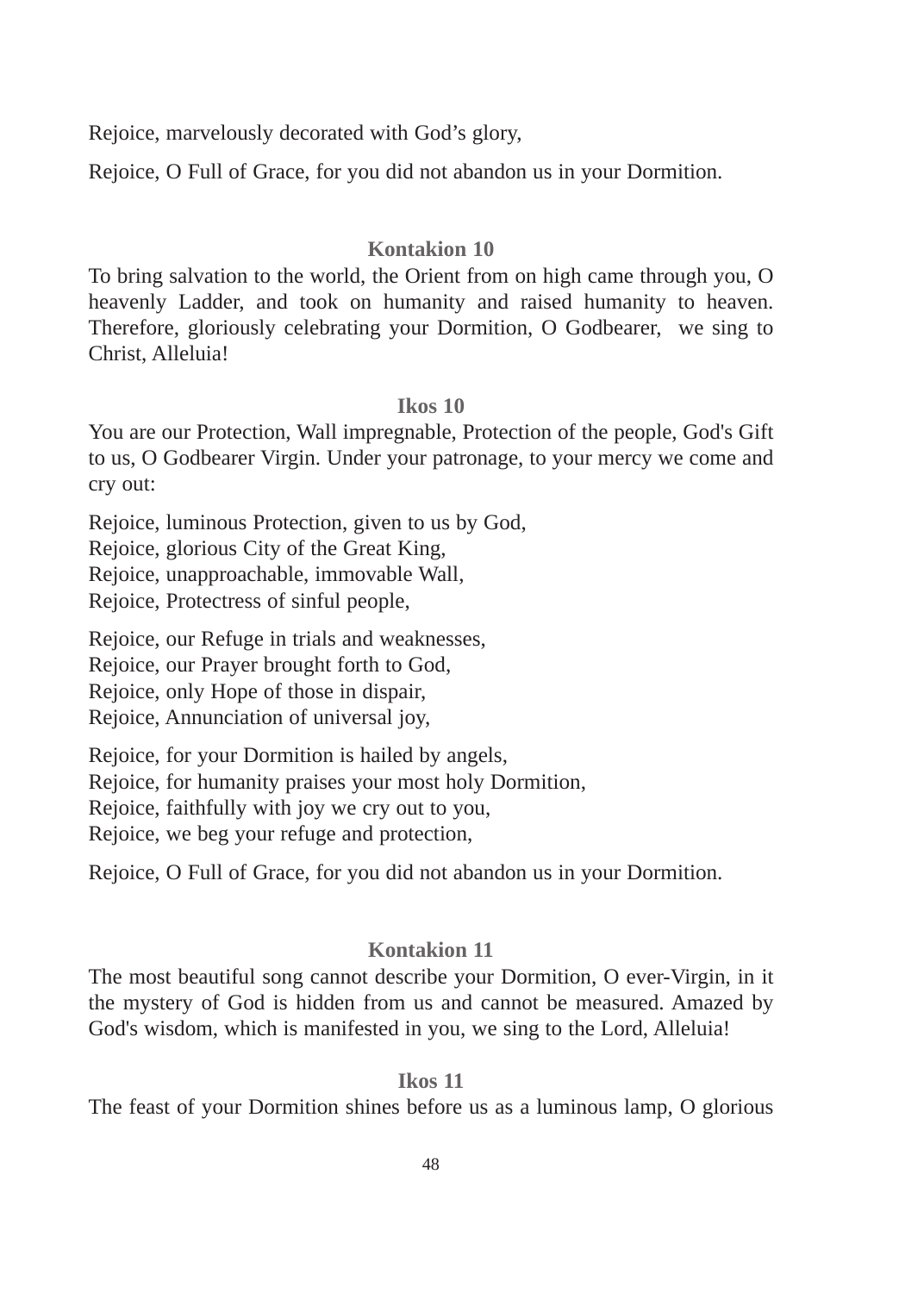Mother. The earth rejoices being united in joy with the heavens, and we cry out:

Rejoice, shining Temple of God's wisdom, Rejoice, House of the Lord built by the Holy Spirit, Rejoice, bells ring with joy, Rejoice, for all creation sings your glory,

Rejoice, for we celebrate your Dormition everywhere, Rejoice, in churches, monasteries, and lavras named in its honor, Rejoice, Virgin glorified in the Lavra of Kyiv, Rejoice, all Pure One, praised in the Lavra of Pochaiv,

Rejoice, O Lady in the Lavra of Univ, Rejoice, in the miracles and healings, Rejoice, O Strengthening of the true faith, Rejoice, Protection of Christ's Church,

Rejoice, O Full of Grace, for you did not abandon us in your Dormition.

## **Kontakion 12**

Obtain for us graces from God, O Virgin Full of Grace, so that we may always and everywhere, with our lips and hearts sing to the Lord, Alleluia!

## **Ikos 12**

Joyfully praising your Dormition, O Mother of God, we proclaim our hope in you, for in your Dormition the joy of the Resurrection, the victory of truth, faith and hope shines forth, so we proclaim:

Rejoice, holy Mother of undying Love, Rejoice, O Victory of our King and God, Rejoice, for in your Dormition, death was scorned, Rejoice, for in your Dormition, life was strengthened,

Rejoice, for your Dormition is light of the Pascha of Christ, Rejoice, for your Dormition are the triumphant bells of Easter, Rejoice, for through you, Hades was shamed, Rejoice, for through you, the malevolent serpent was trampled,

Rejoice, for to you we sing a song of victory, Rejoice, in your honor we bow to the Creator, Rejoice, for we beg your prayers,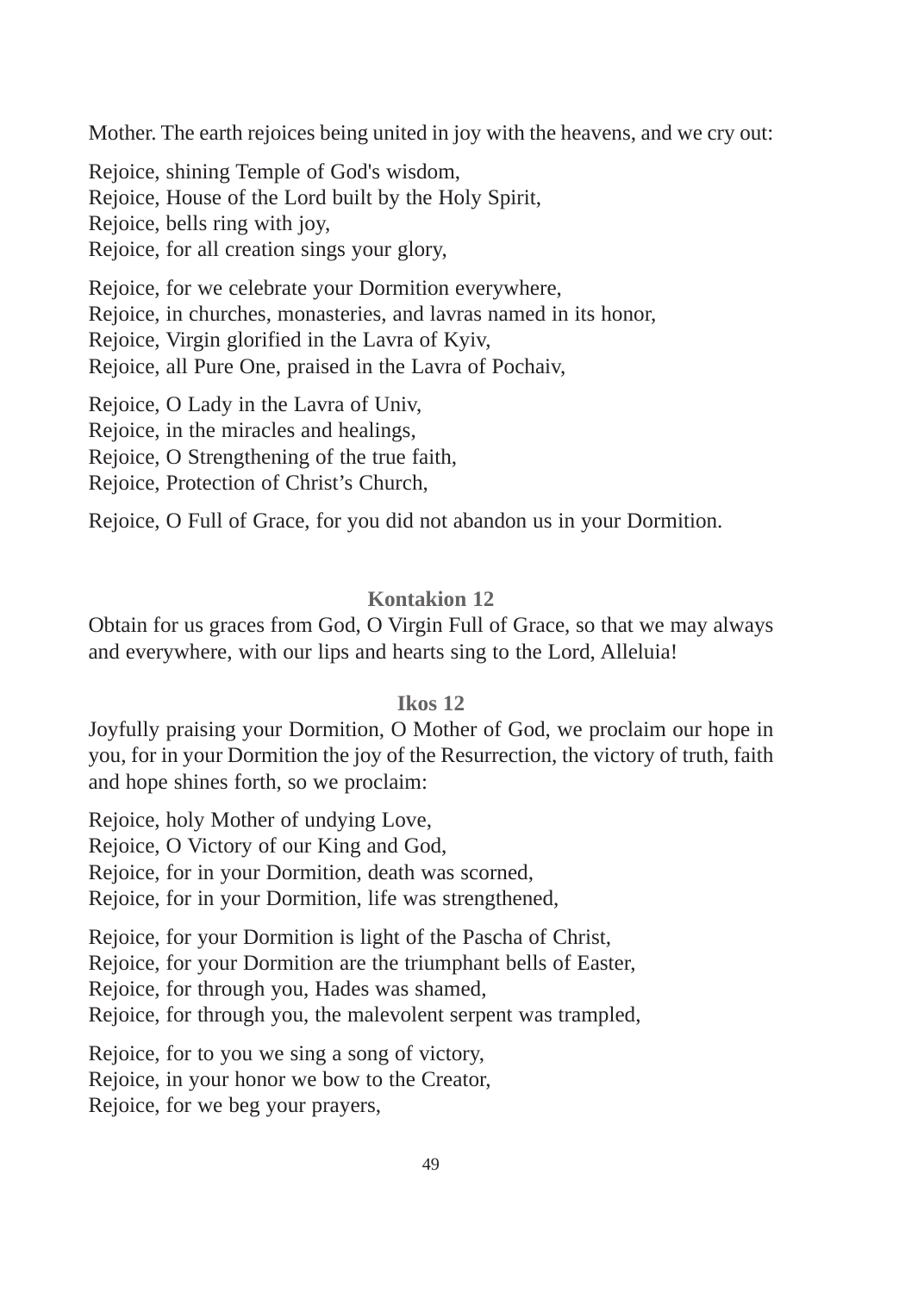Rejoice, for through you, we shall obtain salvation,

Rejoice, O Full of Grace, for you did not abandon us in your Dormition.

## **Kontakion 13**

O Glorious Mother, who in your holy Dormition abandon not the world, accept this our supplication and deliver us from every harm and lead to life everlasting all who sing to the Lord, Alleluia!

#### **Prayer**

Godbearer, Sovereign, Queen, Lady, Virgin Mary, Mother of our God! To you we come in haste, teach us to do the will of your Son and our Lord, that He free us and direct us to the knowledge of truth, and give us the Most Holy Spirit, lest the snares of the enemy ensnare us. No other help but you have we found from our youth, O glorious Godbearer. Although we often angered you, you did not despise us. We, miserable, became deaf to your mercy, have fallen into the pit of insanity, lost our minds, but today unceasingly we cry out to you: have mercy on us, O Lady, and raise us up from the abyss of sins. Stretch forth your hand to the fallen, strengthen the weak, cleanse the impure, save us lest we perish, that all sinners seeing your mercy toward us, unworthy as we are, might hasten under your Patronage and glorify your Son together with the Father and the Holy Spirit, now and for ever and ever. Amen.

## *Deacon:* Wisdom!

*Choir:* More honorable than the cherubim and by far more glorious than the seraphim; ever a virgin, you gave birth to God the Word, O true Mother of God, we magnify you.

*Priest:* Glory be to You, O Christ our God, our hope, glory be to You.

*Choir:* Glory be to the Father and to the Son and to the Holy Spirit, now and for ever and ever. Amen. Lord, have mercy *(3x).* Give the blessing.

*Priest:* Christ our true God, risen from the dead, through the prayers of His immaculate Mother, whose feast of Dormition we solemnly celebrate today; the holy, glorious, and all-praiseworthy apostles; and of all the saints, will have mercy and save us, for He is good and loves mankind. *Choir:* Amen.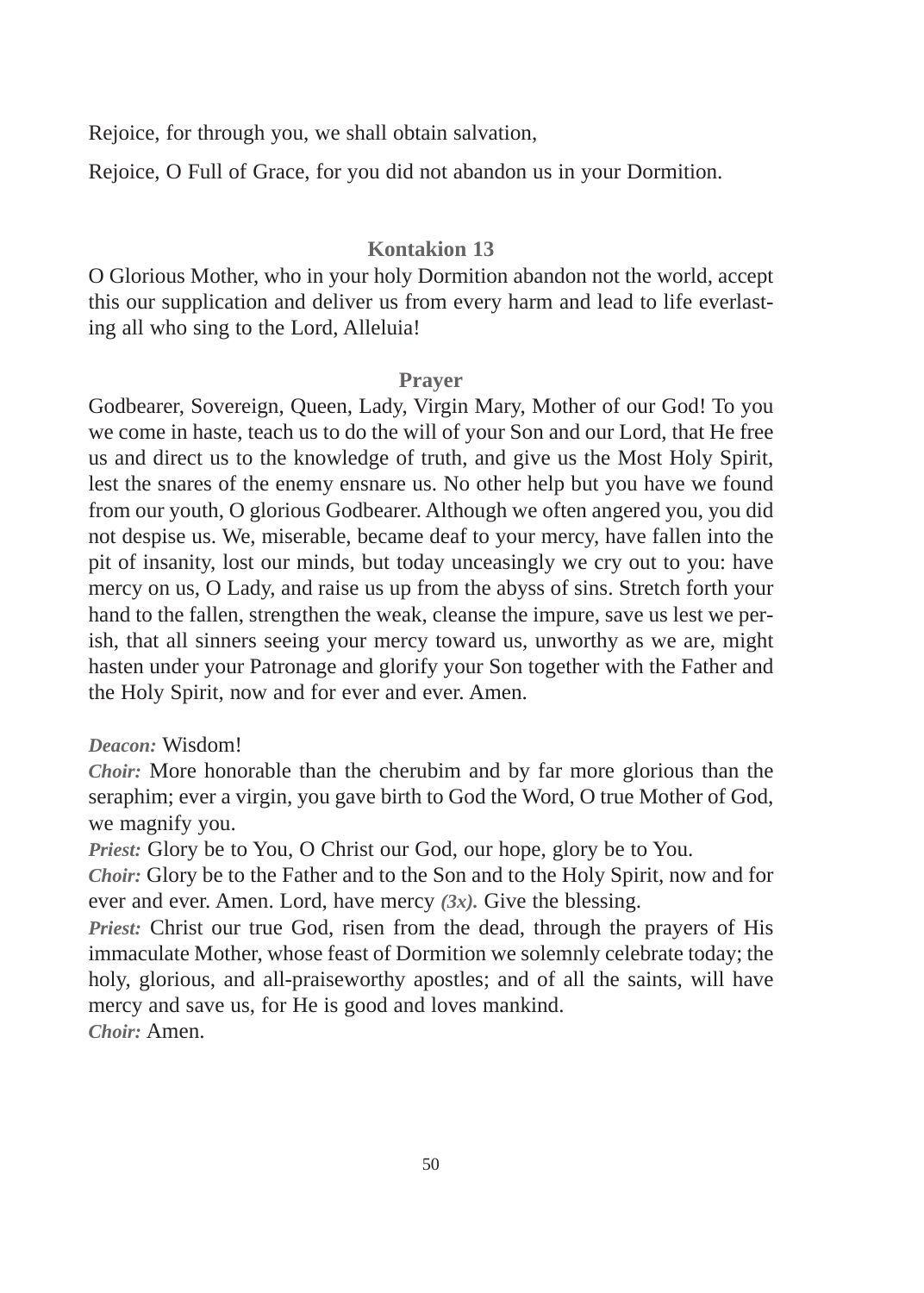## **Blessing of Water on the Feast of Dormition**

*Deacon:* Master, give the blessing.

*Priest:* Blessed be our God, always, now and for ever and ever.

*Choir:* Amen. *Holy God; Trinity most holy; Our Father; and the troparion of Dormition:*

*(Tone 1):* O Mother of God, in giving birth you still preserved virginity;\* and in your falling-asleep you did not forsake the world.\* You are the Mother of Life and have been transferred to life,\* and through your prayers\* have delivered our souls from death.

*Deacon:* Let us pray to the Lord.

*Choir:* Lord, have mercy.

*The priest reads the prayer:* O God greatly-exalted, who does wonders which cannot be numbered, come now to your servants beseeching you, O Master, and send down your Holy Spirit and sanctify this water *(the priest blesses the water three times with his right hand);* grant your servants who shall receive, drink, and be sprinkled with it, release from passion, remission of sins, healing of infirnities, and freedom from every evil thing; grant them also the sanctification of their homes, the purification of all impurities, and the expelling of the diabolic snares; may every place and every kind of objest that is sprinkled with it be blassed. For blessed and glorified is Your most honorable and sublime name, Father, Son, and the Holy Spirit, now and for ever and ever. Amen.

*The priest then immerses his finger (if there is no cross) into the water and traces the sign of the cross in it three times, saying each time:*

O Lord, Giver of life, send down your grace from heaven and bless this water; endow it with the power to wash every kind of stain.

*Choir:* Amen.

*Deacon:* Wisdom!

*Choir:* More honorable than the cherubim and by far more glorious than the seraphim; ever a virgin, you gave birth to God the Word, O true Mother of God, we magnify you.

*Priest:* Glory be to you, O Christ our God, our hope, glory be to you.

*Choir:* Glory be to the Father and to the Son and to the Holy Spirit, now and for ever and ever. Amen. Lord, have mercy *(3x).* Give the blessing.

*Priest:* Christ our true God, through the prayers of his immaculate Mother, whose feast of Dormition we solemnly celebrate today; the holy, glorious, and all-praiseworthy apostles; and of all the saints, will have mercy and save us, for he is good and loves mankind.

*Choir:* Amen.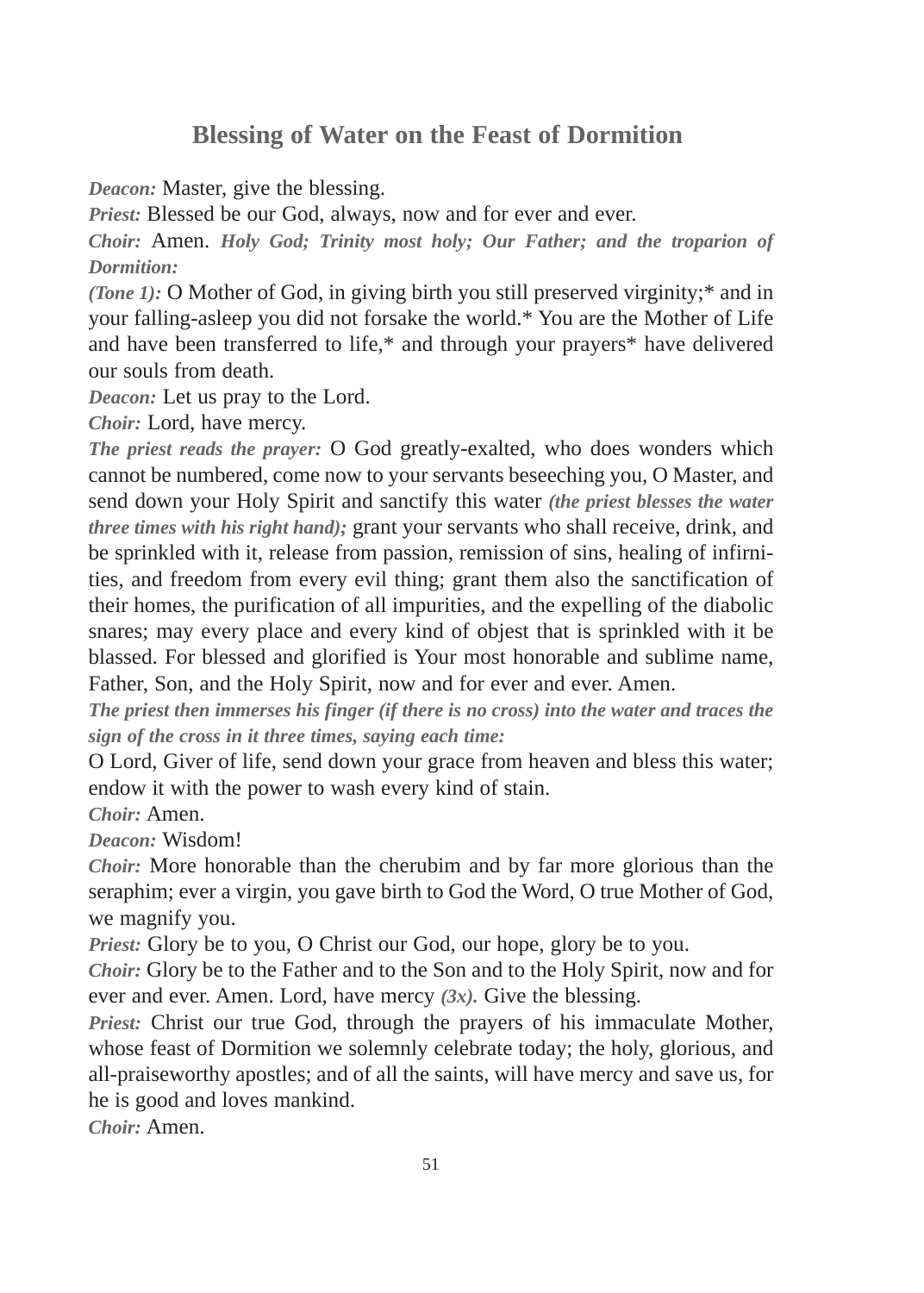## **Blessing of Flowers or Other Plants**

*Deacon:* Master, give the blessing.

*Priest:* Blessed be our God, always, now and for ever and ever.

*Choir:* Amen. *Holy God; Trinity most holy; Our Father; and the troparion of Dormition:*

*(Tone 1):* O Mother of God, in giving birth you still preserved virginity;\* and in your falling-asleep you did not forsake the world.\* You are the Mother of Life and have been transferred to life,\* and through your prayers\* have delivered our souls from death.

*Deacon:* Let us pray to the Lord.

*Choir:* Lord, have mercy.

*The priest reads the prayer:* O almighty, eternal God, by your word alone you created out of nothing the heavens, earth, sea, and all things visible and invisible. You commanded that the earth give forth plants and trees for the needs of man and animal, each according to its need. In your infinite goodness you ordained that these plants serve not only as food for the animals but also as medicine for the sick body. We beseech you, bless these different plants and fruits and bestow upon them your blessing, and endow them with your power, so that they may serve man and animal alike as a defense against all sickness and all that is impure.

*Exclamation:* For You are our God, and we give glory to You, Father, Son, and Holy Spirit, now and for ever and ever.

*Choir:* Amen.

*The priest then sprinkles the flowers with holy water, saying:*

These flowers are blessed and sanctified by the sprinkling of this holy water, in the name of the Father, and of the Son, and of the Holy Spirit. Amen.

*Deacon:* Wisdom!

*Choir:* More honorable than the cherubim and by far more glorious than the seraphim; ever a virgin, you gave birth to God the Word, O true Mother of God, we magnify you.

*Priest:* Glory be to you, O Christ our God, our hope, glory be to you.

*Choir:* Glory be to the Father and to the Son and to the Holy Spirit, now and for ever and ever. Amen. Lord, have mercy *(3x).* Give the blessing.

*Priest:* Christ our true God, risen from the dead, through the prayers of his immaculate Mother, whose feast of Dormition we solemnly celebrate today; the holy, glorious, and all-praiseworthy apostles; and of all the saints, will have mercy and save us, for he is good and loves mankind.

*Choir:* Amen.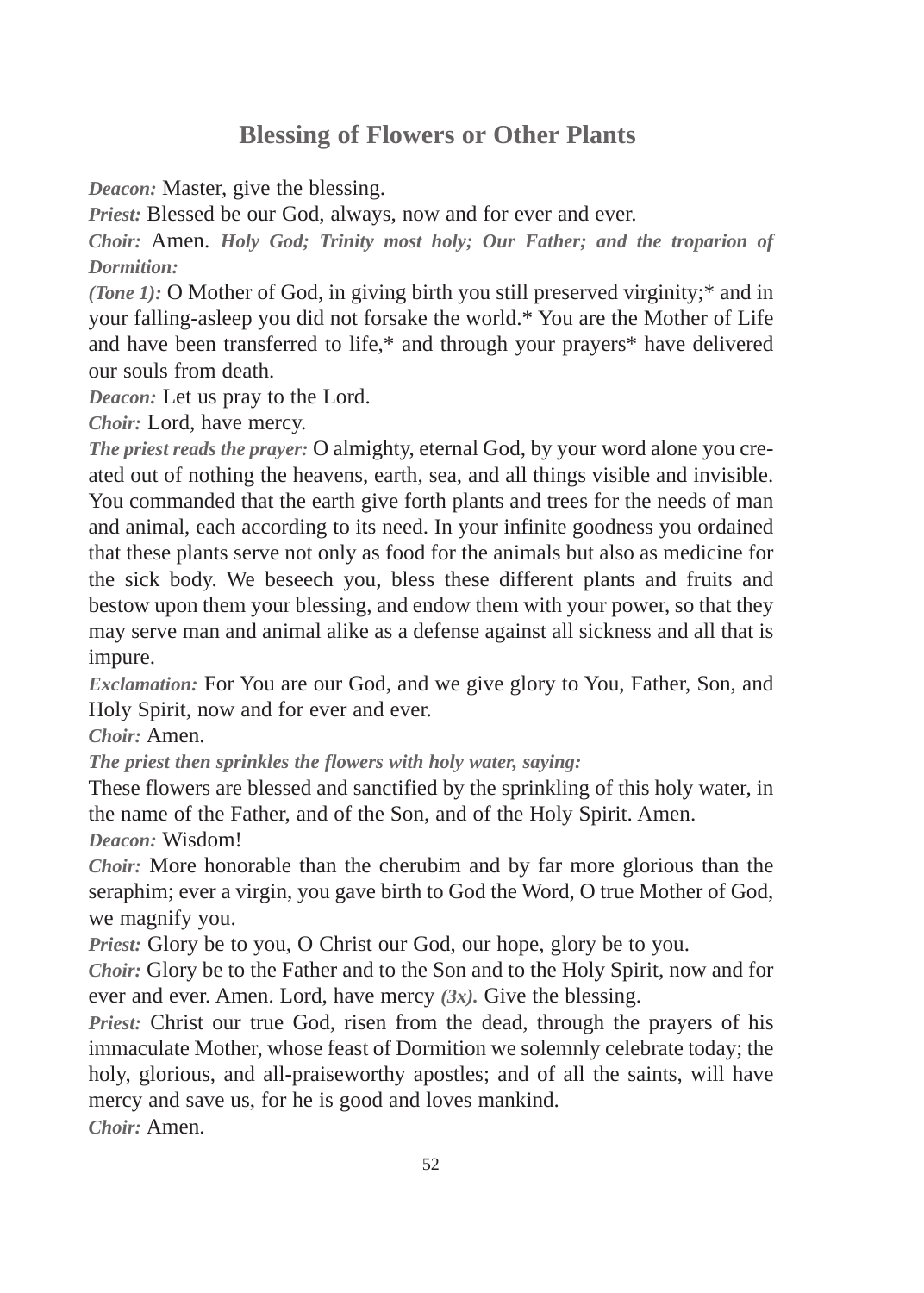## **Blessing of the Sick**

*Deacon:* Master, give the blessing.

*Priest:* Blessed be our God, always, now and for ever and ever.

*Choir:* Amen. *Holy God; Trinity most holy; Our Father; and the troparion of Dormition:*

*(Tone 1):* O Mother of God, in giving birth you still preserved virginity;\* and in your falling-asleep you did not forsake the world.\* You are the Mother of Life and have been transferred to life,\* and through your prayers\* have delivered our souls from death.

*Deacon:* Let us pray to the Lord.

*Choir:* Lord, have mercy.

*The priest reads the prayer:* Holy Father, Physician of our soul and body, who sent your only-begotten Son, our Lord Jesus Christ, who heals every form of sickness and delivers from death, heal your servant *N.* from all physical and spiritual illness, restore his (her) health. For you are the source of all healing powers, our God, and we give glory to you with your only-begotten Son, and the Holy Spirit, now, and for ever and ever.

*The priest then anoints the forhead of the person in the form of the cross. Choir:* Amen.

*Deacon:* Wisdom!

*Choir:* More honorable than the cherubim and by far more glorious than the seraphim; ever a virgin, you gave birth to God the Word, O true Mother of God, we magnify you.

*Priest:* Glory be to you, O Christ our God, our hope, glory be to you.

*Choir:* Glory be to the Father and to the Son and to the Holy Spirit, now and for ever and ever. Amen. Lord, have mercy *(3x).* Give the blessing.

*Priest:* Christ our true God, risen from the dead, through the prayers of his immaculate Mother, whose feast of Dormition we solemnly celebrate today; the holy, glorious, and all-praiseworthy apostles; and of all the saints, will have mercy and save us, for he is good and loves mankind. *Choir:* Amen.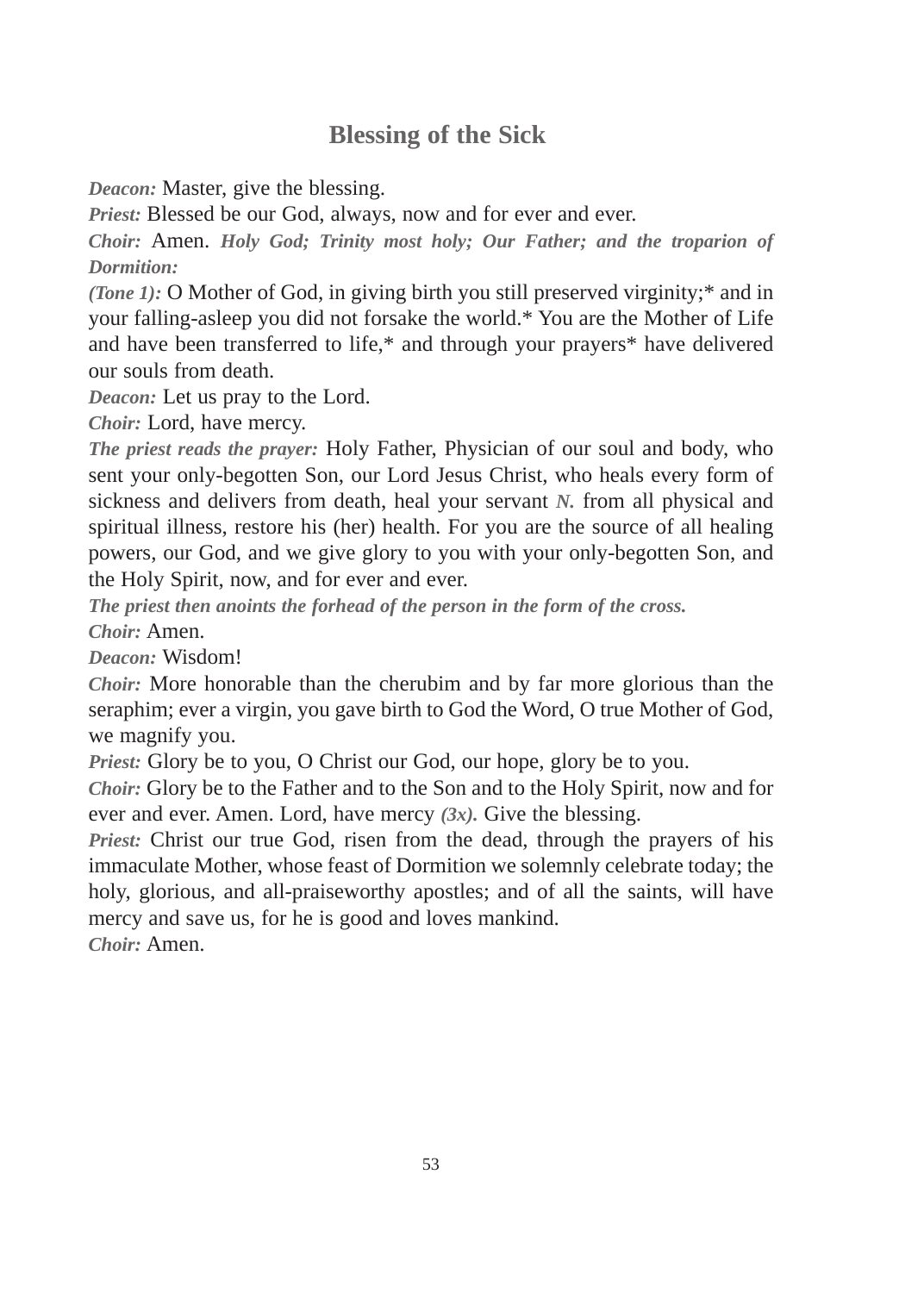## **Blessing of the Religious Articles**

*Deacon:* Master, give the blessing.

*Priest:* Blessed be our God, always, now and for ever and ever.

*Choir:* Amen. *Holy God; Trinity most holy; Our Father; and the troparion of Dormition:*

*(Tone 1):* O Mother of God, in giving birth you still preserved virginity;\* and in your falling-asleep you did not forsake the world.\* You are the Mother of Life and have been transferred to life,\* and through your prayers\* have delivered our souls from death.

*Deacon:* Let us pray to the Lord.

*Choir:* Lord, have mercy.

*The priest reads the prayer:* O Creator and Author of mankind, Giver of all spiritual graces and Bestower of eternal salvation, send down your Holy Spirit, with a blessing from above, upon this *(name of the objest),* that strengthened by the power of the heavenly protection it may be efficacious even unto bodily salvation and aid to all who shall desire to make use of it.

*The priest then sprinkles with holy water, saying:*

This *(name of the objest)* is blessed and sanctified by the sprinkling of this holy water in the name of the Father, and of the Son, and of the Holy Spirit. Amen. *Deacon:* Wisdom!

*Choir:* More honorable than the cherubim and by far more glorious than the seraphim; ever a virgin, you gave birth to God the Word, O true Mother of God, we magnify you.

*Priest:* Glory be to you, O Christ our God, our hope, glory be to you.

*Choir:* Glory be to the Father and to the Son and to the Holy Spirit, now and for ever and ever. Amen. Lord, have mercy *(3x).* Give the blessing.

*Priest:* Christ our true God, risen from the dead, through the prayers of his immaculate Mother, whose feast of Dormition we solemnly celebrate today; the holy, glorious, and all-praiseworthy apostles; and of all the saints, will have mercy and save us, for he is good and loves mankind.

*Choir:* Amen.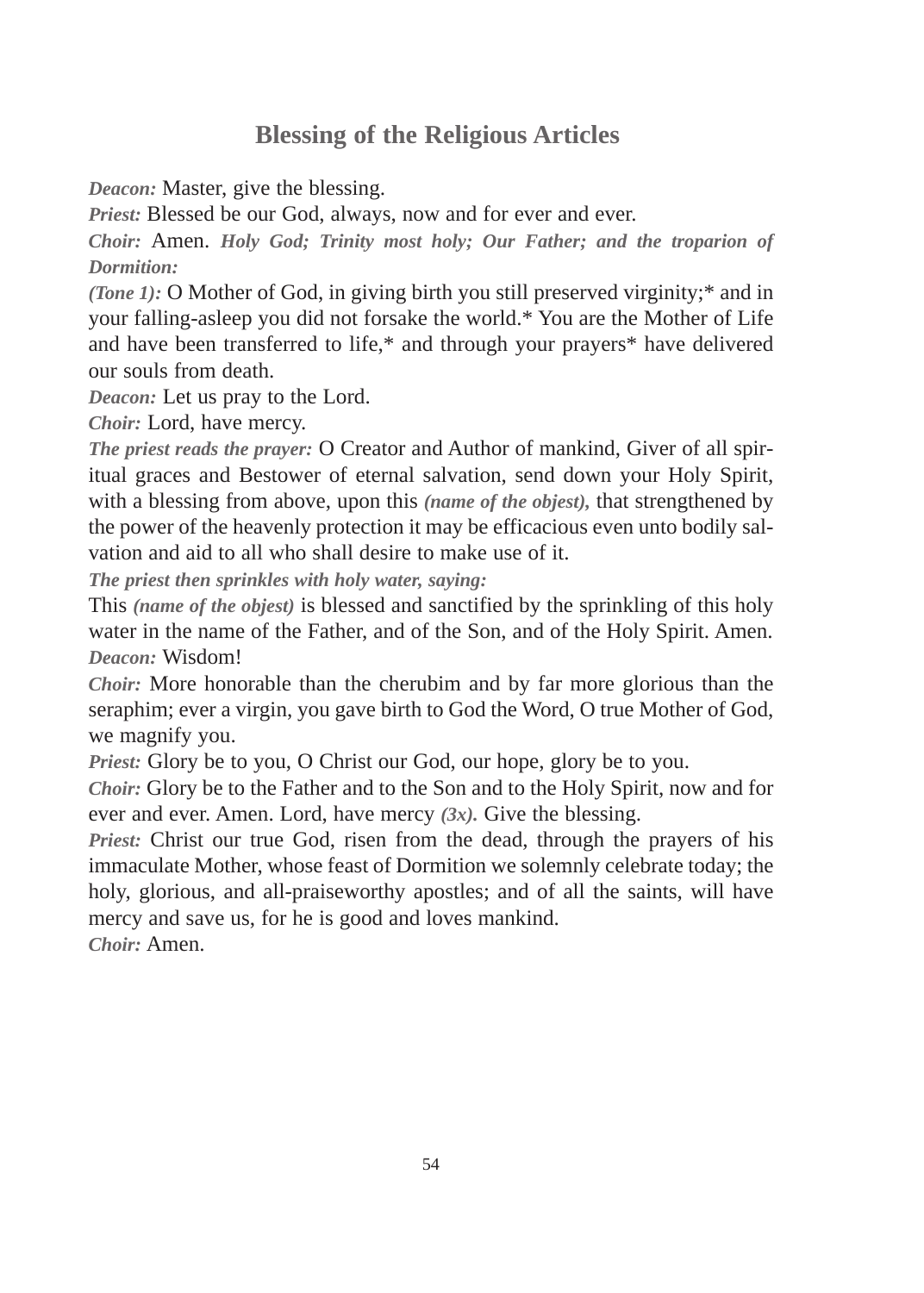## **Blessing of the Pilgrims**

*Deacon:* Master, give the blessing.

*Priest:* Blessed be our God, always, now and for ever and ever.

*Choir:* Amen. *Holy God; Trinity most holy; Our Father; and the troparion of Dormition:*

*(Tone 1):* O Mother of God, in giving birth you still preserved virginity;\* and in your falling-asleep you did not forsake the world.\* You are the Mother of Life and have been transferred to life,\* and through your prayers\* have delivered our souls from death.

*Deacon:* Let us pray to the Lord.

*Choir:* Lord, have mercy.

*The priest reads the prayer:* O Lord, Jesus Christ, the true and living Way, who journeyd into Egypt with your family, and who accompanied Luke and Cleopas to Emmaus; we humbly beseech you, all-holy Master, accompany with your grace your servants, asign to them as you did for your servant Tobias, a guardian angel, guiding, preserving and delivering them from every evil assault of enemies visible and invisible; bring them back in safety and peace; for it is you, who show your mercy to us and save us, and we give glory to you, together with your eternal Father and your all-holy, gracious, and life-giving Spirit, now, and for ever and ever.

*Choir:* Amen.

*Deacon:* Wisdom!

*Choir:* More honorable than the cherubim and by far more glorious than the seraphim; ever a virgin, you gave birth to God the Word, O true Mother of God, we magnify you.

*Priest:* Glory be to you, O Christ our God, our hope, glory be to you.

*Choir:* Glory be to the Father and to the Son and to the Holy Spirit, now and for ever and ever. Amen. Lord, have mercy *(3x).* Give the blessing.

*Priest:* Christ our true God, risen from the dead, through the prayers of his immaculate Mother, whose feast of Dormition we solemnly celebrate today; the holy, glorious, and all-praiseworthy apostles; and of all the saints, will have mercy and save us, for he is good and loves mankind. *Choir:* Amen.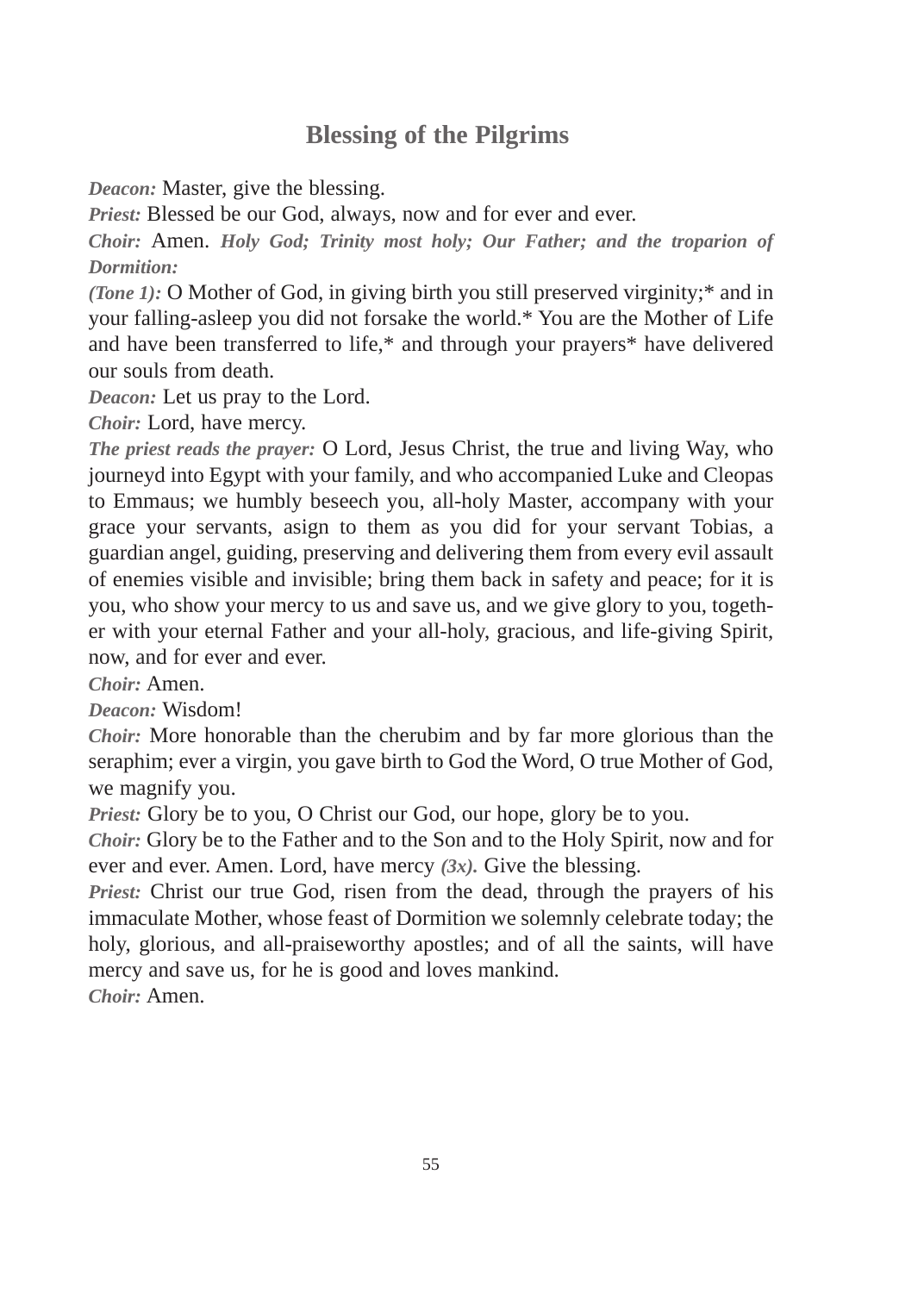Видання цього молитовника стало можливим через щедру підтримку Союзу Українців Католиків «Провидіння» в Америці Одинока українська католицька забезпечнева організація Станьте нашими членами!



**Publication of this prayer book was made possible through a generous grant by The Providence Association of Ukrainian Catholics in America The only Ukrainian Catholic Fraternal Benefit Society in America Become a member!**

> 817 North Franklin Street Philadelphia, PA 19123-2004 1-877-UKR-CATH 1-877-857-2284

www.provassn.com

This book was prepared by Father Bohdan Danylo and Deacon Volodymyr Sybirny.